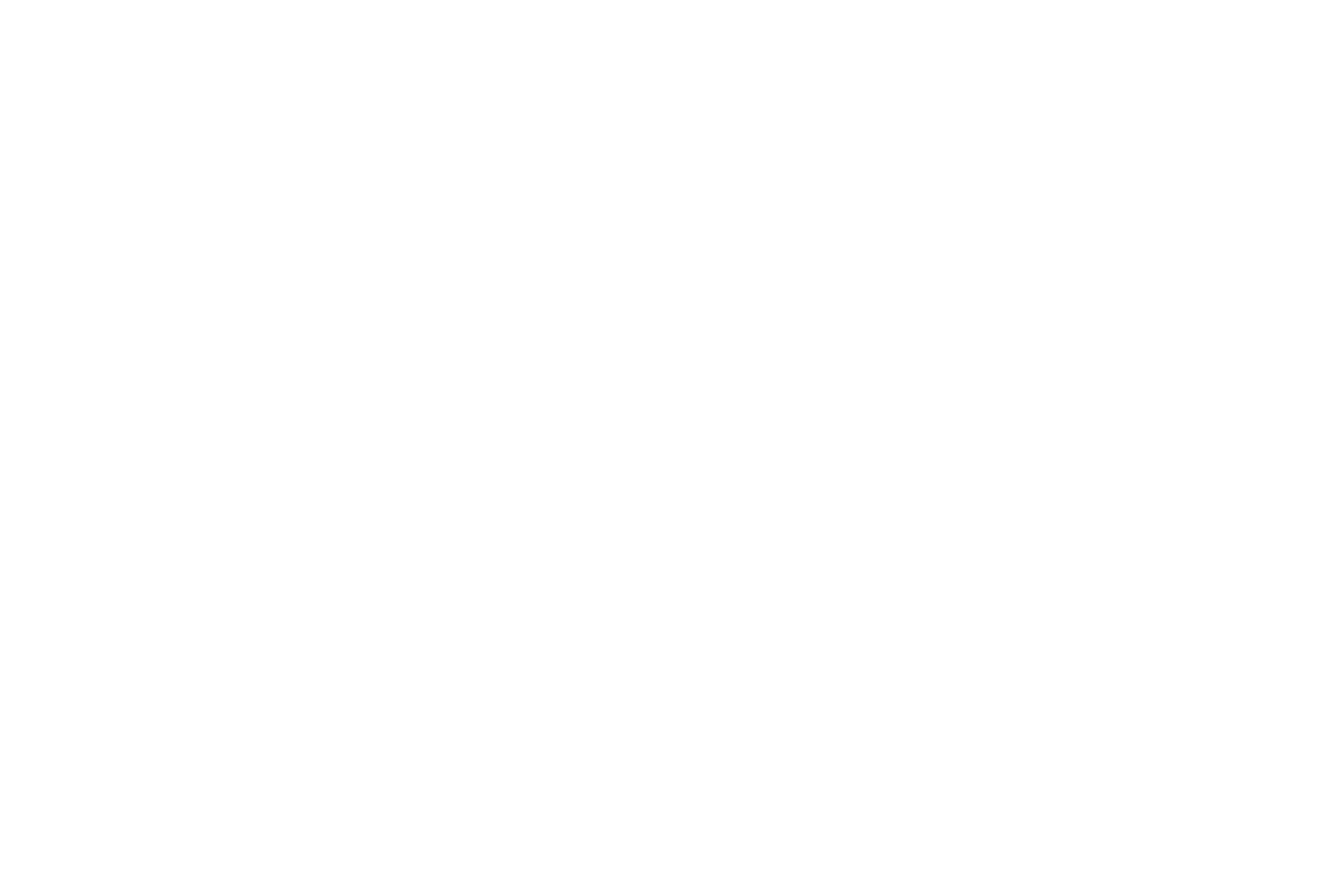# **CONTENTS**

| Company Overview                                             | 2  |
|--------------------------------------------------------------|----|
| Corporate Information                                        | 3  |
| <b>Financial Highlights</b>                                  | 5  |
| Chairman's Statement                                         | 6  |
| Management Discussion and Analysis                           | 8  |
| Corporate Governance/Other Information                       | 21 |
| Glossary                                                     | 31 |
| Report on Review of Interim Financial<br>Information         | 32 |
| Condensed Consolidated Statement of<br>Comprehensive Income  | 33 |
| <b>Condensed Consolidated Balance Sheet</b>                  | 34 |
| Condensed Consolidated Statement of<br>Change in Equity      | 36 |
| Condensed Consolidated Statement of<br>Cash Flow             | 37 |
| Notes to the Condensed Consolidated<br>Financial Information | 38 |

 $\circ$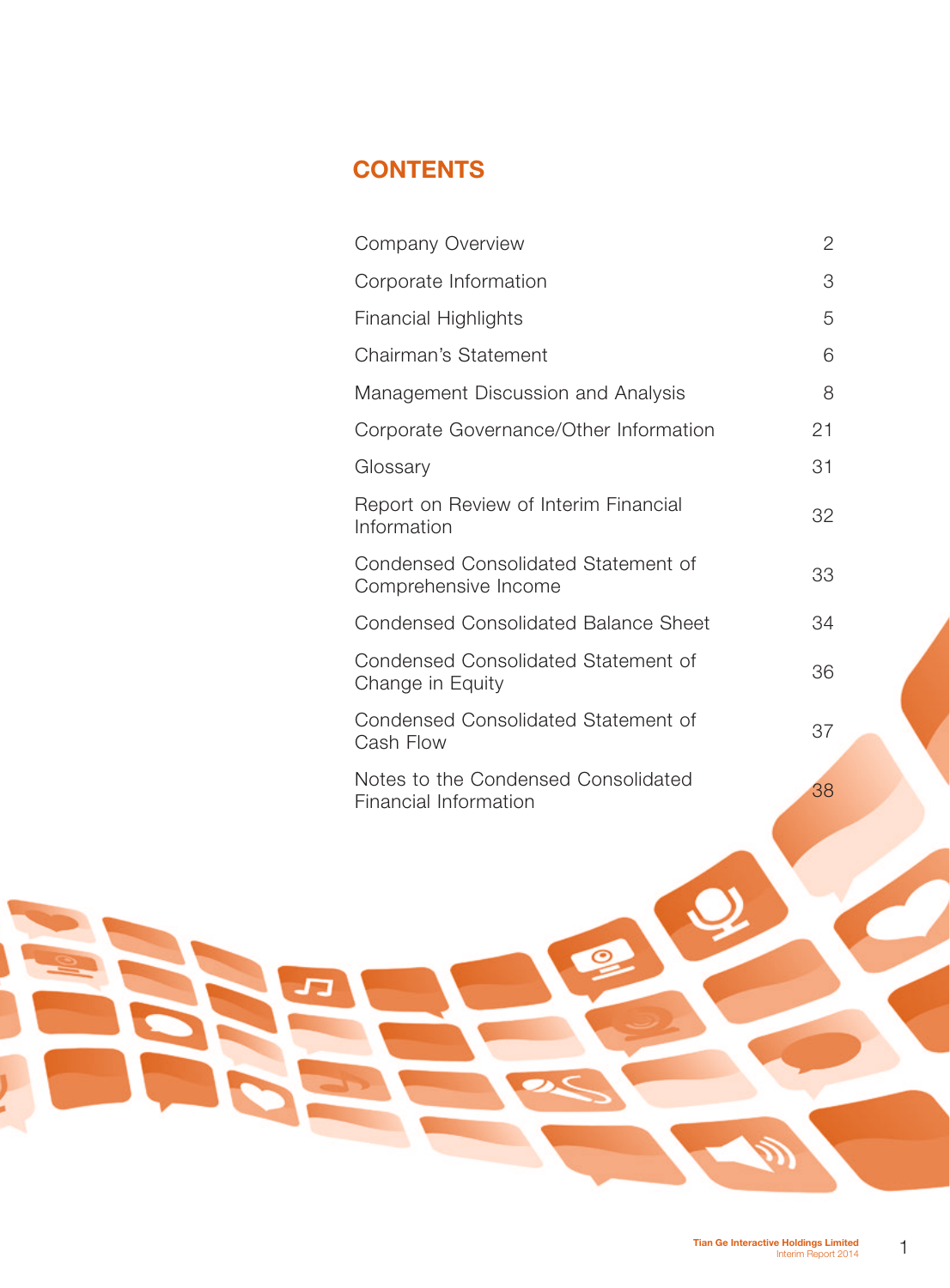## Company Overview

### About Tian Ge

Tian Ge develops and operates innovative real-time video technologies that empower users to engage and interact with each other through video, voice, text and exchange of virtual items. The Company's mission is to bring optimism and joy to the masses through live social video interaction. Tian Ge was founded in Hangzhou, China in 2008 and went public on The Stock Exchange of Hong Kong Limited in July 2014.

The Company currently operates more than 29,000 rooms across eight "many-to-many" live social video communities, including 9158 Video Community and Sina Show, the two primary communities; and one "one-tomany" community, Sina Showcase. Tian Ge's more than 13 million monthly active users are able to meet and stay connected with others who share similar backgrounds, interests, cultures and dialects. Due to our diverse content and wide geographic coverage, our live social video communities are popular across a diverse mix of demographic groups who network and congregate according to room genres or community.

The Company's communities offer a diverse range of room genres including music, talk show, social networking, finance and education. Users join and engage in real-time activities including karaoke, birthday parties, talent contests, and annual celebrations.

With the rapid expansion of the platform's user base, the Company has entered the online games market through Duoduo Games and has licensed and released the popular mobile game, "Three Kingdoms". Going forward, Tian Ge aims to leverage our large social video community and high cross-promotion opportunities inherent in its platform to release an additional six to eight mobile games over the next six to twelve months, many of which could enable interactive video functionality powered by the Company's proprietary technology platform.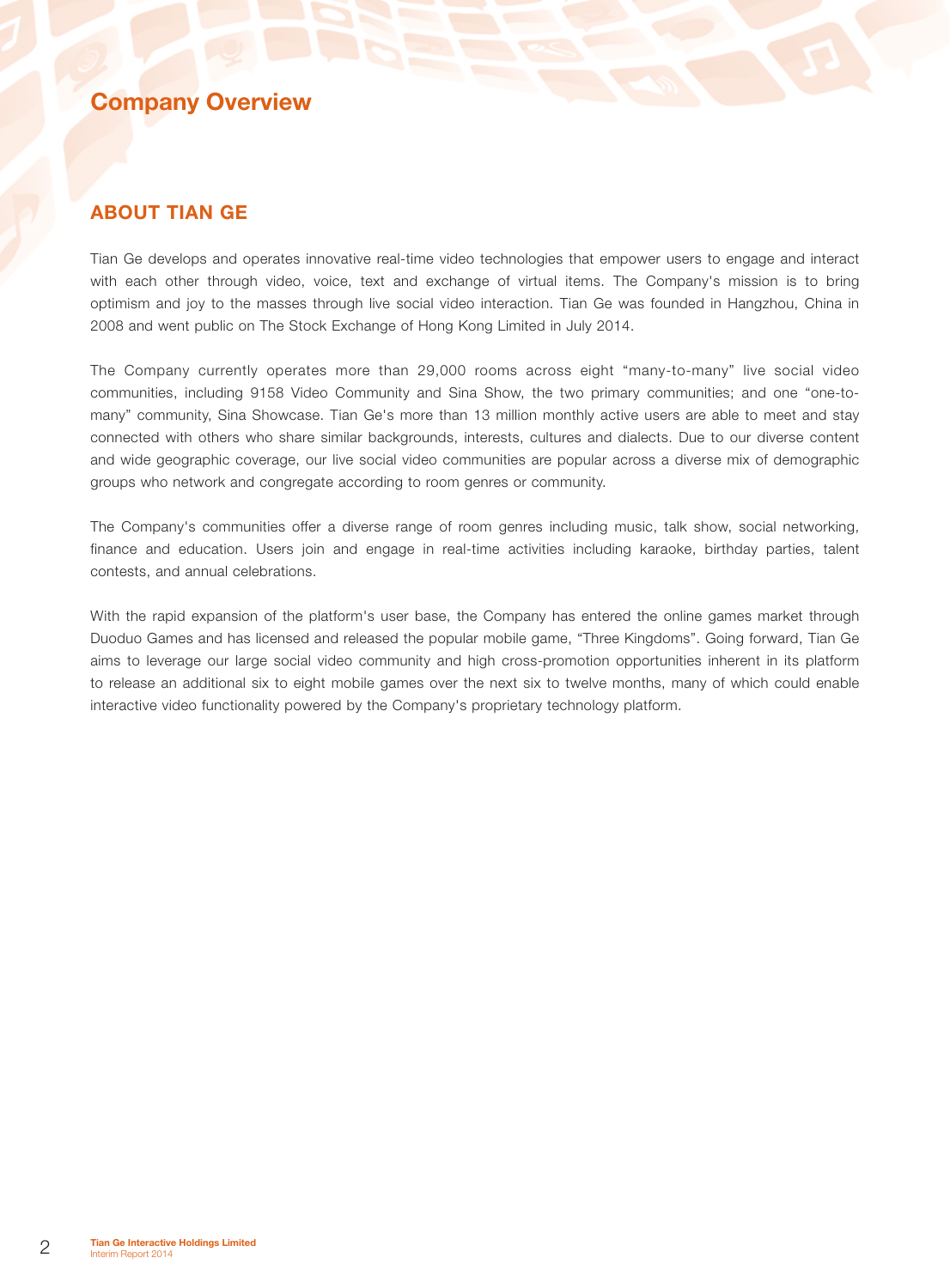# Corporate Information

### BOARD OF DIRECTORS Executive Directors

Mr. Fu Zhengjun *(Chairman and Chief Executive Officer)* Mr. Mai Shi'en

### Non-executive Directors

Mr. Mao Chengyu Mr. Herman Cheng-Chun Yu

### Independent Non-executive Directors

Ms. Yu Bin Mr. Wu Chak Man Mr. Chan Wing Yuen Hubert

## JOINT COMPANY SECRETARIES

Mr. Chen Shi Ms. Ng Sau Mei

### AUTHORIZED REPRESENTATIVES

Mr. Fu Zhengjun Ms. Ng Sau Mei

### AUDIT COMMITTEE

Ms. Yu Bin *(Chairman)* Mr. Wu Chak Man Mr. Chan Wing Yuen Hubert

### REMUNERATION COMMITTEE

Mr. Wu Chak Man *(Chairman)* Mr. Chan Wing Yuen Hubert Mr. Mao Chengyu

### NOMINATION COMMITTEE

Mr. Fu Zhengjun *(Chairman)* Ms. Yu Bin Mr. Wu Chak Man

### REGISTERED OFFICE

Floor 4, Willow House Cricket Square P.O. Box 2804 Grand Cayman KY1-1112 Cayman Islands

### HEADQUARTER

Room 3A09 Sunshine International Business Center No. 186 South Hushu Road Hangzhou, PRC

## PRINCIPAL PLACE OF BUSINESS IN HONG KONG

8th Floor, Gloucester Tower The Landmark 15 Queen's Road Central Hong Kong

## PRINCIPAL SHARE REGISTRAR AND TRANSFER AGENT

Offshore Incorporations (Cayman) Limited Floor 4, Willow House Cricket Square P.O. Box 2804 Grand Cayman KY1-1112 Cayman Islands

## HONG KONG SHARE REGISTRAR

Computershare Hong Kong Investor Services Limited Shops 1712-1716, 17th Floor Hopewell Centre 183 Queen's Road East Wanchai Hong Kong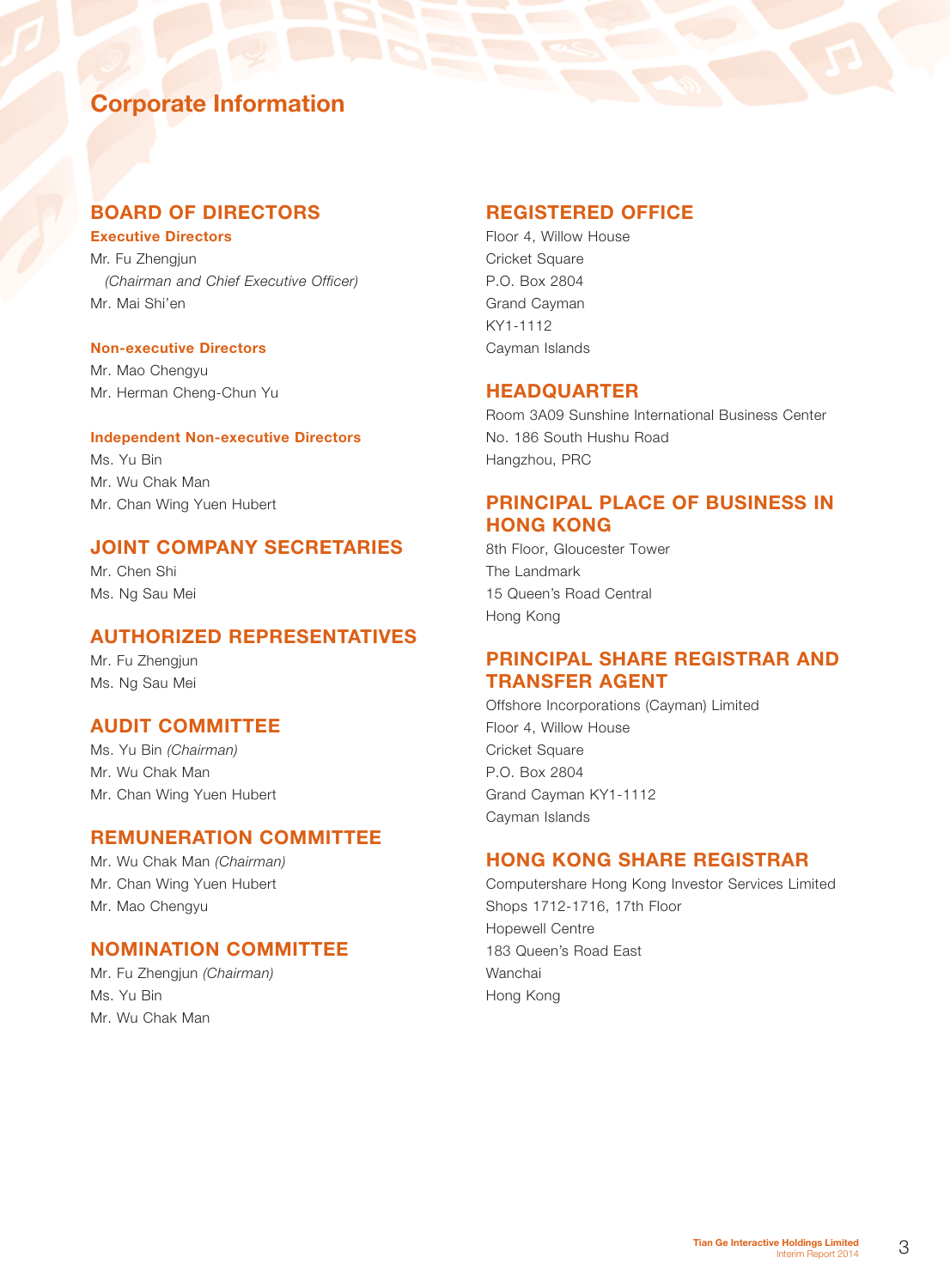# Corporate Information

### LEGAL ADVISERS

*As to Hong Kong law:* Kirkland & Ellis 26th Floor, Gloucester Tower The Landmark 15 Queen's Road Central Hong Kong

## COMPLIANCE ADVISER

REORIENT Financial Markets Limited 11/F, Far East Finance Centre 16 Harcourt Road Admiralty Hong Kong

## AUDITOR

PricewaterhouseCoopers *Certified Public Accountants* 22/F, Prince's Building **Central** Hong Kong

# STOCK CODE

1980

### COMPANY'S WEBSITE

www.tiange.com

## PRINCIPAL BANKERS

China Merchants Bank Offshore Banking Department 19/F, China Merchants Bank Tower No. 7088 Shennan Boulevard Shenzhen, Guangdong, PRC

China Merchants Bank Hong Kong Branch 21/F, Bank of America Tower 12 Harcourt Road Central, Hong Kong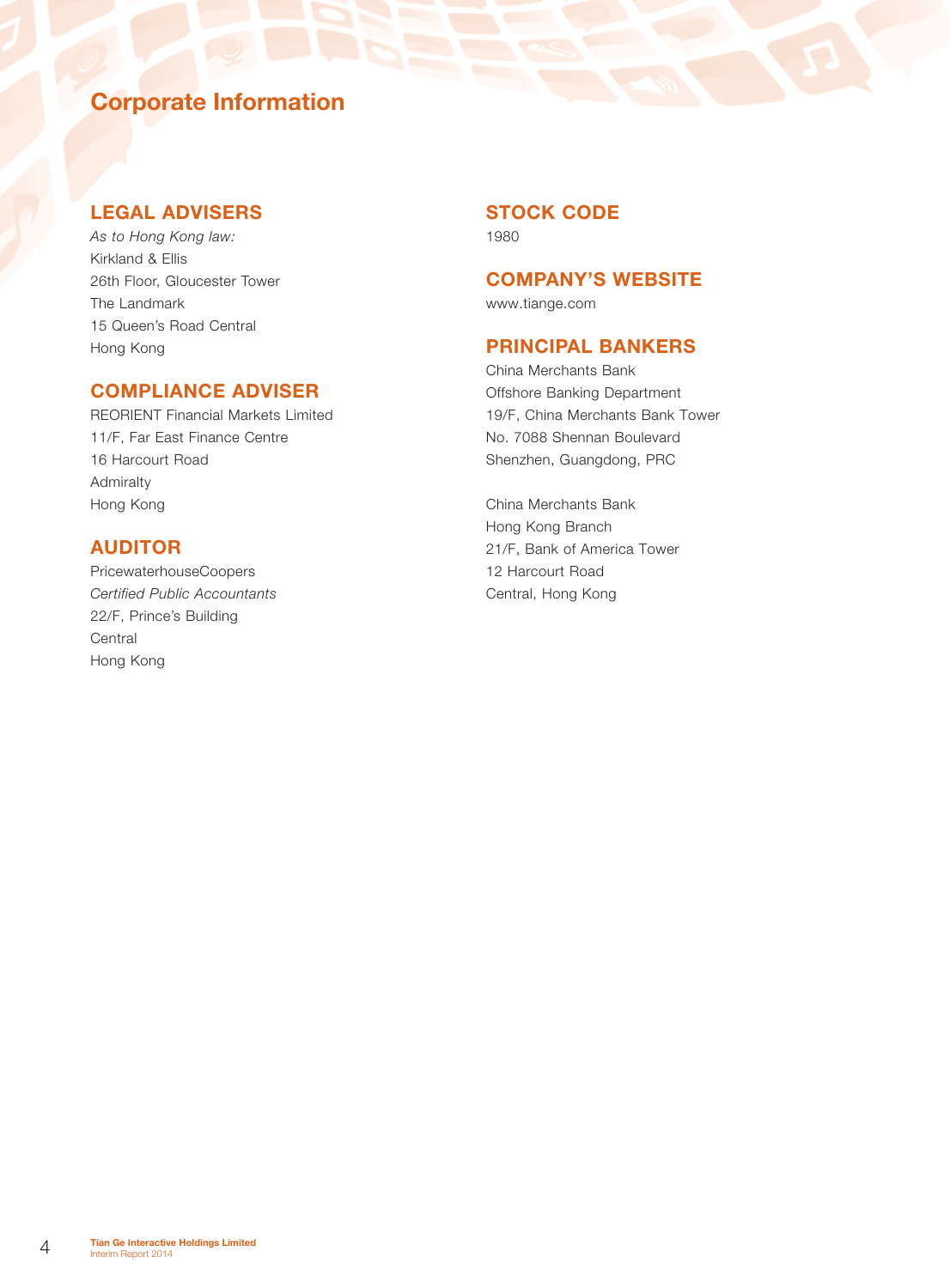# Financial Highlights

The board of directors (the "Board") of Tian Ge Interactive Holdings Limited (the "Company") is pleased to announce the unaudited consolidated results of the Company and its subsidiaries (the "Group") for the six months ended June 30, 2014 (the "Reporting Period"). The first half year results have been reviewed by PricewaterhouseCoopers, the auditor of the Company, and the audit committee of the Company (the "Audit Committee").

The following is the financial highlights of the Company for the six months ended June 30, 2014:

|                                      | <b>Unaudited</b>   |           |           |                         |           |          |
|--------------------------------------|--------------------|-----------|-----------|-------------------------|-----------|----------|
|                                      | Three months ended |           | $Q_0Q^*$  | <b>Six months ended</b> |           | YoY**    |
|                                      | <b>June 30,</b>    | March 31. |           | <b>June 30.</b>         | June 30,  |          |
| (in RMB 000's)                       | 2014               | 2014      | change %  | 2014                    | 2013      | change % |
|                                      |                    |           |           |                         |           |          |
| <b>Financial Highlights</b>          |                    |           |           |                         |           |          |
| Revenue                              | 172,612            | 171,645   | 0.6%      | 344,257                 | 259,777   | 32.5%    |
| Gross profit                         | 145.901            | 144.302   | 1.1%      | 290,203                 | 229,566   | 26.4%    |
| Profit/(Loss) attributable to equity |                    |           |           |                         |           |          |
| holders of the Company               | (202, 014)         | 27,661    | $-830.3%$ | (174, 353)              | (91, 940) | 89.6%    |
| Non-IFRS adjusted net profit***      | 68,641             | 63,060    | 8.9%      | 131,701                 | 100,484   | 31.1%    |
| Non-IFRS EBITDA****                  | 81,947             | 76,761    | 6.8%      | 158,708                 | 121,836   | 30.3%    |

Quarter-on-Quarter ("QoQ") change % represents a comparison between the current reporting quarter and the immediately preceding quarter.

\*\* Year-on-Year ("YoY") change % represents a comparison between the current reporting period and the corresponding period last year.

- \*\*\* Non-IFRS adjusted net profit was derived from the unaudited profit for the period excluding the effect of non-cash share-based compensation expenses, non-cash fair value change of convertible redeemable preferred shares, gain on repurchase of preferred shares, dividend appropriation to preferred shareholders and listing expenses.
- \*\*\*\* Non-IFRS EBITDA represents operating profit, adjusted to exclude share-based compensation expenses, listing expenses, depreciation and amortization.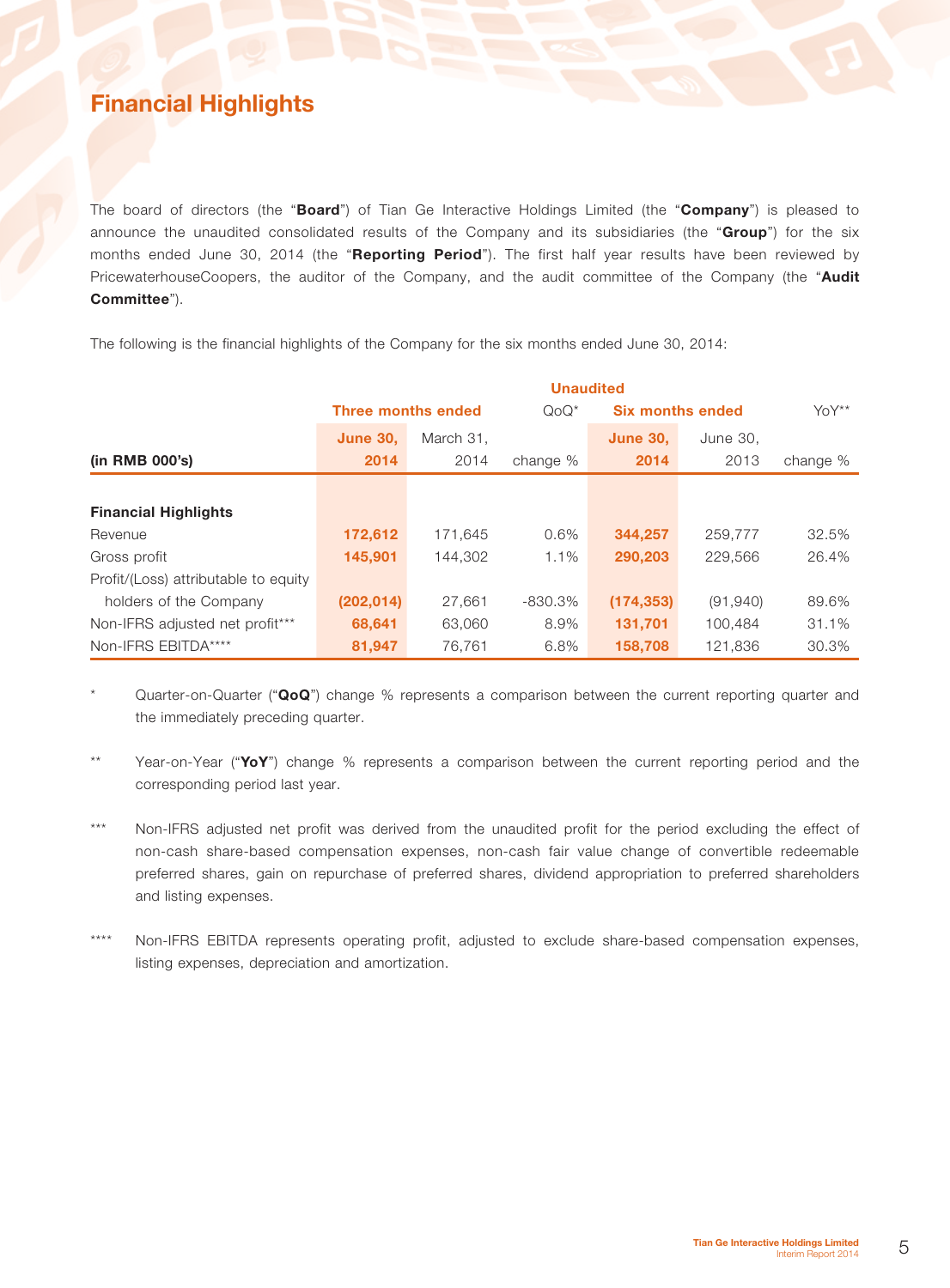## Chairman's Statement

### BUSINESS OVERVIEW AND OUTLOOK

In the first half of 2014, we made significant progress in expanding and developing our overall business. The superior user experience we offer is grounded in our strong technological capabilities and infrastructure. Thanks to the improved functionality of our services and strong user activity on our platform, we achieved robust financial results for the first half of 2014.

In order to remain competitive, we are committed to nurturing the development of new real-time video content genres, and expanding our live social video community, as well as attracting new hosts, users-on-air and room managers. We intend to leverage the successful position we have fortified in the music and entertainment category to further expand and diversify into new content genres, such as finance, health and lifestyle, and e-commerce. In tandem with this multi-dimensional expansion into new content genres and media formats, we will continue to attract hosts, users-on-air and room managers to increase the stickiness on our social ecosystem.

Recognizing the trend towards mobile in online entertainment, we plan to facilitate complete multi-platform usability and functionality, as we leverage our brand, user base and technology to give users the flexibility to enjoy our content anytime and anywhere. Our mobile strategy aims to take full advantage of the technological and infrastructure improvements in China, including the ongoing recent rollout of 4G services, which will support high-quality video streams on mobile devices. In the recent quarter, approximately 7% of our monthly active users access our live social video platform from a mobile device, an increase from 3.9% in the same period last year, and we expect our mobile user and mobile penetration rate to increase significantly as we continue to innovate and launch new mobile features and products.

In addition, since we expanded into the mobile games market through the launch of our first mobile game, "Three Kingdoms" and leveraging the strength of our user base, we also initiated the beta-testing soft launch of our new live-social-video-embedded game. We expect to release an additional six to eight self-developed and third-party developed mobile games over the next six to twelve months, several of which could enable interactive video functionality. The introduction and expansion of gaming on our platform allows us to leverage our large social video community, diversify our revenue mix and drive future growth. We believe that our large and rapidly growing user base elevates cross-promotion potential and lowers customer acquisition costs.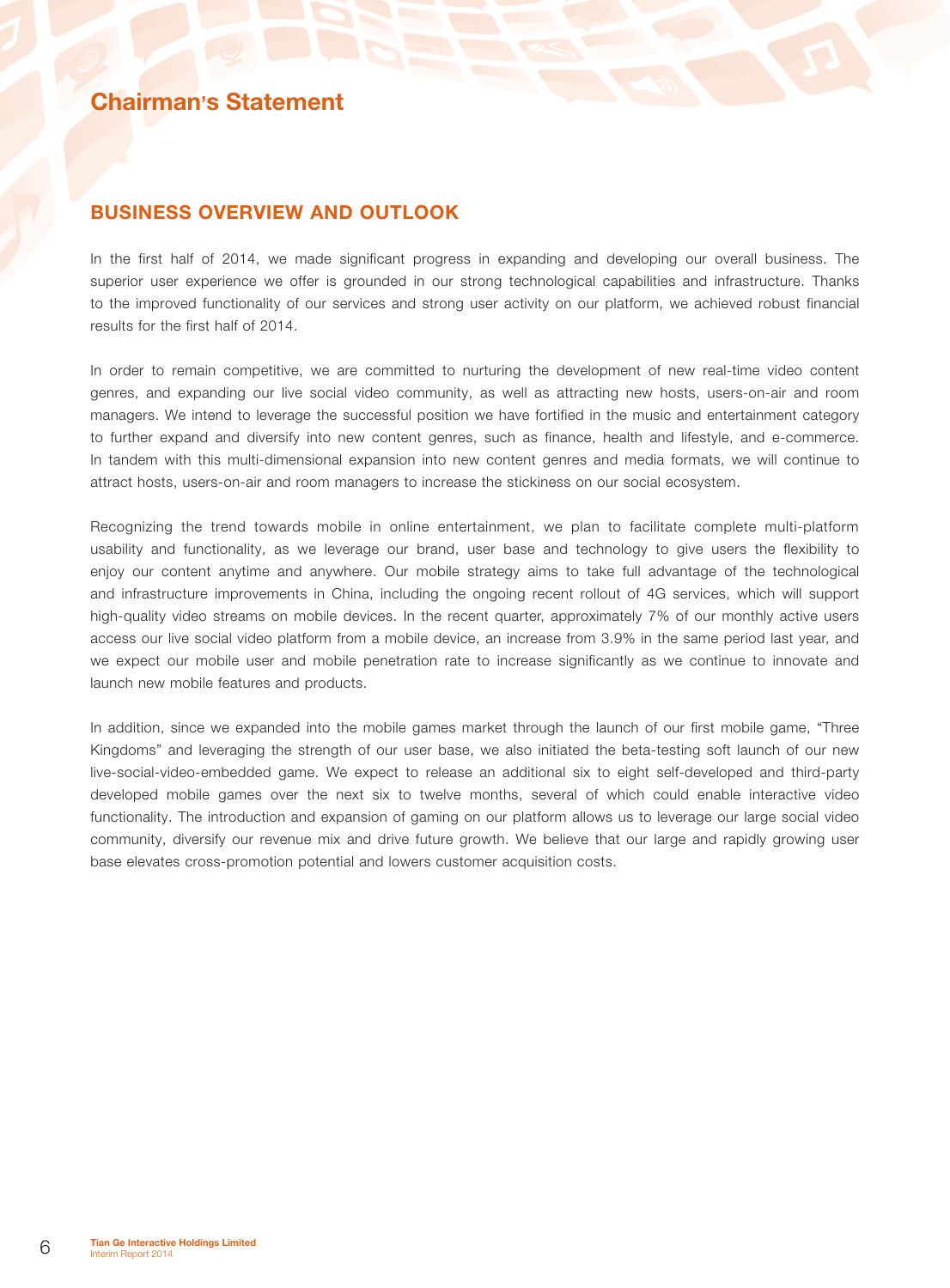# Chairman's Statement

We aim to further advance our platform's penetration outside of Mainland China in countries and regions with large numbers of Chinese speakers. We will accomplish this by carefully considering partnerships, mergers and acquisitions with other companies. We will initially target companies with large user bases and similar interactive product offerings, or those in our upstream and downstream markets. Although we have not yet identified any acquisition targets, we believe horizontal and vertical partnerships and acquisitions could significantly accelerate the growth and enhance the competitive positioning of our live social video services. We aim to leverage our strong technological capabilities and infrastructure, large and loyal user base and established social ecosystem to successfully expand into new markets and sectors.

Lastly, we have leveraged our live social video know-how and technological capabilities to offer an O2O entertainment service that allows real-time interaction between people located at physical entertainment venues accessing through smart-TVs and online users accessing through PC or mobile devices. We currently operate or provide technical support to three pilot offline karaoke locations in Hangzhou, and we are excited by its progress. We are innovating the traditional karaoke to make it more entertaining, discovering new monetization opportunities, and expanding our user base and engagement. In the not so distant future, we hope to launch our cloud-based O2O service platform to major third-party karaoke operators across China.

### Zhengjun Fu

Chairman and Chief Executive Officer of Tian Ge Interactive Holdings Limited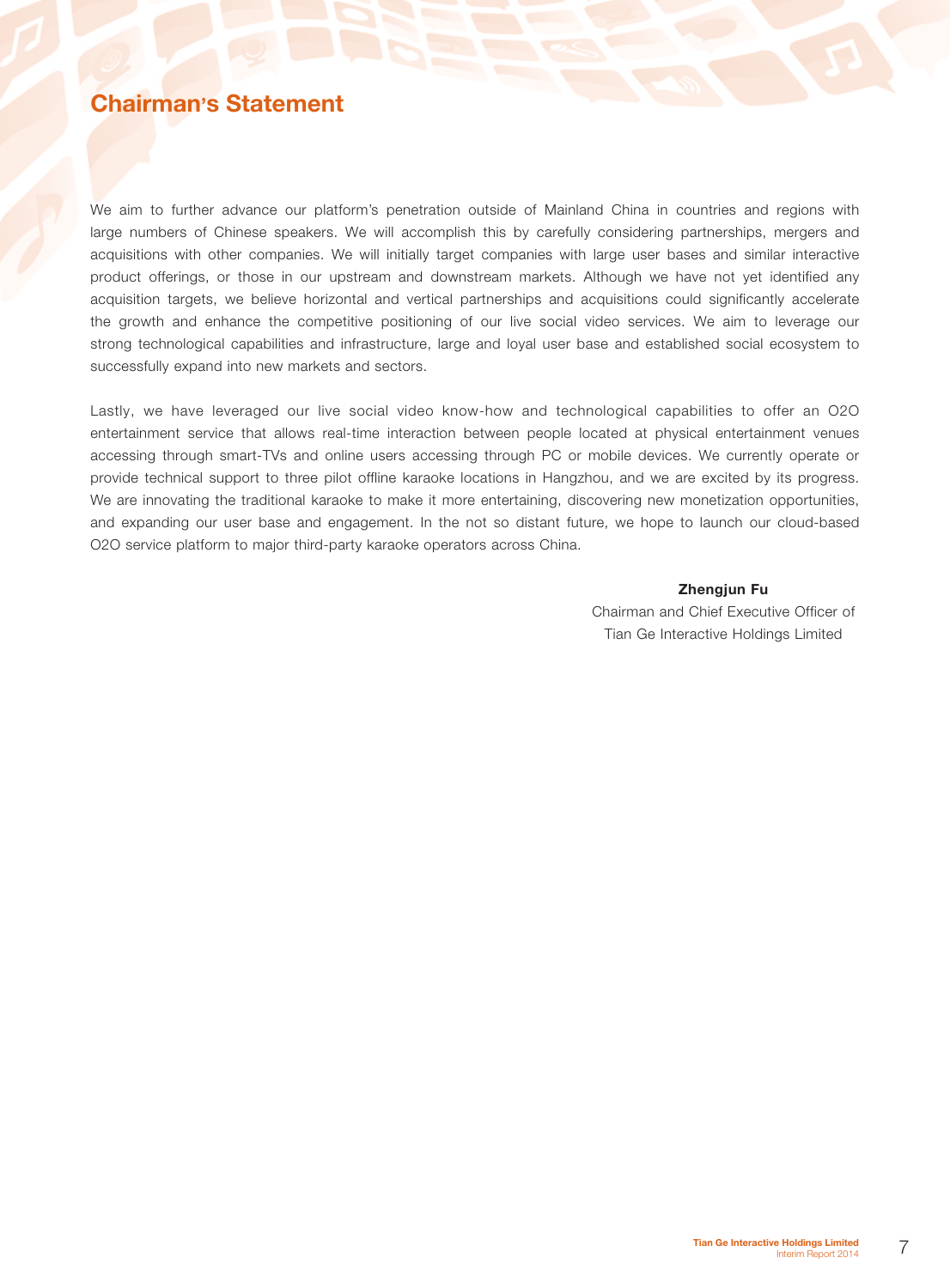## 1. Operating Information

The following table sets forth certain operating statistics relating to the company's Internet platforms and valueadded services as of the dates and for the periods presented below:

|                                    | <b>Three months ended</b> |           |            |          |         |
|------------------------------------|---------------------------|-----------|------------|----------|---------|
|                                    |                           |           | Quarter-   |          | Year-   |
|                                    | <b>June 30,</b>           | March 31, | on-quarter | June 30, | on-year |
|                                    | 2014                      | 2014      | Change     | 2013     | Change  |
|                                    |                           |           |            |          |         |
| <b>Live Social Video Community</b> |                           |           |            |          |         |
| Monthly Active Users (in '000)     | 13,428                    | 12,172    | 10.3%      | 10,541   | 27.4%   |
| % of mobile MAU users              | 7.4%                      | 8.0%      | n/a        | $3.9\%$  | n/a     |
| Monthly Paying Users (in '000)     | 332                       | 324       | 2.5%       | 246      | 35.0%   |
| Monthly Average Revenue            |                           |           |            |          |         |
| Per User (RMB)                     | 158                       | 163       | $-3.1\%$   | 174      | $-9.2%$ |
| Number of Rooms                    | 29,449                    | 28,411    | 3.7%       | 24,609   | 19.7%   |
| Number of Hosts                    | 38,448                    | 38,303    | 0.4%       | 31,467   | 22.2%   |
| Mobile Game & Other                |                           |           |            |          |         |
| Monthly Active Users (in '000)     | 319                       | 302       | 5%         |          |         |
| Number of Games                    |                           |           |            |          |         |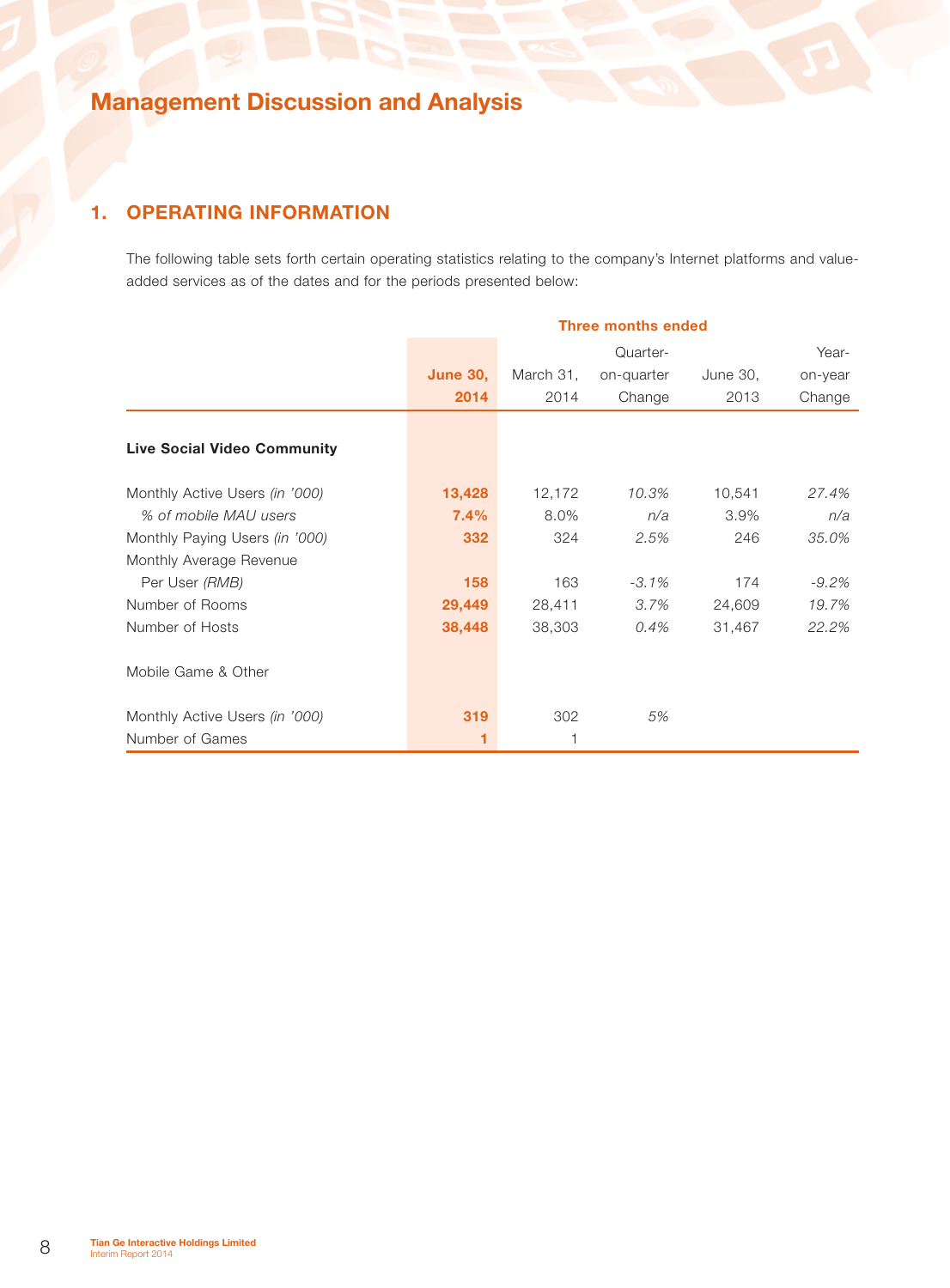### 1. **OPERATING INFORMATION** (continued)

The following is a summary of the comparative figures for the periods presented above:

- Monthly Active Users ("MAU") for the Company's live social video platforms was approximately 13.4 million for the three months ended June 30, 2014, representing an increase of approximately 27.4% from the three months ended June 30, 2013 and representing an increase of 10.3% from the three months ended March 31, 2014.
- Monthly Paying Users ("MPU") for the Company's live social video platforms was approximately 332,000 for the three months ended June 30, 2014, representing an increase of approximately 35.0% from the three months ended June 30, 2013 and representing an increase of 2.5% from the three months ended March 31, 2014.
- The Monthly Average Revenue Per User ("ARPU") of the Company's live social video platforms experienced a moderate decline primarily due to the significant increase in our paying user base.
- Number of rooms and number of hosts on the live social video platforms grew steadily year-on-year in line with MAUs, reflecting the organic growth of the Company's diversified content and expanding user reach.
- Number of users on air on our live social video platform increased to approximately 644,000 in three months ended June 30, 2014 from approximately 570,000 in the corresponding period of year 2013. The healthy year-on-year increase in users on air also reflected the stronger willingness of our active users to go on camera and interact via real time video.
- The percentage users on air over total MAU on the live social video platform remained stable at 4.8% in three months ended June 30, 2014, as compared to 4.7% in the immediately preceding quarter.
- The percentage of the Company's live social video platform's mobile MAU over total MAU grew to 7.4% in the three months ended June 30, 2014 from 3.9% in the corresponding period in 2013.
- The total registered users of the Company as at June 30, 2014 is 245.0 million, as compared to 205.1 million as at December 31, 2013.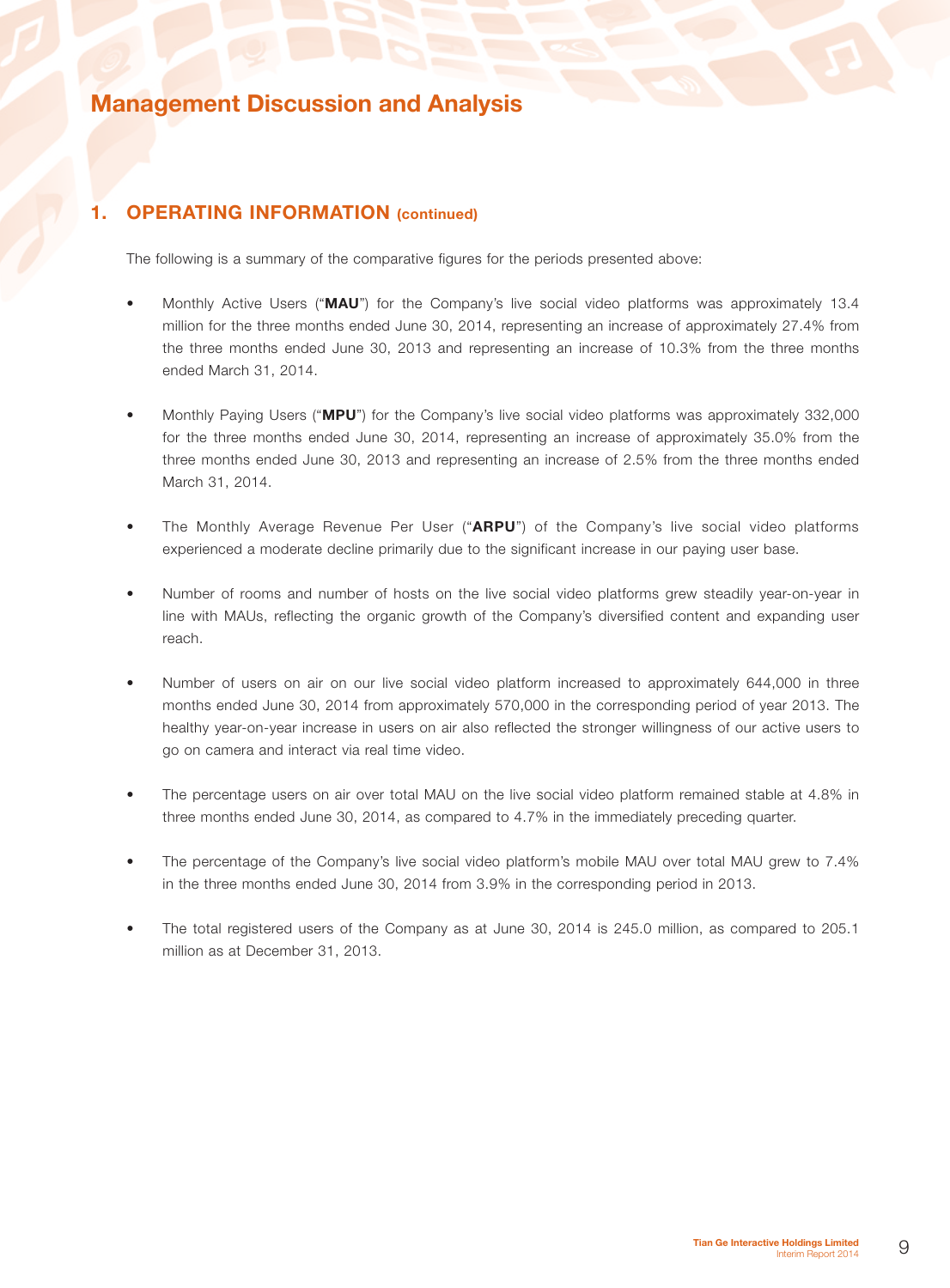# 2. Financial Information

|                                   |                 | <b>Unaudited</b>          |                 |                         |  |  |
|-----------------------------------|-----------------|---------------------------|-----------------|-------------------------|--|--|
|                                   |                 | <b>Three months ended</b> |                 | <b>Six months ended</b> |  |  |
|                                   | <b>June 30,</b> | March 31,                 | <b>June 30,</b> | <b>June 30,</b>         |  |  |
|                                   | 2014            | 2014                      | 2014            | 2013                    |  |  |
|                                   | <b>RMB'000</b>  | <b>RMB'000</b>            | <b>RMB'000</b>  | <b>RMB'000</b>          |  |  |
|                                   |                 |                           |                 |                         |  |  |
| <b>IFRS P&amp;L</b>               |                 |                           |                 |                         |  |  |
| <b>IFRS Revenue</b>               | 172,612         | 171,645                   | 344,257         | 259,777                 |  |  |
| Cost of revenue                   | 26,711          | 27,343                    | 54,054          | 30,211                  |  |  |
| Selling and Marketing expenses    | 44,807          | 50,017                    | 94,824          | 76,952                  |  |  |
| <b>Administrative Expenses</b>    | 45,191          | 24,423                    | 69,614          | 21,670                  |  |  |
| Research and Development expenses | 18,849          | 15,128                    | 33,977          | 31,579                  |  |  |
| Other Gains, Net                  | 8,083           | 5,994                     | 14,077          | 12,903                  |  |  |
| <b>Operating Profit</b>           | 45,137          | 60,728                    | 105,865         | 112,268                 |  |  |
| Finance income/(cost), net        | 644             | 510                       | 1,154           | (1, 180)                |  |  |
| Fair value loss of convertible    |                 |                           |                 |                         |  |  |
| redeemable preferred shares       | (237, 517)      | (22, 985)                 | (260, 502)      | (185, 942)              |  |  |
| Provision for income taxes        | 9,869           | 10,824                    | 20,693          | 17,086                  |  |  |
| <b>Net Profit/(Loss)</b>          | (201, 605)      | 27,429                    | (174, 176)      | (91, 940)               |  |  |
| Non-controlling interests         | (409)           | 232                       | (177)           |                         |  |  |
| Equity holders of the Company     | (202, 014)      | 27,661                    | (174, 353)      | (91, 940)               |  |  |
| <b>Non-IFRS Financial Data</b>    |                 |                           |                 |                         |  |  |
| <b>Non-IFRS EBITDA</b>            | 81,947          | 76,761                    | 158,708         | 121,836                 |  |  |
| Non-IFRS EBITDA margin            | 47%             | 45%                       | 46%             | 47%                     |  |  |
| <b>Non-IFRS Net Income</b>        | 68,641          | 63,060                    | 131,701         | 100,484                 |  |  |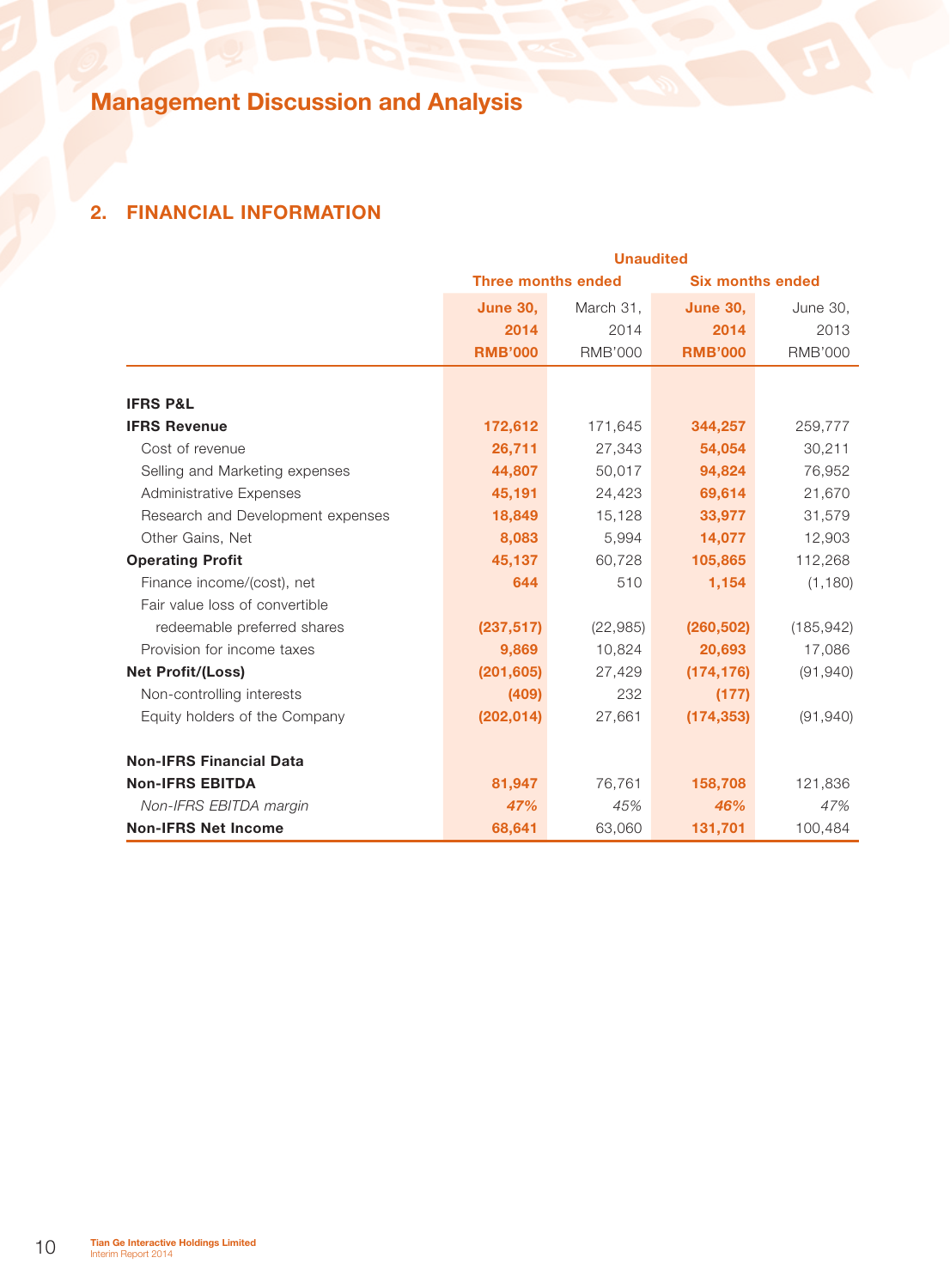### 2. FINANCIAL INFORMATION (continued)

#### Revenue

Revenue increased by 32.5% year-on-year to RMB344.3 million in the first half of 2014 from the corresponding period in 2013. The following table sets forth the Company's revenue by line for the periods presented below.

|                      | <b>Unaudited</b>                         |                           |                 |                         |  |  |
|----------------------|------------------------------------------|---------------------------|-----------------|-------------------------|--|--|
|                      |                                          | <b>Three months ended</b> |                 | <b>Six months ended</b> |  |  |
|                      | <b>June 30,</b>                          | March 31,                 | <b>June 30,</b> | June 30,                |  |  |
|                      | 2014                                     | 2014                      | 2014            | 2013                    |  |  |
|                      | <b>RMB'000</b>                           | <b>RMB'000</b>            | <b>RMB'000</b>  | RMB'000                 |  |  |
|                      |                                          |                           |                 |                         |  |  |
| <b>Revenue Mix</b>   |                                          |                           |                 |                         |  |  |
| Live social video    | 157,952                                  | 158,544                   | 316,496         | 254,000                 |  |  |
| % of total revenue   | 91.5%                                    | 92.4%                     | 91.9%           | 97.8%                   |  |  |
|                      |                                          |                           |                 |                         |  |  |
| Games & Others       | 14,660<br>13,101                         |                           | 27,761          | 5,777                   |  |  |
| % of total revenue   | 8.5%                                     | 7.6%                      | 8.1%            | 2.2%                    |  |  |
|                      |                                          |                           |                 |                         |  |  |
| <b>Total Revenue</b> | 172,612<br>344,257<br>259,777<br>171,645 |                           |                 |                         |  |  |

The following is a summary of the comparative figures for the periods presented above:

- Revenues from our live social video platform was approximately RMB316.5 million for the six months ended June 30, 2014, representing an increase of approximately 24.6% from the corresponding period in 2013.
- Revenues from our live social video platform was approximately RMB158.0 million for the second quarter of 2014, which remained stable as compared to the first quarter of 2014.
- Games and other revenues was approximately RMB27.8 million for the six months ended June 30, 2014, representing an increase of approximately 380.5% from the corresponding period in 2013.
- Games and other revenues increased to RMB14.7 million for the second quarter of 2014 as compared to RMB13.1 million the first quarter of 2014.
- The Company currently evaluates the business as one segment.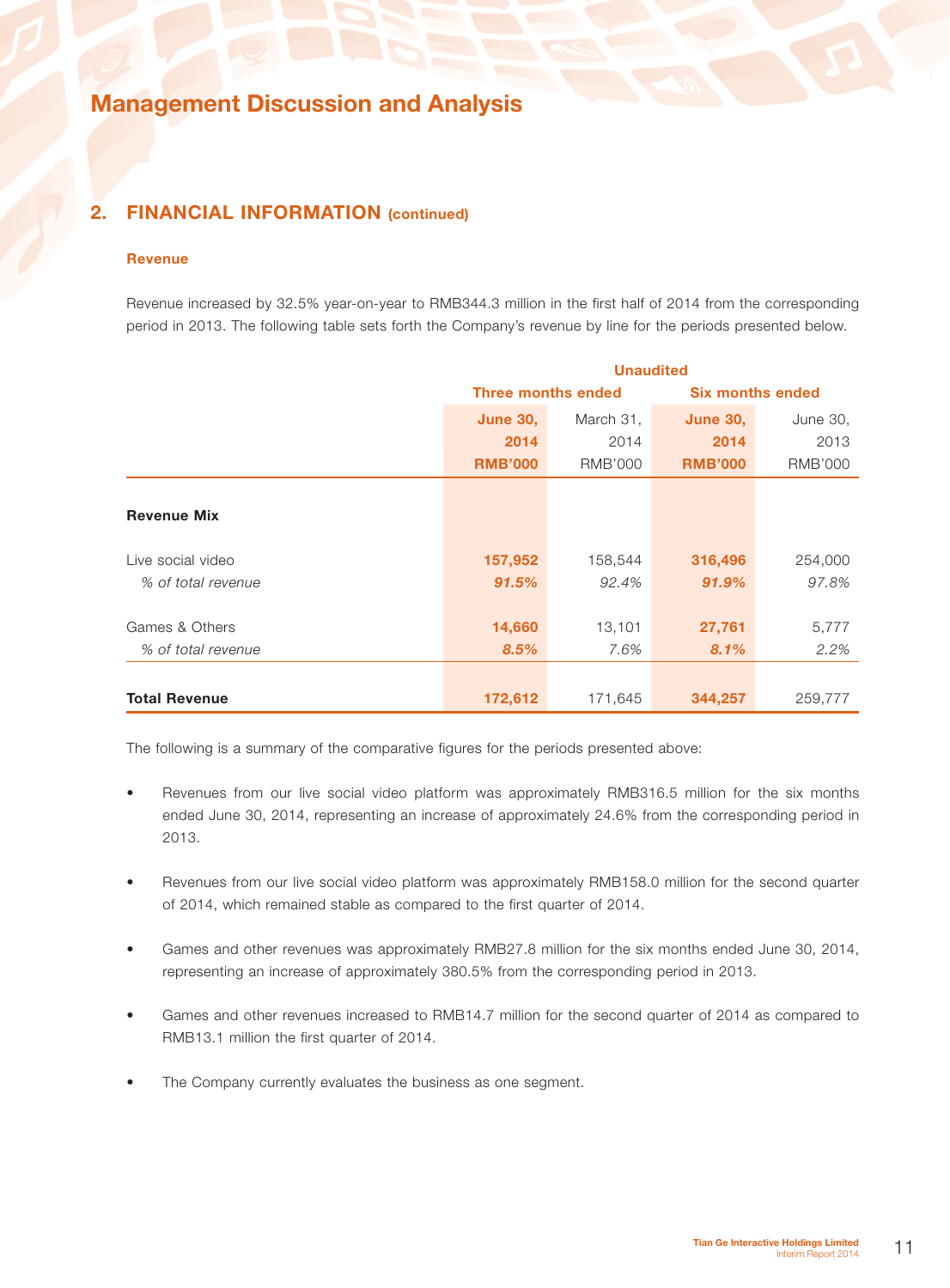### 2. FINANCIAL INFORMATION (continued)

#### Cost of Revenue

Cost of revenues increased by 78.9% to RMB54.1 million in the first half of 2014 as compared with the corresponding period in 2013. The increase in cost of revenue for the first half of 2014 was primarily due to the increase of loyalties charges related to the launch and operation of our mobile game "Three Kingdoms".

In addition, cost of revenues in the second quarter of 2014 decreased by 2.3% to RMB26.7 million as compared with the immediate preceding quarter, primarily due to decrease of business tax and related surcharges. Pursuant to the Circular on the Pilot Practice of Levying VAT in Place of Business Tax for the Telecommunication Industry (Caishui No.43, 2014) jointly issued by the Ministry of Finance and the State Administration of Taxation, revenue from operation of live social video communities, interactive social video games was subject to VAT since June 1, 2014, and the applicable tax rate is 6%. After that, majority revenue of the Company is subject to VAT instead of business tax, which would have a positive effect on our cost of revenues.

#### Selling and Marketing Expenses

Selling and marketing expenses increased by 23.2% to RMB94.8 million for the first half of 2014 from the corresponding period in 2013. The increase in selling and marketing expenses for the first half of 2014 was primarily due to the increase of promotion and advertising expenses.

In addition, selling and marketing expenses decreased by 10.4% for the second quarter of 2014 as compared to the immediately preceding quarter, primarily due to the decrease of promotion and advertising expenses.

### Administrative Expenses

Administrative expenses increased by 221.2% year-on-year to RMB69.6 million for the first half of 2014, primarily due to the listing fees related to the IPO and increase of share-based compensation expenses. Administrative expenses increased by 85.0% to RMB45.2 million for the second quarter of 2014, as compared to the immediate preceding quarter, primarily due to the listing fees related to IPO and increase of share-based compensation expenses.

#### Research and Development Expenses

Research and development expenses increased by 7.6% year-on-year to RMB34.0 million for the first half of 2014, primarily due to the increase in share-based compensation expenses. In addition, research and development expenses increased by 24.6% in the second quarter of 2014, as compared to the immediately preceding quarter, primarily due to the increase in game development outsourcing cost.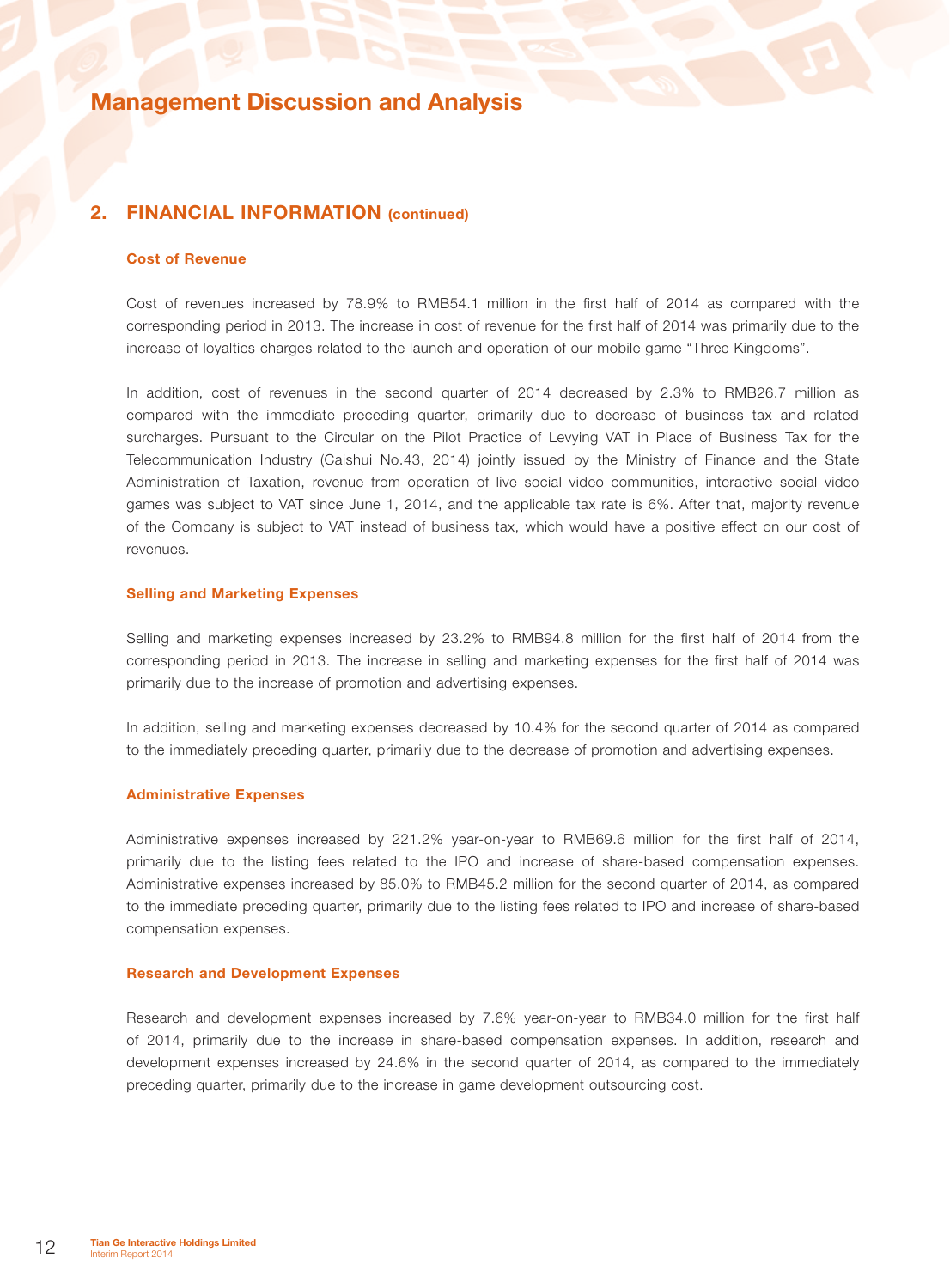### 2. FINANCIAL INFORMATION (continued)

#### Other Gains, Net

We recorded other gains, net of RMB14.1 million for the first half of 2014, compared to other gains, net of RMB12.9 million for the corresponding period of year 2013. Moreover, we recorded other gains, net of RMB8.1 million for the second quarter of 2014, compared to other gains, net of RMB6.0 million for the immediate preceding quarter.

#### Finance Income/(Costs), Net

Finance income consists of: (i) gains from repurchase of our preferred shares in the second quarter of 2013, representing the difference between the repurchase price and the fair value of the preferred shares on the repurchase date, and (ii) interest income on our cash and cash equivalents for the six months ended June 30, 2013 and 2014, respectively. Finance costs primarily consists of: (i) dividends appropriated to our preferred shareholders in the first quarter of 2013, and (ii) interest expenses on our bank borrowings for the six months ended June 30, 2013 and 2014, respectively.

We recorded finance income, net of RMB1.2 million for the first half of 2014 and finance loss, net of RMB1.2 million in the corresponding period of year 2013. We recorded finance income, net of approximately RMB644,000 for the second quarter of 2014, compared to finance income, net of RMB510,000 in the immediate preceding quarter.

#### Income tax expense

Income tax expense increased to RMB20.7 million for the first half of 2014 from RMB17.1 million in the first half of 2013. This primarily reflected an increase in profit before income tax.

#### Loss attributable to equity holders of the Company

Loss attributable to equity holders of the Company increased by 89.6% year-on-year to RMB174.4 million for the first half of 2014, mainly due to the fair value loss of convertible redeemable preferred shares. The significant increase in the fair value of convertible redeemable preferred shares in the second quarter of 2014 was primarily due to the continued increase in the equity values of the Company. Upon the completion of the Global Offering, the Company's convertible redeemable preferred shares had automatically converted into our Ordinary Shares on a one-to-one basis, and there will be no fair value gain or loss associated with our convertible redeemable preferred shares for any financial period after December 31, 2014.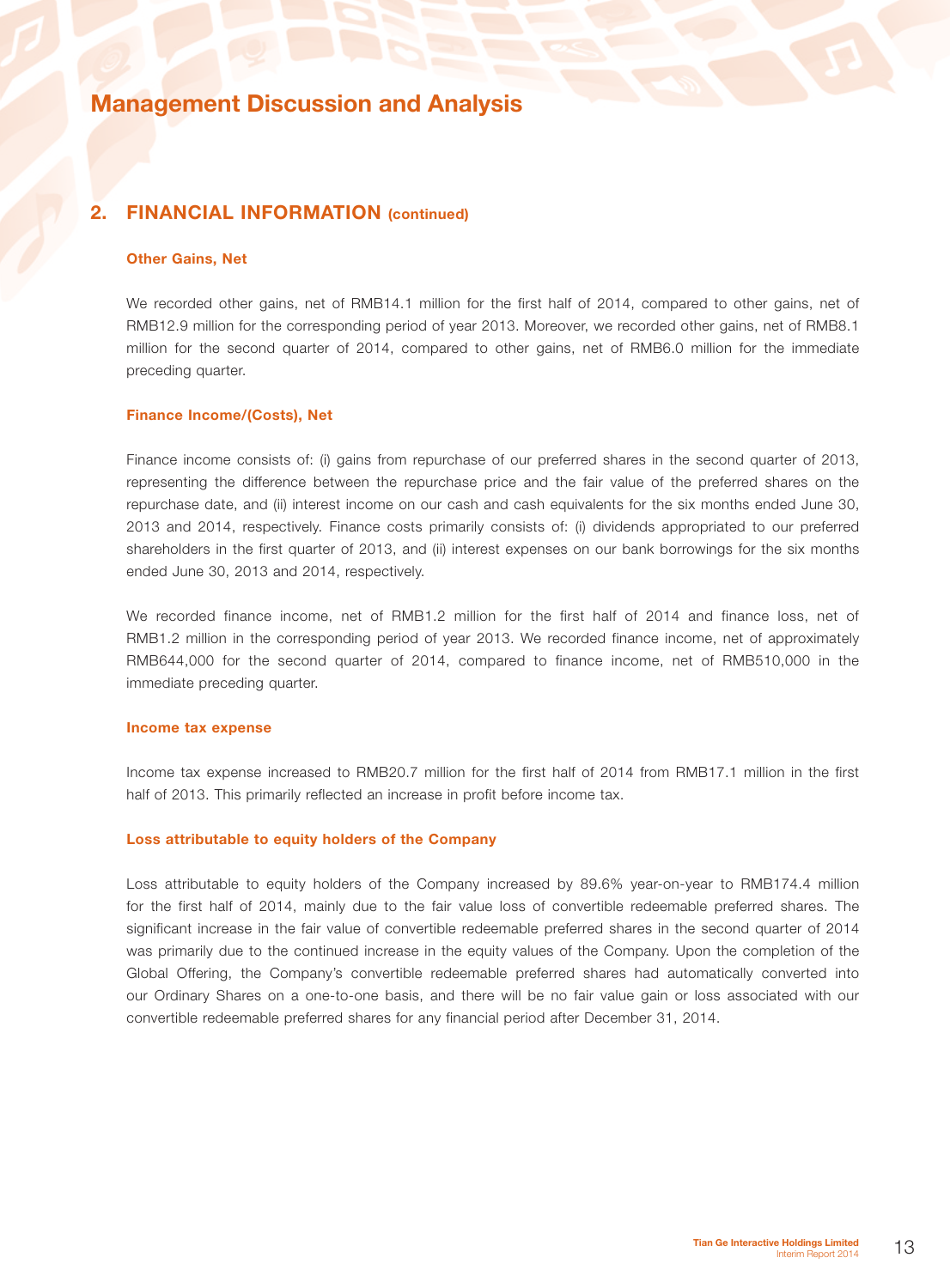### 2. FINANCIAL INFORMATION (continued)

#### Non-IFRS Measures

To supplement our consolidated financial statements which are presented in accordance with IFRS, adjusted net profit, adjusted earnings per share and adjusted EBITDA are used as additional financial measures. These financial measures are presented because they are used by management to evaluate operating performance. The Company also believes that these non-IFRS measures provide useful information to help investors and others understand and evaluate the Company's consolidated results of operations in the same manner as management and in comparing financial results across accounting periods and to those of our peer companies.

The following table sets forth the Company's non-IFRS financial data for the periods presented.

|                                |                 | <b>Unaudited</b>          |                |                         |  |  |
|--------------------------------|-----------------|---------------------------|----------------|-------------------------|--|--|
|                                |                 | <b>Three months ended</b> |                | <b>Six months ended</b> |  |  |
|                                | <b>June 30,</b> | March 31,                 |                | June 30,                |  |  |
|                                | 2014            | 2014                      | 2014           | 2013                    |  |  |
|                                | <b>RMB'000</b>  | RMB'000                   | <b>RMB'000</b> | RMB'000                 |  |  |
|                                |                 |                           |                |                         |  |  |
| <b>Non-IFRS Financial Data</b> |                 |                           |                |                         |  |  |
|                                |                 |                           |                |                         |  |  |
| Non-IFRS EBITDA                | 81,947          | 76,761                    | 158,708        | 121,836                 |  |  |
| Non-IFRS EBITDA margin         | 47%             | 45%                       | 46%            | 47%                     |  |  |
| Non-IFRS Net Income            | 68,641          | 63,060                    | 131,701        | 100,484                 |  |  |
| Non-IFRS Earnings Per Share    |                 |                           |                |                         |  |  |
| Basic                          | 0.11            | 0.10                      | 0.21           | 0.16                    |  |  |
|                                |                 |                           |                |                         |  |  |
| <b>Diluted</b>                 | 0.07            | 0.07                      | 0.14           | 0.10                    |  |  |

*\* Non-IFRS EBITDA margin is calculated by dividing adjusted EBITDA by revenues.*

*\*\* Basic Non-IFRS EPS is calculated by dividing the Non-IFRS profit attributable to equity holders of the Company by the weighted average number of ordinary shares in issue during the period which have been adjusted retroactively for the proportional changes in the number of ordinary shares outstanding as a result of the issuance of bonus shares.*

*\*\*\* The denominator for computing the diluted Non-IFRS EPS is calculated by adjusting the weighted average number of ordinary shares outstanding to assume conversion of Series B convertible redeemable preferred shares and to assume stock options granted to employees under 2008 Global Share Option Plan and Pre-IPO Restricted Share Unit Scheme*  have been fully vested and exercised with no impact on the non-IFRS adjusted earning. The number of diluted ordinary *shares outstanding during each interim period have been adjusted retroactively for the proportional changes in the number of preferred shares, options and restricted share units outstanding as a result of the issuance of bonus shares*  for each interim period. The numerator of diluted Non-IFRS EPS is Non-IFRS profit attributable to the equity holders of *the Company.*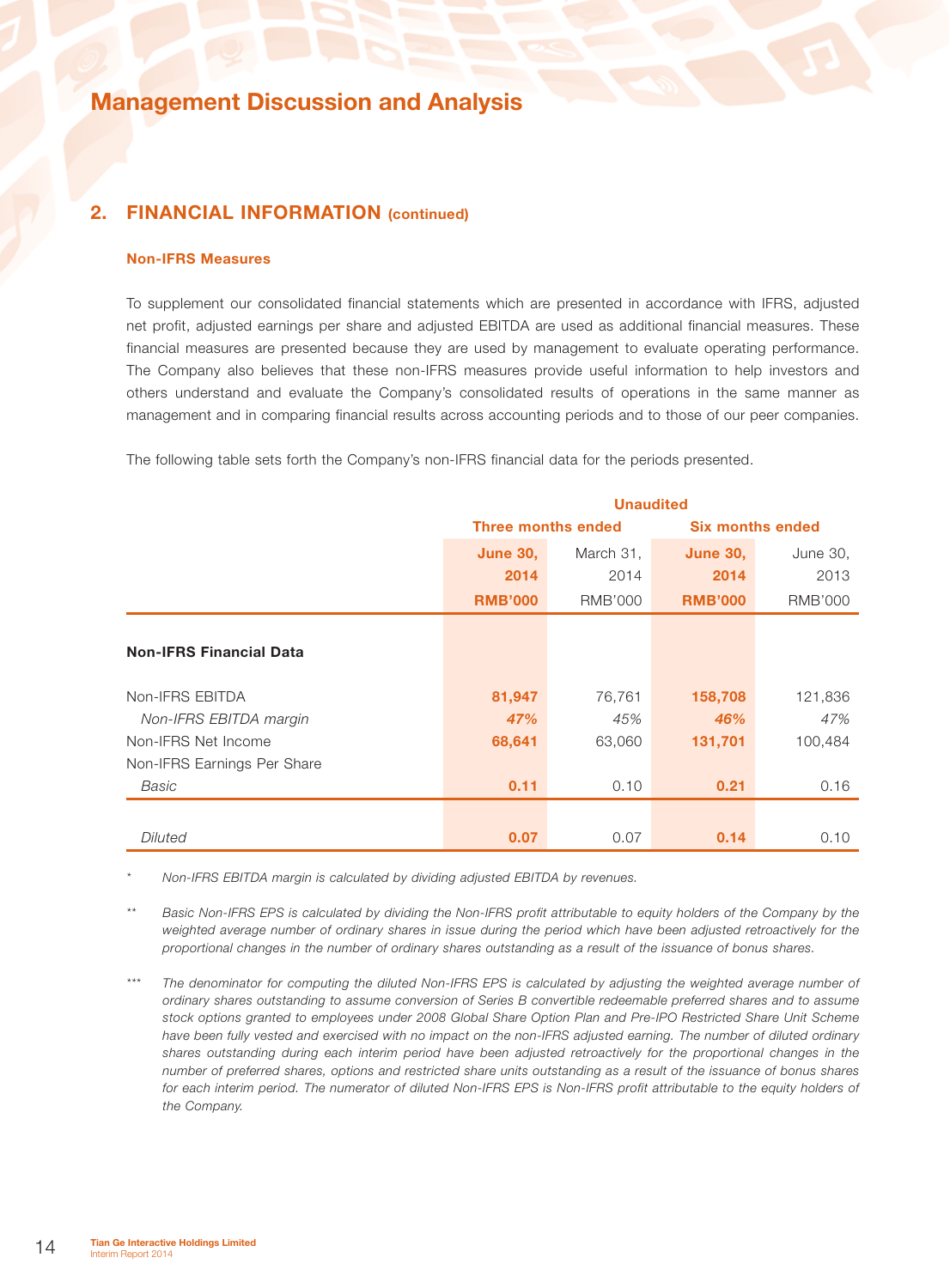### 2. FINANCIAL INFORMATION (continued)

### Non-IFRS Adjusted EBITDA

Adjusted EBITDA, as presented, represents operating profit, adjusted to exclude share-based compensation expenses, listing expenses, depreciation and amortization. The use of adjusted EBITDA has certain limitations because it does not reflect all items of income and expenses that affect operations. Items excluded from adjusted EBITDA are significant components in understanding and assessing our operating and financial performance. Share based compensation expenses, listing expenses, depreciation and amortization have been and may continue to be incurred and are not reflected in the presentation of adjusted EBITDA. Each of these items should also be considered in the overall evaluation of the Company's results.

The following table reconciles our operating profit to our adjusted EBITDA for the periods presented.

|                                          | <b>Unaudited</b> |                           |                         |                |  |
|------------------------------------------|------------------|---------------------------|-------------------------|----------------|--|
|                                          |                  | <b>Three months ended</b> | <b>Six months ended</b> |                |  |
|                                          | <b>June 30,</b>  | March 31,                 |                         | June 30,       |  |
|                                          | 2014             | 2014                      | 2014                    | 2013           |  |
|                                          | <b>RMB'000</b>   | <b>RMB'000</b>            | <b>RMB'000</b>          | <b>RMB'000</b> |  |
|                                          |                  |                           |                         |                |  |
| <b>Reconciliation to Non-IFRS EBITDA</b> |                  |                           |                         |                |  |
|                                          |                  |                           |                         |                |  |
| <b>Operating Profit</b>                  | 45,137           | 60,728                    | 105,865                 | 112,268        |  |
| Share-based compensation expense         | 12,460           | 1,050                     | 13,510                  | 2,997          |  |
| Listing expense                          | 20,269           | 11,596                    | 31,865                  |                |  |
| Depreciation and amortization expense    | 4,081            | 3,387                     | 7,468                   | 6,571          |  |
|                                          |                  |                           |                         |                |  |
| <b>Non-IFRS EBITDA</b>                   | 81,947           | 158,708                   | 121,836                 |                |  |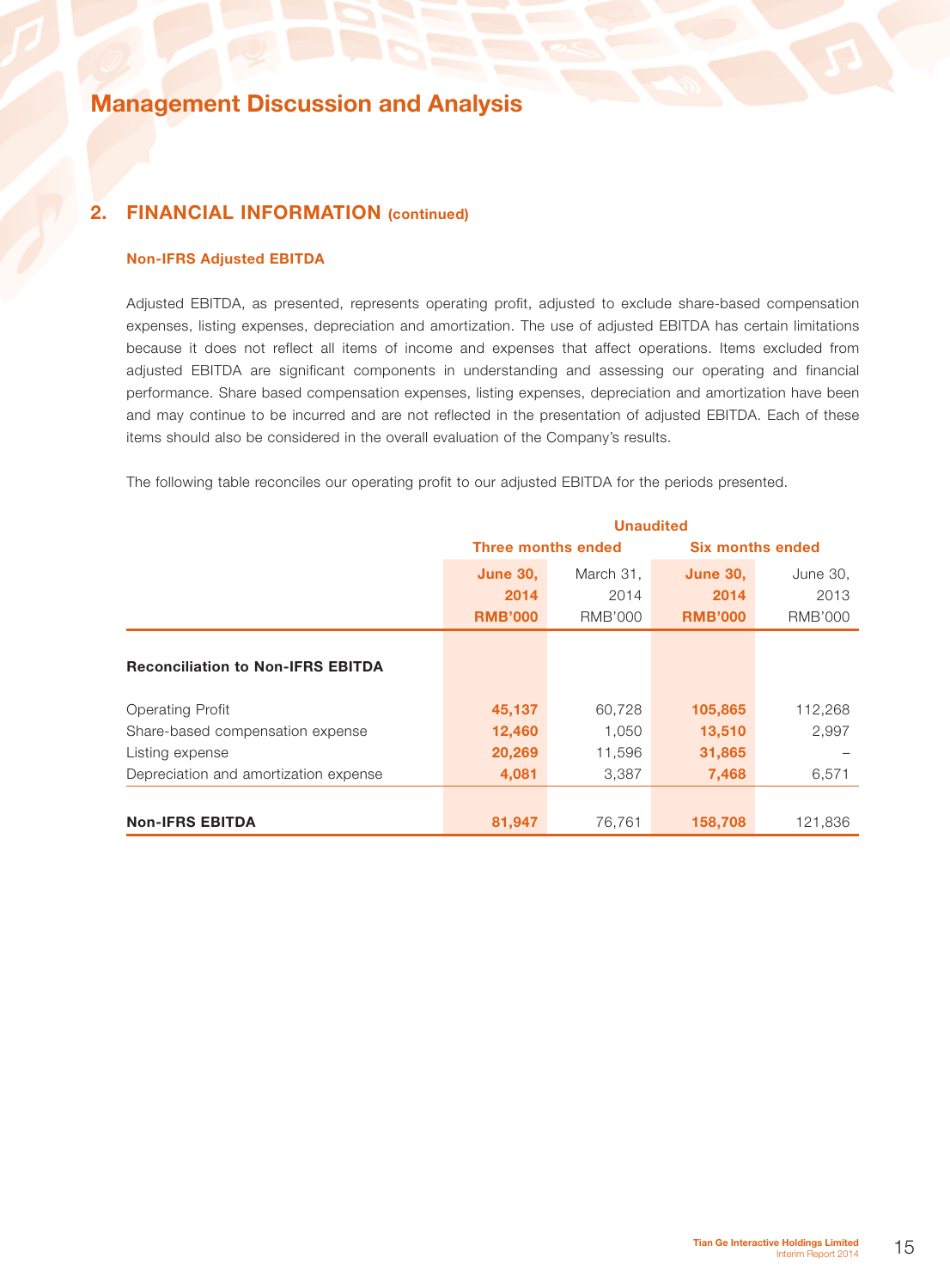## 2. FINANCIAL INFORMATION (continued)

### Non-IFRS Net Income

Non-IFRS net income eliminates the effect of non-cash share-based compensation expenses, non-cash fair value change of convertible redeemable preferred shares, non-cash gains on repurchase of preferred shares, dividend appropriation to preferred shareholders and listing expenses. The term of adjusted net profit is not defined under IFRS.

The following tables set forth the reconciliations of the Company's net profit to non-IFRS net income for the periods presented below.

|                                              |                 | <b>Unaudited</b>          |                         |                |
|----------------------------------------------|-----------------|---------------------------|-------------------------|----------------|
|                                              |                 | <b>Three months ended</b> | <b>Six months ended</b> |                |
|                                              | <b>June 30,</b> | March 31,                 | <b>June 30,</b>         | June 30,       |
|                                              | 2014            | 2014                      | 2014                    | 2013           |
|                                              | <b>RMB'000</b>  | <b>RMB'000</b>            | <b>RMB'000</b>          | <b>RMB'000</b> |
| <b>Reconciliation to non-IFRS Net Income</b> |                 |                           |                         |                |
| Net Profit/(Loss)                            | (201, 605)      | 27,429                    | (174, 176)              | (91, 940)      |
| Share-based compensation expense             | 12,460          | 1,050                     | 13,510                  | 2,997          |
| Listing expense                              | 20,269          | 11,596                    | 31,865                  |                |
| Gain on repurchase of preferred shares       |                 | $\qquad \qquad$           |                         | (32, 284)      |
| Dividend appropriation to                    |                 |                           |                         |                |
| preferred shareholders                       |                 |                           |                         | 35,769         |
| Fair value loss of convertible               |                 |                           |                         |                |
| redeemable preferred shares                  | 237,517         | 22,985                    | 260,502                 | 185,942        |
|                                              |                 |                           |                         |                |
| <b>Non-IFRS Net Income</b>                   | 68,641          | 63,060                    | 131,701                 | 100,484        |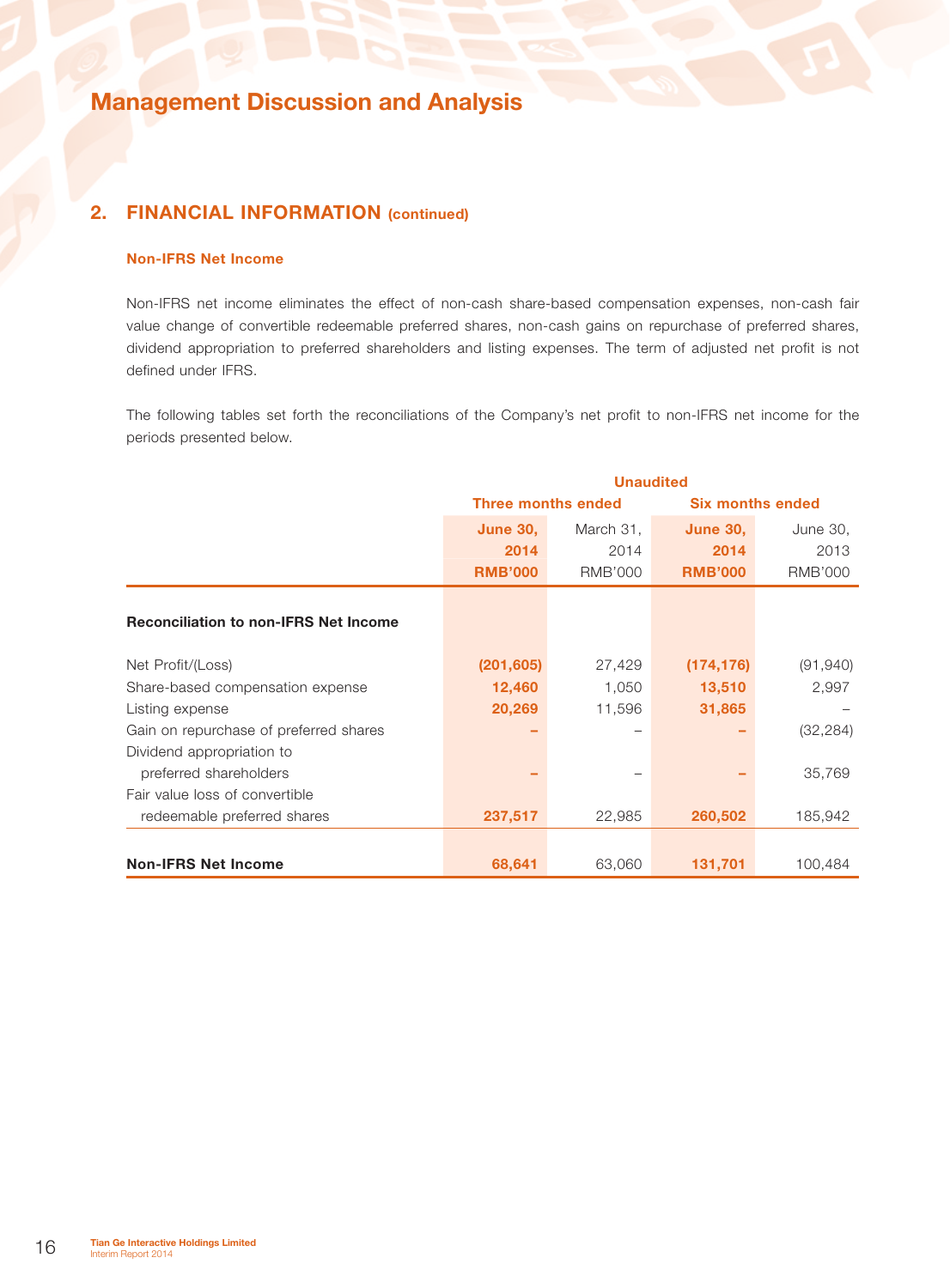## 3. Liquidity and Financial Resources

#### Cash and Cash Equivalent, Restricted Cash and Financial Assets/Term Deposits

Cash and cash equivalents consist of cash at bank and cash on hand as at June 30, 2014 and December 31, 2013 amounted to RMB65.6 million and RMB171.9 million, respectively. All cash in bank balances as of these dates were demand deposits and term deposits with initial terms of less than three months. Out of RMB65.6 million, approximately RMB40.3 million is denominated in RMB and approximately RMB25.3 million is denominated in other currencies (primarily US dollars). Since there are no cost-effective hedges against the fluctuation of RMB and no effective manner to generally convert a significant amount of non-RMB currencies into RMB, which is not a freely exchangeable currency, there is a risk that we may experience a loss as a result of any foreign currency exchange rate fluctuations in connection with our deposits and investments.

Restricted cash are RMB-denominated restricted deposits held at bank as a pledge for the bank borrowings. As at June 30, 2014 and December 31, 2013, the Company had total restricted cash of RMB187.0 million and RMB120.0 million, respectively.

The Company had available-for-sale financial assets of RMB382.5 million and RMB278.1 million as at June 30, 2014 and December 31, 2013, respectively. Available-for-sale financial assets typically consist of RMBdenominated principal-protected structured deposits with floating interest rates ranging from 2.2% to 6.2% per annum with maturity periods within one year or with a revolving term offered by large state-owned commercial banks in China.

The Company did not have any term deposits with initial terms of over three months in certain structured deposits as at June 30, 2014 (2013: RMB21.9 million).

#### Bank Loans and Other Borrowings

As of June 30, 2014, we had outstanding short-term borrowings of USD15.0 million (RMB92.3 million), as compared to USD5.0 million (RMB30.5 million) as at December 31, 2013.

The increase in short-term borrowing balance was mainly reflected by the repaying of USD5.0 million borrowing in May 2014 to Industrial and Commercial Bank of China (Europe) S.A. Amsterdam Branch and a new borrowing of USD15.0 million also in May 2014 from Industrial and Commercial Bank of China Limited Paris Branch. The maturity date of this loan is November 12, 2014 and the interest rate is the three month US dollar LIBOR interest rate plus 2.9%. This loan is guaranteed by Hangzhou Tiange in the form of a RMB100.0 million investment pledged as collateral with Industrial and Commercial Bank of China Limited Zhejiang Branch from May 20, 2014 to November 30, 2014 with an annualized interest rate of 3.9%.

As at the end of August 2014, the Company has repaid and settled the above bank loans.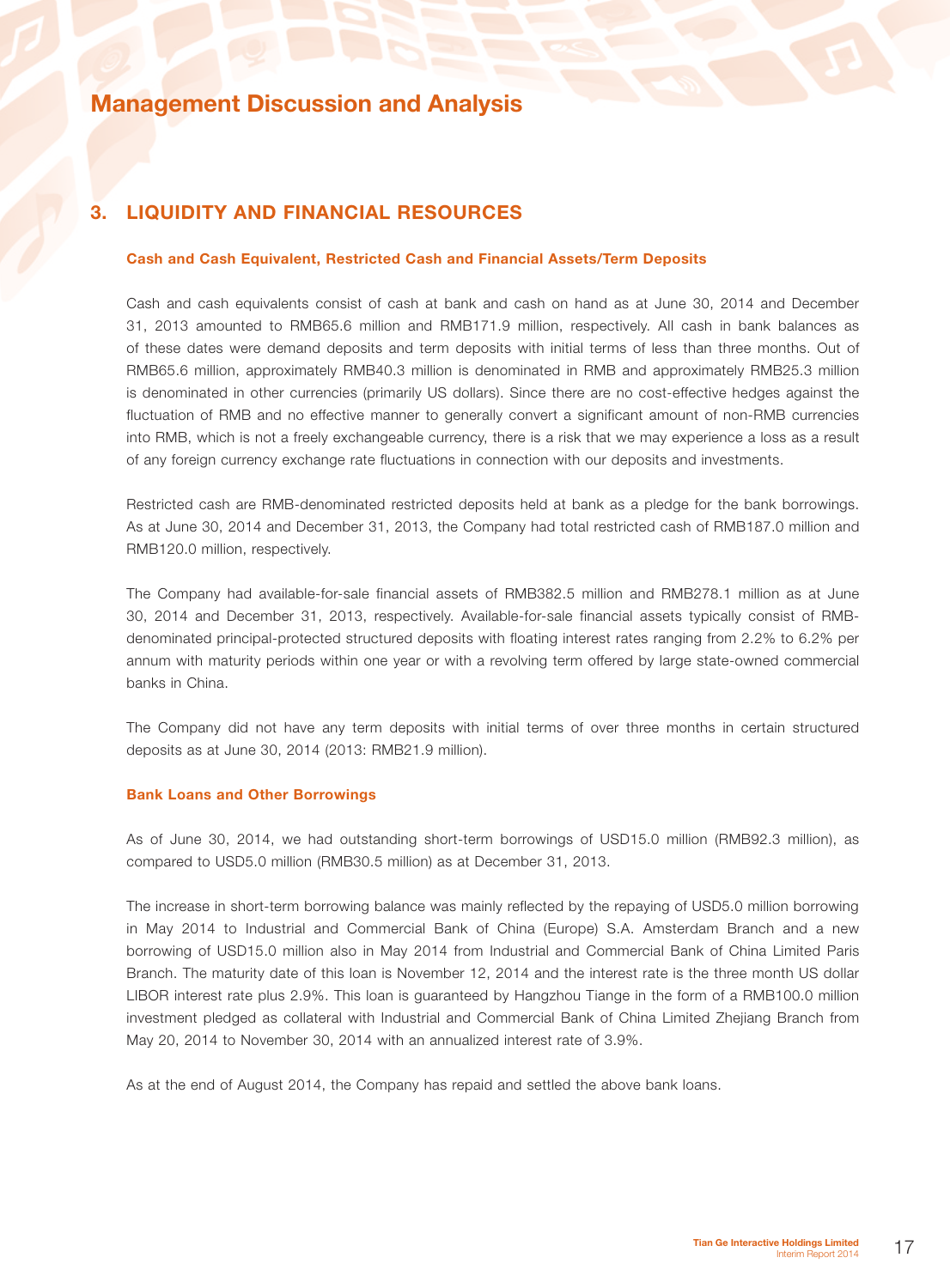### 3. Liquidity and Financial Resources (continued)

#### Adjusted Gearing Ratio

The adjusted gearing ratio as at June 30, 2014 is 30.6%, as compared to 23.6% as at December 31, 2013. The adjusted gearing ratio is calculated by dividing total borrowings with adjusted equity, where adjusted equity is total deficits plus convertible redeemable preferred shares as set out in the consolidated balance sheet.

#### Significant Investment

The Company did not make any significant investments or material acquisitions/disposals for the six months ended June 30, 2014.

### Capital Expenditure

For the six months ended June 30, 2014, our capital expenditure amounted to approximately RMB63.0 million (June 30, 2013: approximately RMB34.2 million). The capital expenditure mainly includes purchasing of platform licenses which amounted to approximately RMB45.0 million, decorations of our office space which amounted to approximately RMB6.0 million, pre-payment of new office space located in Shanghai which amounted to approximately RMB8.0 million and other office equipment, servers, etc. which amounted to approximately RMB4.0 million, all of which were funded using cash flow generated from our operations.

### Contingent Liabilities

As of June 30, 2014, the Group did not have any material contingent liabilities, guarantees or any litigation against us.

#### Charges on Assets

As of June 30, 2014, there were no charges on the Group's assets.

#### Treasury Policies

As of June 30, 2014, the Group adopts conservative treasury policies in cash and financial management. The Group does not use any financial instruments for hedging purpose.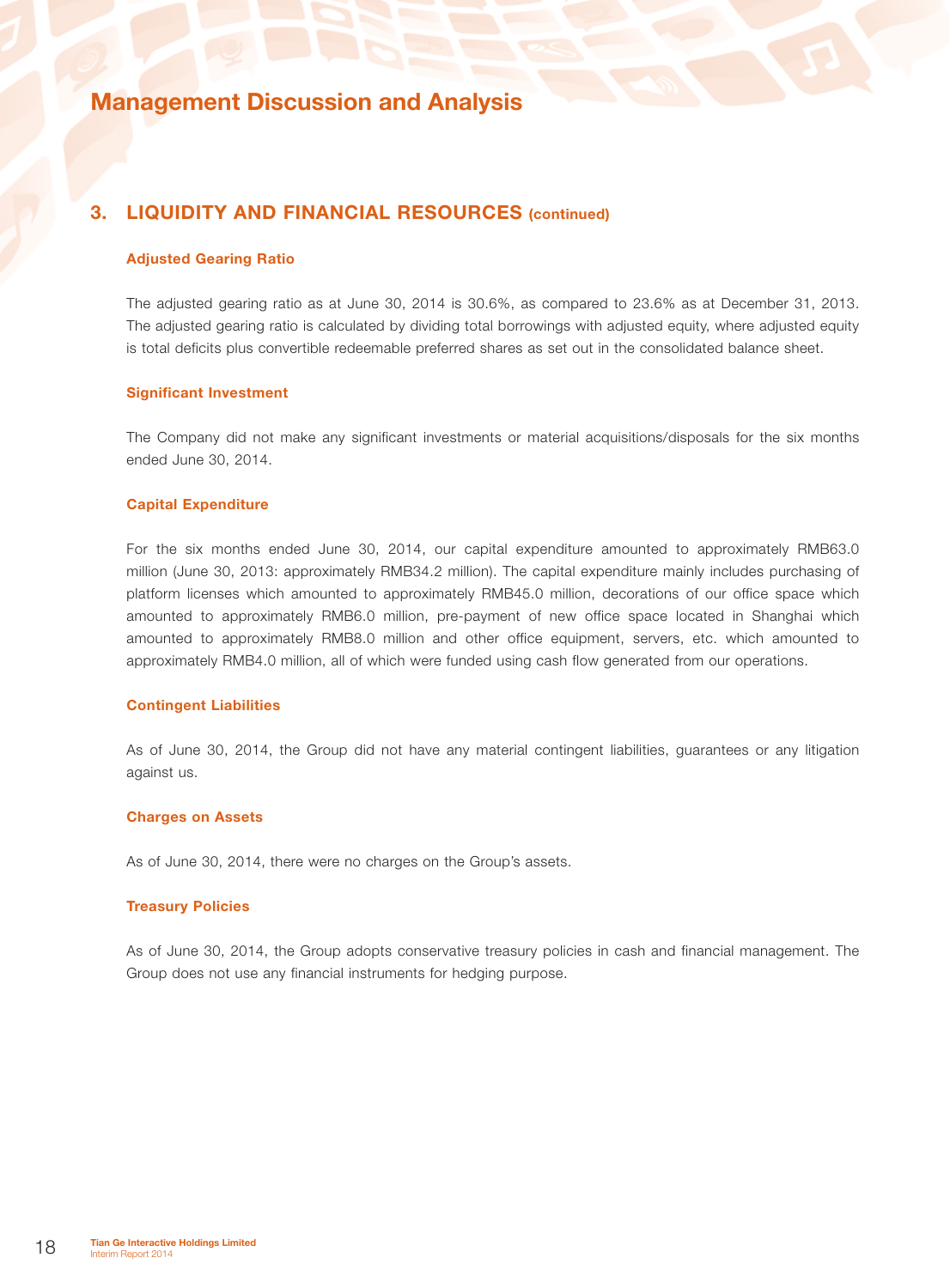## 4. Corporate Information

#### **Staff**

The Company had 847 full time employees as at June 30, 2014. The Company's success depends on its ability to attract, retain and motivate qualified personnel. The Company adopts high standards in recruitment with strict procedures to ensure the quality of new hiring and use various methods for recruitment, including campus recruitment, online recruitment, internal recommendation and recruiting through hunting firms or agents, to satisfy the demand for different types of talent. Moreover, the Company provides a robust training program for new employees in order to effectively equip them with the skill sets and work ethics which are necessary to succeed at Tian Ge.

As required by the PRC laws, we participate in mandatory employee social insurance plans that are organized by municipal and provincial governments for our employees, including pension insurance, unemployment insurance, childbirth insurance, work-related injury insurance, medical insurance and housing provident funds. Both the Company and the employee should bear costs for the social security plan in proportion to the specified percentage. We are required under the PRC law to make contributions to employee social insurance plans at specified percentages of the salaries, bonuses and certain allowances of our employees, up to a maximum amount specified by the local government from time to time.

The Company's employees have not formed any employee union or association. The Company believes that it maintains a good working relationship with its employees and the Company did not experience any significant labor disputes or any difficulty in recruiting staff for our operations during the period under review.

#### Share Option Schemes

The Company has adopted the Pre-IPO Share Option Scheme, the Pre-IPO RSU Scheme, the Post-IPO Share Option Scheme and the Post-IPO RSU Scheme (the "Schemes"). For further details of the Schemes, please refer to "Corporate Governance/Other Information – Share Incentive Schemes".

The share-based compensation expenses for the first half of 2014 is RMB13.5 million, as compared to RMB3.0 million in the corresponding period in 2013.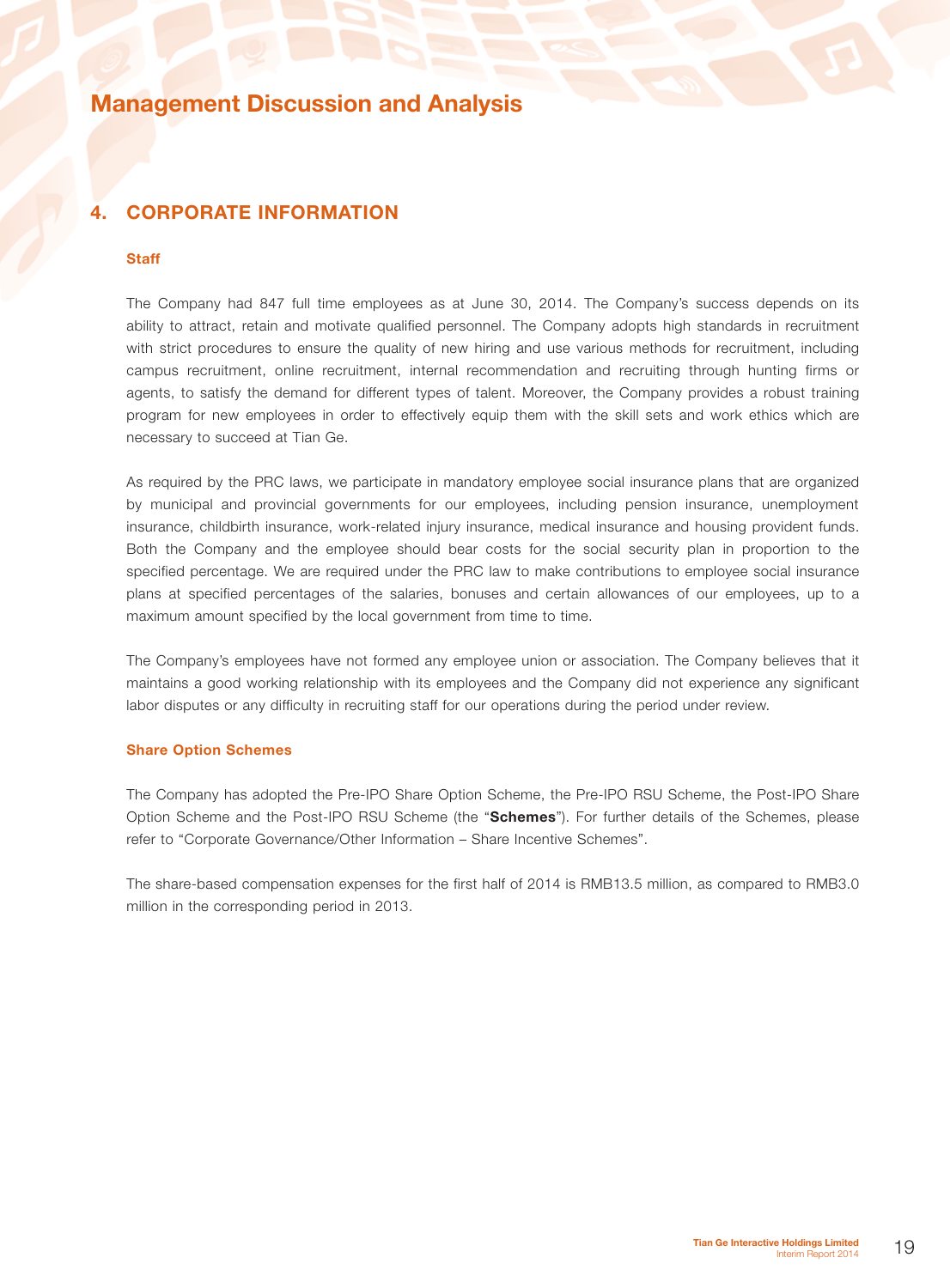## 5. Use of Proceeds from Global Offering

The shares of the Company were listed on the main board of the Stock Exchange on July 9, 2014 with net proceeds from the global offering of approximately HK\$1,725.0 million (after the exercise of the over-allotment option and after deducting the underwriting fees and commissions and other estimated expenses payable by the Company in connection with the global offering). The net proceeds will be used in the following manner:

| <b>Proposed Use of Net Proceeds</b>                                                                                                                                                                                                                   | <b>Percentage</b> | <b>Amount of</b><br><b>Net Proceeds</b> |
|-------------------------------------------------------------------------------------------------------------------------------------------------------------------------------------------------------------------------------------------------------|-------------------|-----------------------------------------|
| Enhancing our research and development efforts, including improving our<br>existing platform's functionality, developing new social video communities,<br>investing in technology infrastructure and improving network maintenance<br>and safety      | 20%               | HK\$345.0<br>million                    |
| Developing our mobile business related to our live social video platform<br>and a multi-platform, cross-device user experience, which involves hiring<br>experienced personnel in the mobile sector and increased research and<br>development efforts | 20%               | HK\$345.0<br>million                    |
| Developing our mobile games business, including for additional research and<br>development efforts in developing our own mobile games, outsourcing of<br>game development and licensing of third-party games                                          | 10%               | HK\$172.5<br>million                    |
| Expanding our marketing and promotion activities, including organizing<br>additional sales and promotional events both online and offline and hiring<br>additional sales and marketing personnel                                                      | 20%               | HK\$345.0<br>million                    |
| Investing in potential acquisitions of technologies and complementary online<br>businesses, such as in the live social video market and mobile games<br>market, partnerships and licensing opportunities                                              | 20%               | HK\$345.0<br>million                    |
| Funding for our working capital and other general corporate purposes                                                                                                                                                                                  | 10%               | HK\$172.5<br>million                    |
|                                                                                                                                                                                                                                                       | 100%              | HK\$1,725.0<br>million                  |

As at the date of this interim report, the net proceeds from the initial public offering had not yet been utilized and all of the net proceeds has been deposited into bank accounts maintained by the Group. The Company will start utilizing the net proceeds from the global offering in the manner as set out in the prospectus of the Company dated June 25, 2014.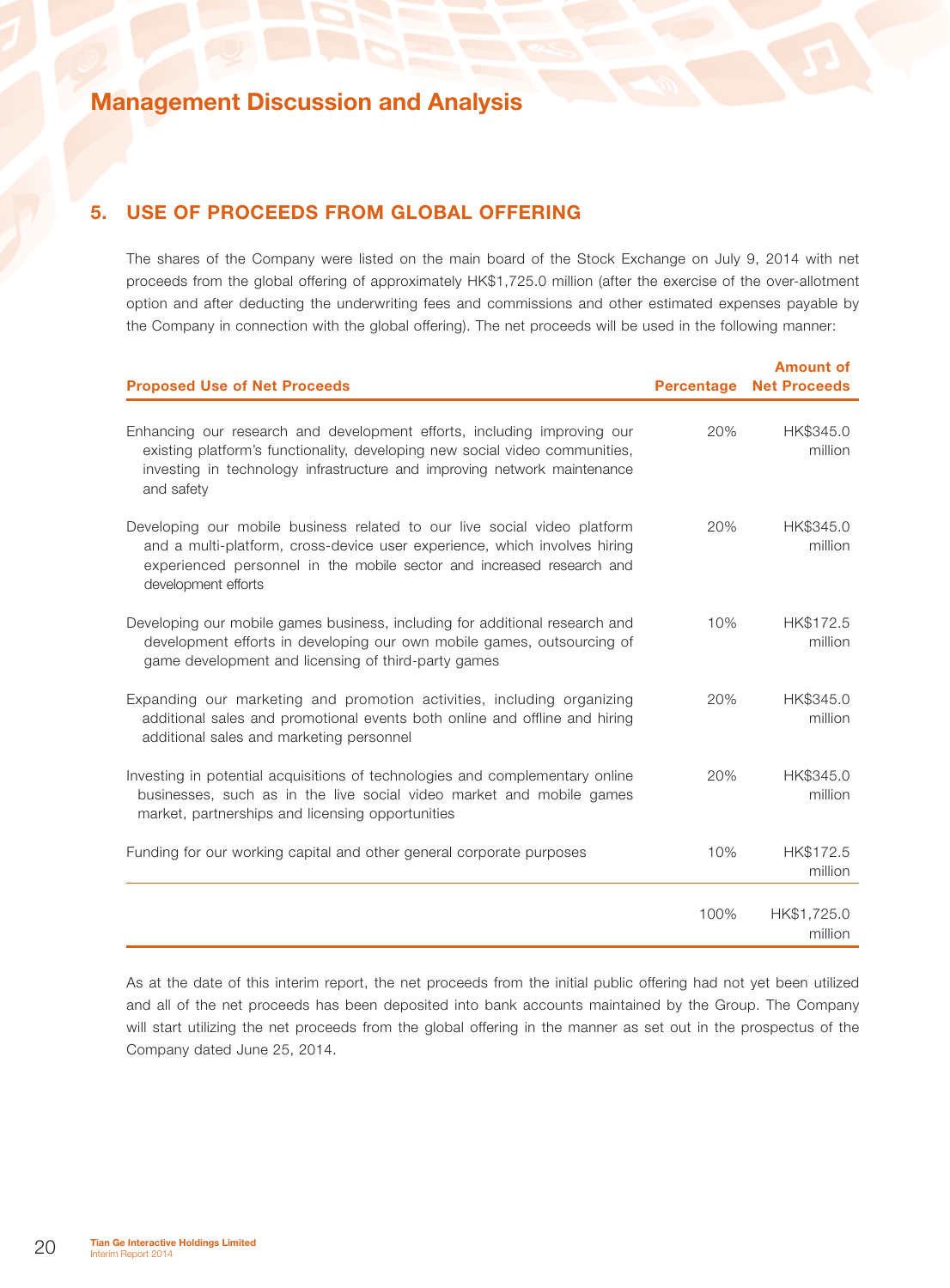### CORPORATE GOVERNANCE PRACTICES

The Company's shares were not listed on the Stock Exchange as at June 30, 2014, the Corporate Governance Code and Corporate Governance Report (the "CG Code") contained in Appendix 14 to the Rules Governing the Listing of Securities (the "Listing Rules") on The Stock Exchange of Hong Kong Limited (the "Stock Exchange") was not applicable to the Company for the period under review. The Group is committed to maintaining high standards of corporate governance to safeguard the interests of Shareholders and to enhance corporate value and accountability. The Company has adopted the CG Code as its own code of corporate governance since the listing of the Company's shares on July 9, 2014. The Company has complied with all the code provisions of the CG Code and adopted most of the best practices set out therein except for the code provision A.2.1 of the CG Code.

Code provision A.2.1 of the CG Code stipulates that the roles of chairman and chief executive officer should be separate and should not be performed by the same individual. The division of responsibilities between the chairman and chief executive officer should be clearly established and set out in writing.

Mr. Fu Zhengjun (傅政軍), is our Chairman and has been a Director of our Board since July 28, 2008. He was designated to our Board as an executive Director on March 11, 2014. Mr. Fu is the founder of our Group and has served as the chief executive officer of all our WFOEs and PRC Operating Entities since their respective incorporation. With extensive experience in the Internet industry, Mr. Fu is responsible for the overall strategic planning, management and operation of our Group and is instrumental to our growth and business expansion since our establishment in 2008. Our Board considers that vesting the roles of chairman and chief executive officer in the same person is beneficial to the management of our Group. The balance of power and authority is ensured by the operation of the senior management and our Board, which comprises experienced and high-calibre individuals. Our Board currently comprises two executive Directors (including Mr. Fu), two non-executive Directors and three independent non-executive Directors and therefore has a fairly strong independence element in its composition.

### MODEL CODE FOR SECURITIES TRANSACTIONS BY DIRECTORS OF LISTED ISSUERS

The Company's shares were not listed on the Stock Exchange as at June 30, 2014, the "Model Code for Securities Transactions by Directors of Listed Issuer" contained in Appendix 10 to the Listing Rules (the "Model Code") was not applicable to the Company for the period under review. The Company has adopted the Model Code as its code of conduct for directors' securities transactions since the listing of the Company's shares on July 9, 2014.

### BOARD OF DIRECTORS AND BOARD COMMITTEES

The compositions of the Board, the Audit Committee, the Nomination Committee and the Remuneration Committee of the Company remain the same as set out in the Company's prospectus dated June 25, 2014.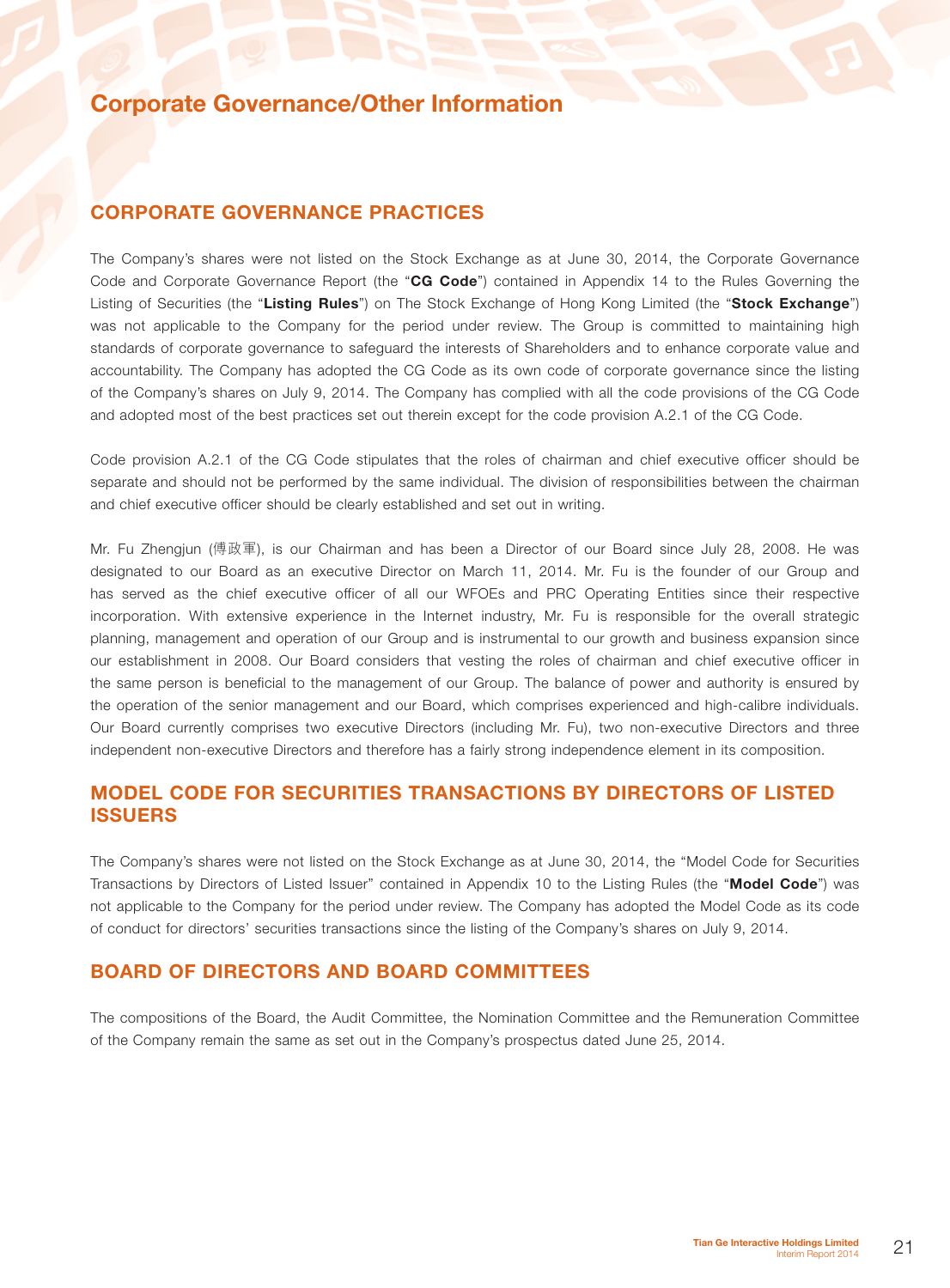### INTERIM DIVIDEND

The Board did not propose any interim dividend for the six months ended June 30, 2014.

### AUDIT COMMITTEE

The Board has established an audit committee (the "Audit Committee") which comprises three independent nonexecutive Directors, namely Ms. Yu Bin (chairman), Mr. Wu Chak Man and Mr. Chan Wing Yuen Hubert.

The Audit Committee has reviewed (i) the accounting principles and practices adopted by the Group, and (ii) the auditing, internal control and financial reporting matters, including the review of the interim results for the six months ended June 30, 2014.

### CHANGES TO DIRECTORS' INFORMATION

One of our Directors, Mr. Chan Wing Yuen Hubert, has been appointed as executive director of Noble House (China) Holdings Limited, a company listed on the Stock Exchange (stock code: 8246), with effect from August 15, 2014.

Save as disclosed above, the Directors confirm that no information is required to be disclosed pursuant to Rule 13.51B(1) of the Listing Rules.

## PURCHASE, SALE OR REDEMPTION BY THE COMPANY

Neither the Company nor its subsidiaries has purchased, sold or redeemed any of the Company's listed securities during the six months ended June 30, 2014.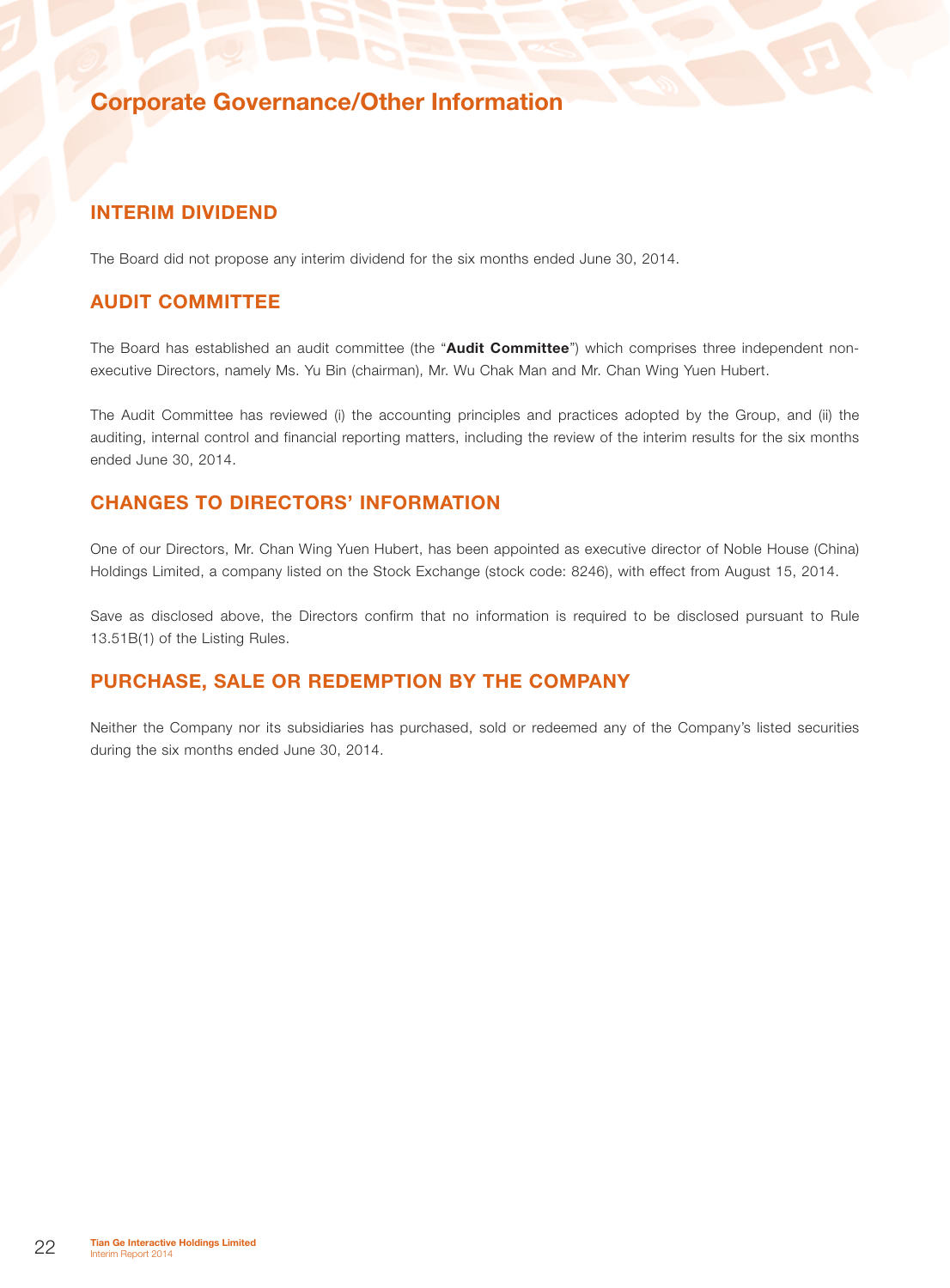### DIRECTORS' AND CHIEF EXECUTIVE INTERESTS AND SHORT POSITIONS IN SHARES, UNDERLYING SHARES AND DEBENTURES

As of August 1, 2014 immediately after full exercise of over-allotment option, the interests or short positions of the Directors or chief executives of the Company in the shares, underlying shares and debentures of the Company or its associated corporations (within the meaning of Part XV of the SFO) required to be notified to the Company and the Stock Exchange pursuant to Divisions 7 and 8 of Part XV of the SFO (including interest or short positions which they were taken or deemed to have under such provisions of the SFO), or which would be required, pursuant to section 352 of the SFO, to be entered in the register referred to therein, or which would be required to be notified to the Company and the Stock Exchange pursuant to Model Code are as follows:

#### Interests in ordinary shares of the Company:

| Name of director                       | <b>Nature of interests</b>                | <b>Number of</b><br>shares held | <b>Approximate</b><br>percentage of<br>shareholding<br>as at<br><b>August 1, 2014</b> |
|----------------------------------------|-------------------------------------------|---------------------------------|---------------------------------------------------------------------------------------|
| Mr. Fu Zhengjun<br>(" <b>Mr. Fu</b> ") | Founder of a discretionary trust (Note 1) | 306,000,000                     | 24.23%                                                                                |

*Notes:*

*<sup>1.</sup> UBS Trustees (BVI) Limited, the trustee of Mr. Fu's Trust (as defined below), holds the entire issued share capital of Three-Body Holdings Ltd through its nominee, UBS Nominee Limited. Three-Body Holdings Ltd holds the entire issued share capital of Blueberry Worldwide Holdings Limited. Blueberry Worldwide Holdings Limited in turn holds 306,000,000 Shares in our Company. Mr. Fu's trust ("Mr. Fu's Trust") is a discretionary trust established by Mr. Fu (as the settlor) and the discretionary beneficiaries of which are Mr. Fu and his family members. Accordingly, each of Mr. Fu, UBS Trustees (BVI) Limited, Three-Body Holdings Ltd and Blueberry Worldwide Holdings Limited is deemed to be interested in the 306,000,000 Shares held by Blueberry Worldwide Holdings Limited.*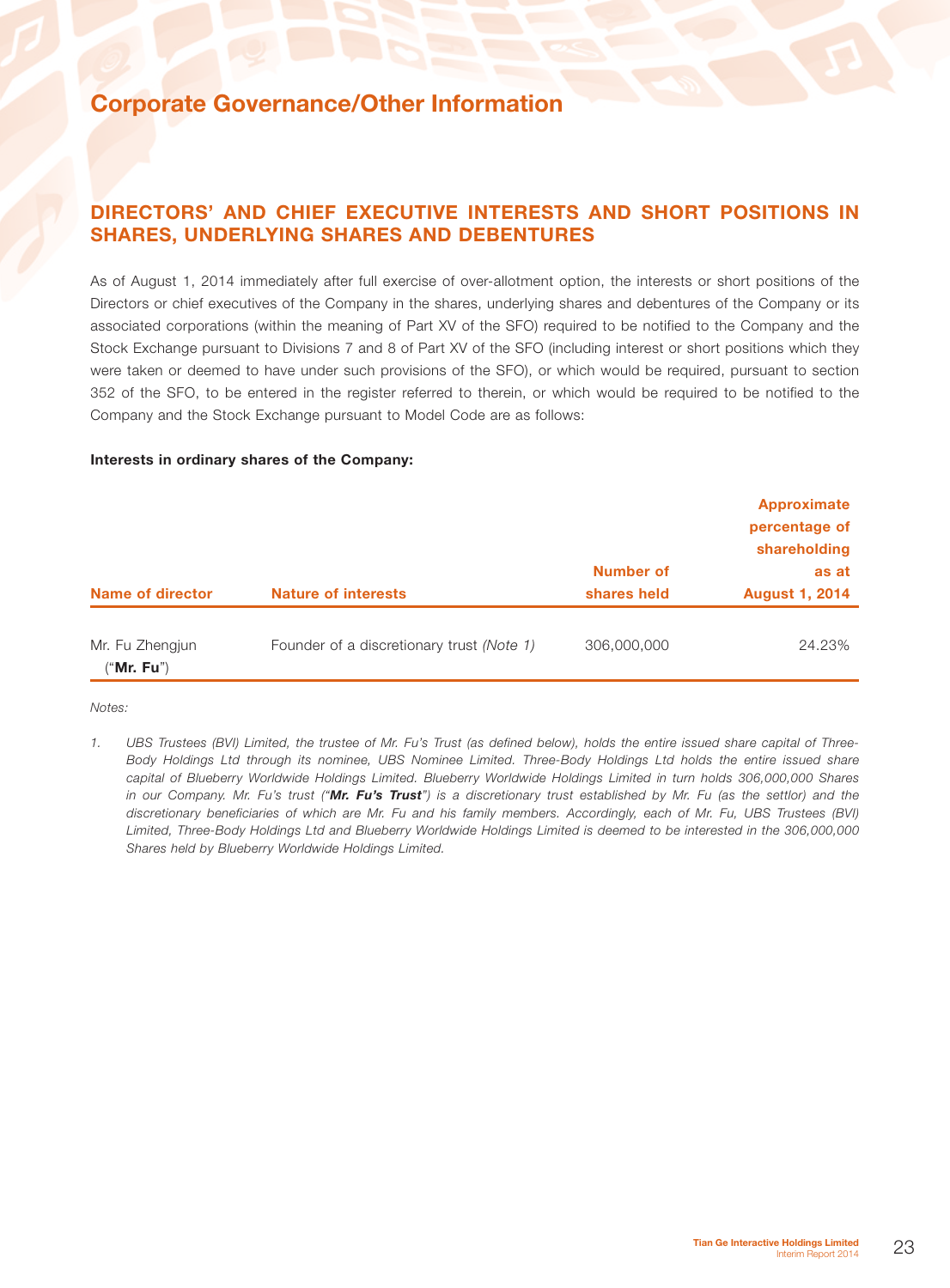### DIRECTORS' AND CHIEF EXECUTIVE INTERESTS AND SHORT POSITIONS IN SHARES, UNDERLYING SHARES AND DEBENTURES (continued)

### Interest in underlying shares of the Company:

|                            |                                                             |                           | <b>Number</b><br>of shares |                 | Approximate<br>percentage of |
|----------------------------|-------------------------------------------------------------|---------------------------|----------------------------|-----------------|------------------------------|
|                            |                                                             |                           | represented                | <b>Exercise</b> | shareholding                 |
|                            |                                                             |                           | by option                  | price           | as at                        |
| Name of director           | <b>Position held within our Group</b>                       | <b>Nature</b>             | or RSUs                    | (US\$)          | <b>August 1, 2014</b>        |
|                            |                                                             |                           |                            |                 |                              |
| Mr. Fu Zhengjun            | Chairman, executive Director<br>and chief executive officer | RSUs (Note 1)             | 10,000,000                 | Nil             | 0.792%                       |
|                            |                                                             | Interest of Spouse        | 20,000,000                 | Nil             | 1.584%                       |
| Mr. Mai Shi'en             | Executive director and chief operating officer              | (Note 4)<br>RSUs (Note 2) | 5,000,000                  | Nil             | 0.396%                       |
| Mr. Mao Chengyu            | Non-executive Director                                      | Options (Note 3)          | 200,000                    | 0.35            | 0.016%                       |
| Mr. Herman Cheng-Chun, Yu  | Non-executive Director                                      | Options (Note 3)          | 200,000                    | 0.35            | 0.016%                       |
| Ms. Yu Bin                 | Independent Non-executive Director                          | Options (Note 3)          | 200,000                    | 0.35            | 0.016%                       |
| Mr. Wu Chak Man            | Independent Non-executive Director                          | Options (Note 3)          | 200,000                    | 0.35            | 0.016%                       |
| Mr. Chan Wing Yuen, Hubert | Independent Non-executive Director                          | Options (Note 3)          | 200,000                    | 0.35            | 0.016%                       |

*Notes:*

- *1. Mr. Fu is interested in 1,000,000 Pre-IPO RSUs granted to him on May 22, 2014 under the Pre-IPO RSU Scheme entitling him to receive 10,000,000 Shares subject to vesting.*
- *2. Mr. Mai Shi'en is interested in 500,000 Pre-IPO RSUs granted to him on May 22, 2014 under the Pre-IPO RSU Scheme entitling him to receive 5,000,000 Shares subject to vesting.*
- *3. Mr. Mao Chengyu, Mr. Herman Cheng Chun, Yu, Ms. Yu Bin, Mr. Wu Chak Man and Mr. Chan Wing Yuen, Hubert are each interested in 20,000 Pre-IPO options granted to each of them on May 22, 2014 under the Pre-IPO share Option Scheme entitling each of them to receive 200,000 Shares subject to vesting.*
- *4. Ms. Hong Yan is Mr. Fu's spouse and she is interested in 2,000,000 Pre-IPO RSUs granted to her on May 22, 2014 under the Pre-IPO RSU Scheme entitling her to receive 20,000,000 Shares subject to vesting. Accordingly, Mr. Fu is deemed to be interested in the 20,000,000 Shares which are interested by Ms. Hong Yan under the SFO.*

Save as disclosed above, as at August 1, 2014 (immediately after full exercise of over-allotment option), none of the Directors and chief executives of the Company has or is deemed to have any interests or short positions in the Shares, underlying Shares or debentures of the Company or its associated corporations (within the meaning of Part XV of the SFO) which will be required to be recorded in the register required to be kept by the Company pursuant to section 352 of the SFO, or which will be required, pursuant to the Model Code, to be notified to the Company and the Stock Exchange.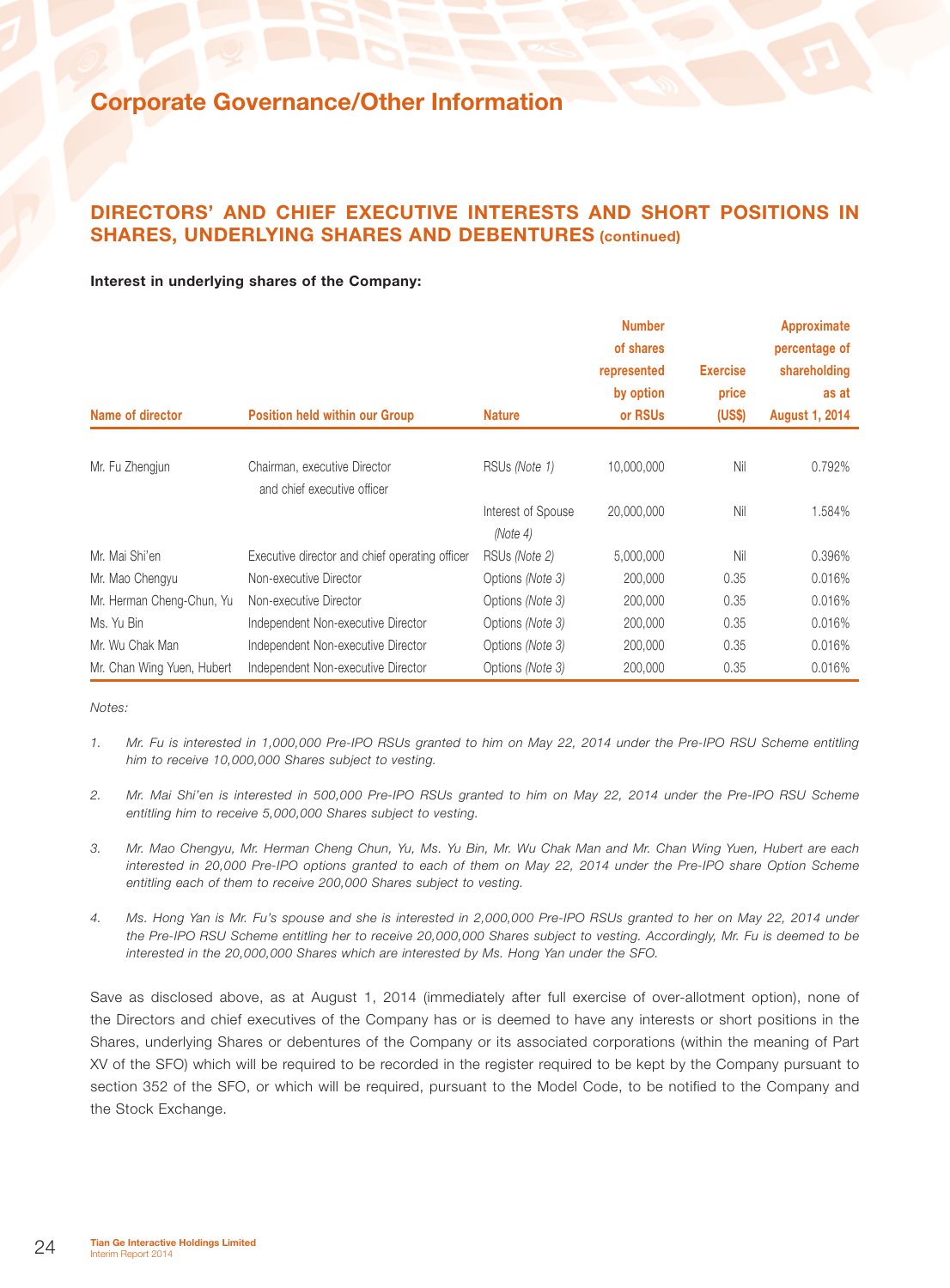## SUBSTANTIAL SHAREHOLDERS' INTERESTS AND SHORT POSITIONS IN SHARES AND UNDERLYING SHARES

As at August 1, 2014 (immediately after full exercise of the over-allotment option), the following persons (other than the Directors or chief executives of the Company), had interests or short positions in the shares and underlying shares of the Company as recorded in the register of interests required to be kept by the Company pursuant to Section 336 of the SFO:

|                                                             |                                             |                  | <b>Approximate</b>    |
|-------------------------------------------------------------|---------------------------------------------|------------------|-----------------------|
|                                                             |                                             | <b>Number of</b> | percentage of         |
|                                                             |                                             | <b>Shares or</b> | interest as at        |
| <b>Name of shareholder</b>                                  | <b>Nature of interests</b>                  | securities held  | <b>August 1, 2014</b> |
| UBS Trustees (BVI) Limited                                  | Trustee (Note 1)                            | 340,000,000      | 26.93%                |
| Three-Body Holdings Ltd                                     | Interest in Controlled Corporation (Note 1) | 306,000,000      | 24.23%                |
| Blueberry Worldwide Holdings Limited                        | Beneficial Owner (Note 1)                   | 306,000,000      | 24.23%                |
| Sina Hong Kong Limited                                      | <b>Beneficial Owner</b>                     | 300,000,000      | 23.76%                |
| Ho Chi Sing                                                 | Interest in Controlled Corporation (Note 2) | 200,000,000      | 15.84%                |
| Zhou Quan                                                   | Interest in Controlled Corporation (Note 2) | 200,000,000      | 15.84%                |
| <b>IDG-Accel China Growth Fund</b><br>GP II Associates Ltd. | Interest in Controlled Corporation (Note 2) | 200,000,000      | 15.84%                |
| <b>IDG-Accel China Growth Fund</b><br>Il Associates L.P.    | Interest in Controlled Corporation (Note 2) | 184,880,000      | 14.64%                |
| <b>IDG-Accel China Growth Fund II L.P.</b>                  | Beneficial Owner (Note 2)                   | 184,880,000      | 14.64%                |
| Tangguo Limited                                             | Nominee for another person (Note 3)         | 71,780,000       | 5.68%                 |
| The Core Trust Company Limited                              | <b>Trustee</b>                              | 71,780,000       | 5.68%                 |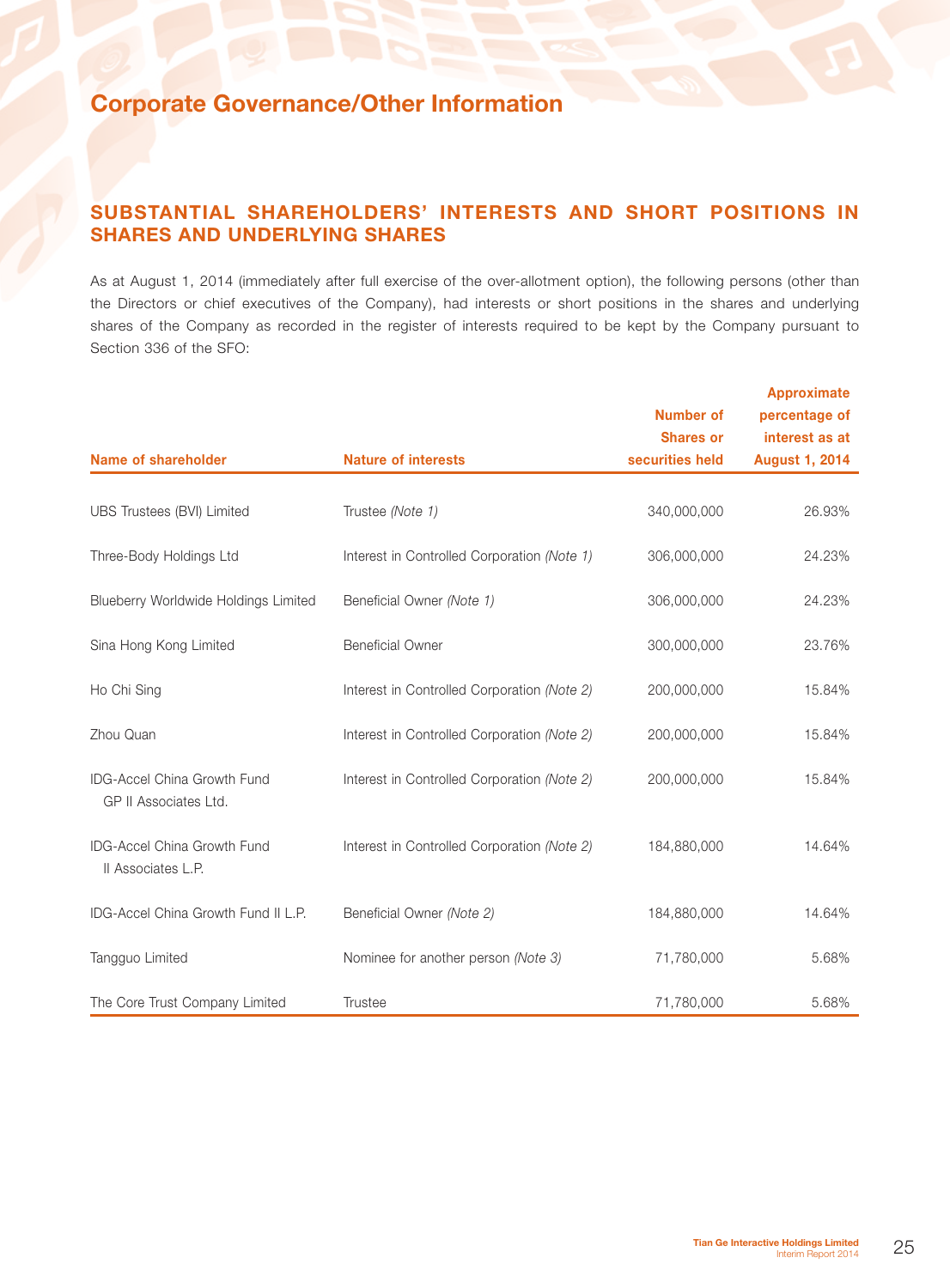### SUBSTANTIAL SHAREHOLDERS' INTERESTS AND SHORT POSITIONS IN SHARES AND UNDERLYING SHARES (continued)

#### *Notes:*

- *1. UBS Trustees (BVI) Limited, the trustee of Mr. Fu's Trust and Mr. Fu Yanchang's Trust (as defined below), holds the entire issued share capital of Blueberry Worldwide Holdings Limited and Cloud Investment Holding Limited through Three-Body Holdings Ltd and Star Wonder Holding Ltd, respectively. Blueberry Worldwide Holdings Limited and Cloud Investment Holding Limited hold 306,000,000 Shares and 34,000,000 Shares in our Company, respectively. Mr. Fu's Trust is a discretionary trust established by Mr. Fu (as the settlor) and the discretionary beneficiaries of which are Mr. Fu and his family members. Accordingly, each of Mr. Fu, UBS Trustees (BVI) Limited, Three-Body Holdings Ltd and Blueberry Worldwide Holdings Limited is deemed to be interested in the 306,000,000 Shares held by Blueberry Worldwide Holdings Limited. Mr. Fu Yanchang's trust ("Mr. Fu Yanchang's Trust") is a discretionary trust established by Mr. Fu Yanchang (as the settlor) and the discretionary beneficiaries of which are Mr. Fu Yanchang and his family members. Accordingly, each of Mr. Fu Yanchang, UBS Trustees (BVI) Limited, Cloud Investment Holding Limited and Star Wonder Holding Ltd is deemed to be interested in the 34,000,000 Shares held by Cloud Investment Holding Limited.*
- *2. IDG-Accel China Growth Fund II L.P. is wholly owned by IDG-Accel China Growth Fund II Associates L.P., which is in turn wholly owned by IDG-Accel China Growth Fund GP II Associates Ltd. Accordingly, each of IDG-Accel China Growth Fund II L.P., IDG-Accel China Growth Fund II Associates L.P. and IDG-Accel China Growth Fund GP II Associates Ltd. is deemed to be interested in the 184,880,000 Shares held by IDG-Accel China Growth Fund II L.P. Separately, IDG-Accel Growth Investors II L.P. is wholly owned by IDG-Accel China Growth Fund GP II Associates Ltd., therefore IDG-Accel China Growth Fund GP II Associates Ltd. is deemed to be interested in the 15,120,000 Shares held by IDG-Accel Growth Investors II L.P.*

*Each of Ho Chi Sing and Zhou Quan holds 50% of the issued share capital of IDG-Accel China Growth Fund GP II Associates Ltd., therefore both Ho Chi Sing and Zhou Quan are deemed to be interested in the 200,000,000 Shares which IDG-Accel China Growth Fund GP II Associates Ltd. is interested in total.*

*3. The Pre-IPO RSU Trustee through its nominee, Tangguo Limited, holds 71,780,000 Shares underlying the RSUs granted under the Pre-IPO RSU Scheme for the benefit of eligible grantees pursuant to the Pre-IPO RSU Scheme. Grantees of the Pre-IPO RSU Scheme include Mr. Fu and Ms. Hong Yan, who were granted 1,000,000 Pre-IPO RSUs and 2,000,000 Pre-IPO RSUs, respectively. Accordingly, Mr. Fu and Ms. Hong Yan are interested in 10,000,000 Shares and 20,000,000 Shares, respectively. Furthermore, Mr. Fu is deemed to be interested in the 20,000,000 Shares which are interested in by Ms. Hong Yan under the SFO.*

Save as disclosed above, as at August 1, 2014, the Directors and the chief executives of the Company are not aware of any other person (other than the Directors or chief executives of the Company) who had an interest or short position in the shares or underlying shares of the Company as recorded in the register required to be kept by the Company pursuant to section 336 of the SFO.

### DIRECTORS' RIGHTS TO ACQUIRE SHARES OR DEBENTURES

At no time during the reporting period was the Company or any of its subsidiaries or holding company or any subsidiary of the Company's holding company, a party to any arrangement that would enable the Directors to acquire benefits by means of acquisition of shares in, or debentures of, the Company or any other body corporate, and none of the Directors or any of their spouses or children under the age of 18 were granted any right to subscribe for the equity or debt securities of the Company or any other body corporate or had exercised any such right.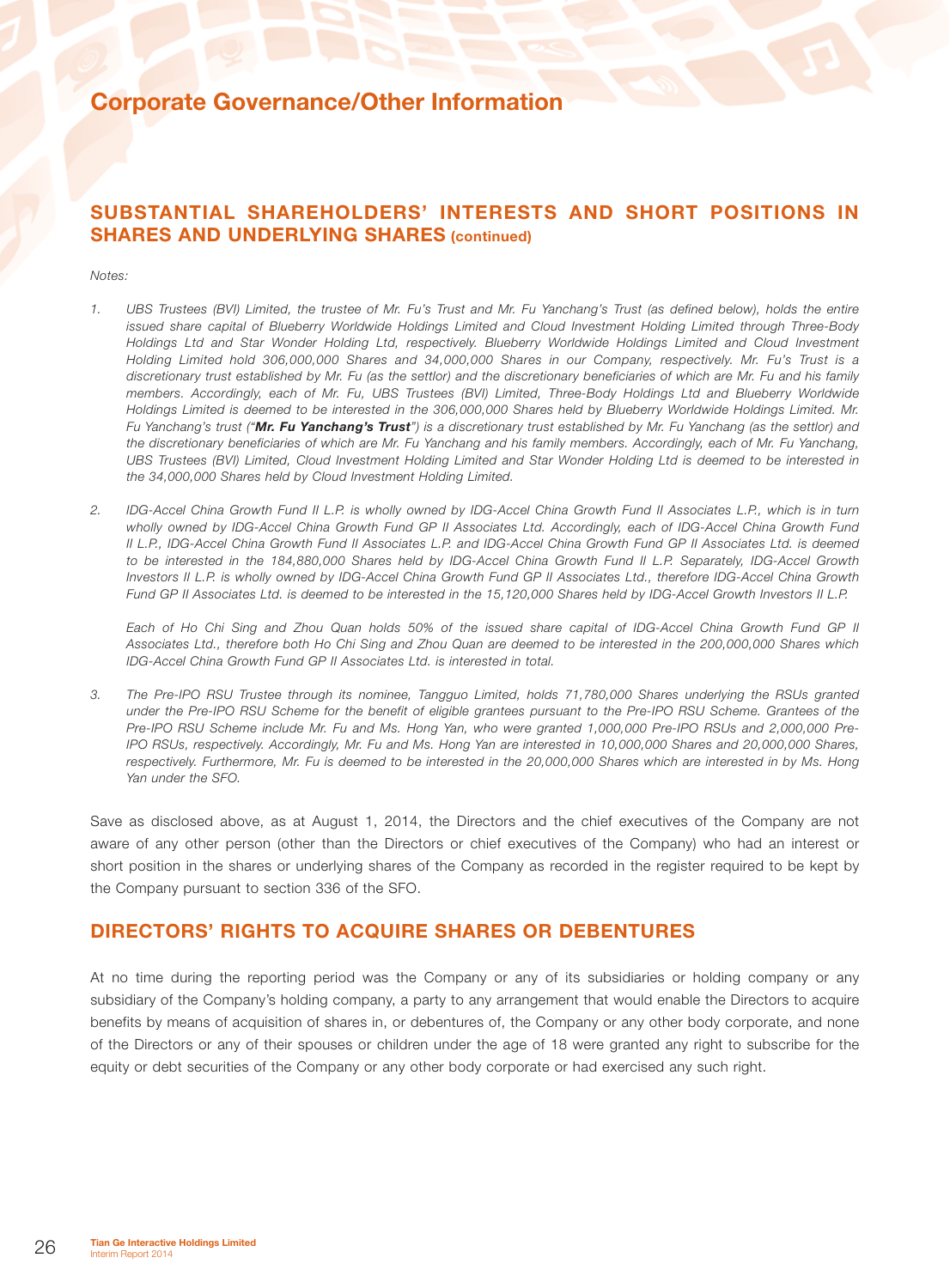### SHARE INCENTIVE SCHEMES

In order to incentivize our directors, senior management and other employees for their contribution to the Group and to attract and retain suitable personnel to our Group, we adopted the Pre-IPO Share Option Scheme on 9 December 2008 (amended and restated on October 21, 2011 and May 22, 2014) and the Pre-IPO RSU Scheme on May 22, 2014. We also conditionally adopted the Post-IPO RSU Scheme and the Post-IPO Share Option scheme on June 16, 2014.

The principal terms of the Pre-IPO Share Option Scheme, the Pre-IPO RSU Scheme, Post-IPO RSU Scheme and the Post-IPO Share Option Scheme are summarized in the section headed "Statutory and General Information – D. Share Incentive Schemes" in Appendix IV to the Company's prospectus dated June 25, 2014.

### Outstanding Share Options

As disclosed in the section headed "Statutory and General Information – D. Share Incentive Schemes – 1. Pre-IPO Share Option Scheme" in Appendix IV to the Prospectus, prior to the Listing, options representing a total of 15,648,000 Shares were granted to 490 grantees under the Pre-IPO Share Option Scheme. Our Company adopted the Pre-IPO RSU Scheme to partially replace the options granted under the Pre-IPO Share Option Scheme. Options representing a total of 4,280,000 Shares, which were granted to five persons including two executive Directors, one senior management, one connected person and one other employee of our Group, were replaced by Pre-IPO RSUs. No consideration was paid by any of the grantees of the options under the Pre-IPO Share Option Scheme for any options granted to them. Although the Company determines the vesting period of each option holders on a caseby-case basis, the general vesting period for the option holders are as follows: 25% of the Shares subject to the Pre-IPO Share Option shall vest on the first anniversary of the granting date, and 1/48 of the Shares subject to the Pre-IPO Share Option shall vest each month thereafter over the next three years on the same day of the month as the granting date (such day to be deemed to be the last day of the month, when necessary), subject to the option holders continuing to be a service provider through these dates.

As at August 1, 2014, options representing a total of 88,239,470 Shares ( taking into account the 25,440,530 options which have lapsed in accordance with the terms of the Pre-IPO Share Option Scheme) are outstanding. If all such options under the Pre-IPO Share Option Scheme are exercised, there would be a dilution effect on the shareholdings of our Shareholders of approximately 6.5% as at August 1, 2014. However, as the options are exercisable over a 10-year period from the date of grant, any such dilutive effect on earnings per Share may be staggered over several years.

No other share options have been granted by us after the Listing pursuant to the Pre-IPO Share Option Scheme. We have appointed The Core Trust Company Limited (匯聚信託有限公司) as the trustee and Happy88 Holdings Limited, a company incorporated in the British Virgin Islands and an independent third party, as the nominee to administer the Pre-IPO Share Options Scheme pursuant to its scheme rules. However, as at the date of this report, no Shares underlying the granted share options had been allotted and issued to Happy88 Holdings Limited.

The maximum number of Shares which may be issued upon exercise of all options to be granted under the Post-IPO Share Option Scheme and any other share option schemes of our Company must not in aggregate exceed 121,706,700, representing 10% of the total number of Shares in issue as at the Listing Date. As of the date of this report, no options have been granted by us pursuant to the Post-IPO Share Option Scheme.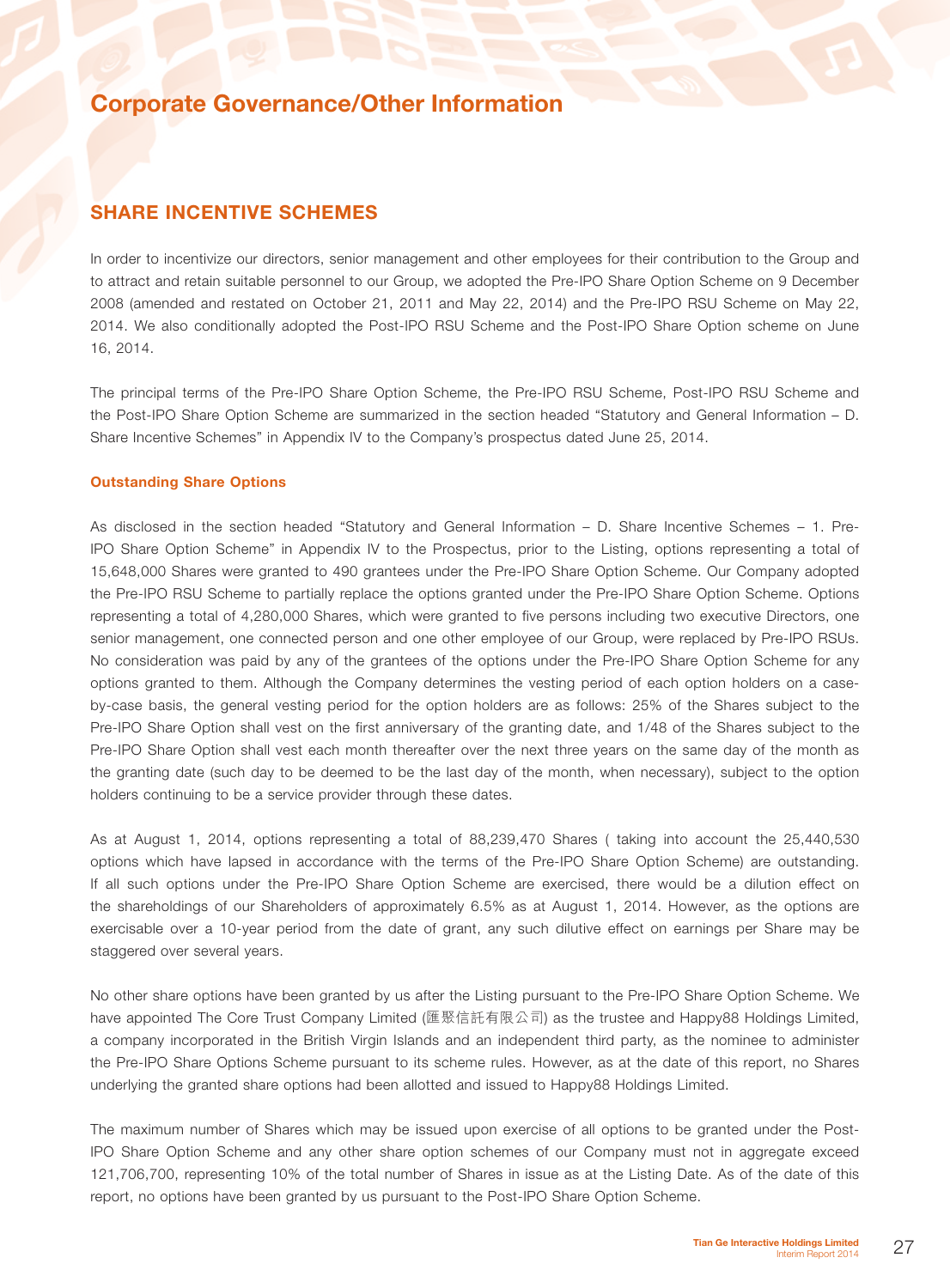### SHARE INCENTIVE SCHEMES (continued)

#### Outstanding RSUs

A total of 7,280,000 Pre-IPO RSUs (which includes the 4,280,000 Pre-IPO RSUs which were granted to partially replace the options granted under the Pre-IPO Share Option Scheme) have been granted on May 22, 2014 to 17 grantees, including two executive Directors, three senior management members, one connected person of the Group and 11 other employees. As at the date of this report, the total number of Shares underlying the RSUs represent approximately 5.7% of the share capital of the Company.

We have appointed The Core Trust Company Limited (匯聚信託有限公司) as the trustee and Tangguo Limited, a company incorporated in the British Virgin Islands and an independent third party, as the nominee to administer the Pre-IPO RSU Scheme pursuant to its scheme rules. As at June 30, 2014, 72,800,000 Shares have been issued and allotted to Tangguo Limited.

During the period commencing from the Listing Date to August 1, 2014, RSUs in respect of an aggregate of 1,020,000 Shares have been exercised by grantees under the Pre-IPO RSU Scheme and no RSUs have lapsed.

The maximum aggregate number of Shares underlying all grants of RSUs pursuant to the Post-IPO RSU Scheme will not exceed 24,341,340 Shares, representing approximately 2% of the total number of Shares in issue as at the Listing Date.

We have appointed The Core Trust Company Limited (匯聚信託有限公司) as the trustee and Xinshow Limited, a company incorporated in the British Virgin Islands and an independent third party, as the nominee to administer the Post-IPO RSU Scheme after the Listing. As of the date of this report, no Shares has been allotted and issued to Xinshow Limited.

### Details of the options granted under the Pre-IPO Share Option Scheme and the RSUs granted under the Pre-IPO RSU Scheme

The following table shows the details of the options and/or the Pre-IPO RSUs granted and outstanding under the Pre-IPO Share Option Scheme and the Pre-IPO RSU Scheme to, on an individual basis, the Directors, chief executive members and other connected person of the Group as at August 1, 2014 (immediately after full exercise of the over-allotment option).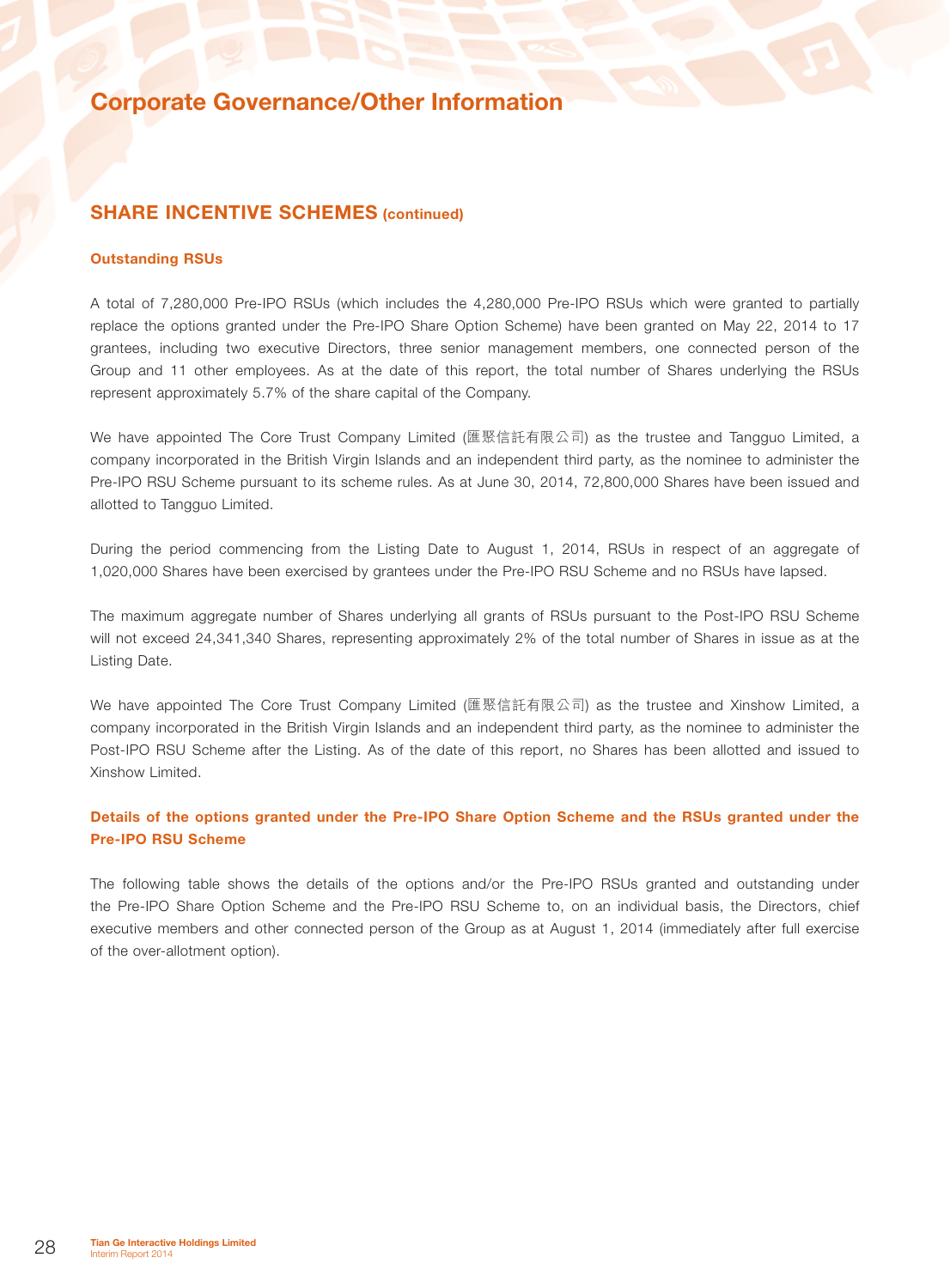## **SHARE INCENTIVE SCHEMES (continued)**

Details of the options granted under the Pre-IPO Share Option Scheme and the RSUs granted under the Pre-IPO RSU Scheme (continued)

|                                         |                                                                  |               | <b>Number</b><br>of shares |              |                 |               |
|-----------------------------------------|------------------------------------------------------------------|---------------|----------------------------|--------------|-----------------|---------------|
|                                         |                                                                  |               | represented                |              |                 | Approximate   |
|                                         |                                                                  |               | by option                  | Date of      | <b>Exercise</b> | percentage of |
| Name of grantee                         | <b>Position held within our Group</b>                            | <b>Nature</b> | or RSUs                    | grant        | price (US\$)    | shareholding  |
| Director of our Company                 |                                                                  |               |                            |              |                 |               |
| Mr. Fu Zhengjun                         | Chairman, executive Director<br>and chief executive officer      | <b>RSUs</b>   | 10,000,000                 | May 22, 2014 | Nil             | 0.792%        |
| Mr. Mai Shi'en                          | Executive Director and chief operating officer                   | <b>RSUs</b>   | 5,000,000                  | May 22, 2014 | Nil             | 0.396%        |
| Mr. Mao Chengyu                         | Non-executive Director                                           | Options       | 200,000                    | May 22, 2014 | 0.35            | 0.016%        |
| Mr. Herman Cheng Chun, Yu               | Non-executive Director                                           | Options       | 200,000                    | May 22, 2014 | 0.35            | 0.016%        |
| Ms. Yu Bin                              | Independent Non-executive Director                               | Options       | 200,000                    | May 22, 2014 | 0.35            | 0.016%        |
| Mr. Wu Chak Man                         | Independent Non-executive Director                               | Options       | 200,000                    | May 22, 2014 | 0.35            | 0.016%        |
| Mr. Chan Wing Yuen, Hubert              | Independent Non-executive Director                               | Options       | 200,000                    | May 22, 2014 | 0.35            | 0.016%        |
| <b>Chief executive</b>                  |                                                                  |               |                            |              |                 |               |
| member of our Group                     |                                                                  |               |                            |              |                 |               |
| Mr. Keung Paul Hinsun                   | Chief financial officer of our Company                           | <b>RSUs</b>   | 5,000,000                  | May 22, 2014 | Nil             | 0.396%        |
| Other connected persons<br>of our Group |                                                                  |               |                            |              |                 |               |
| Ms. Hong Yan                            | Vice president of Hangzhou Tiange                                | <b>RSUs</b>   | 20,000,000                 | May 22, 2014 | Nil             | 1.584%        |
|                                         | Seven Directors, chief executive member and one connected person | Options       | 1,000,000                  |              |                 | 0.079%        |
|                                         |                                                                  | <b>RSUs</b>   | 40,000,000                 |              |                 | 3.168%        |
|                                         |                                                                  | Sub-total     | 41,000,000                 |              |                 | 3.247%        |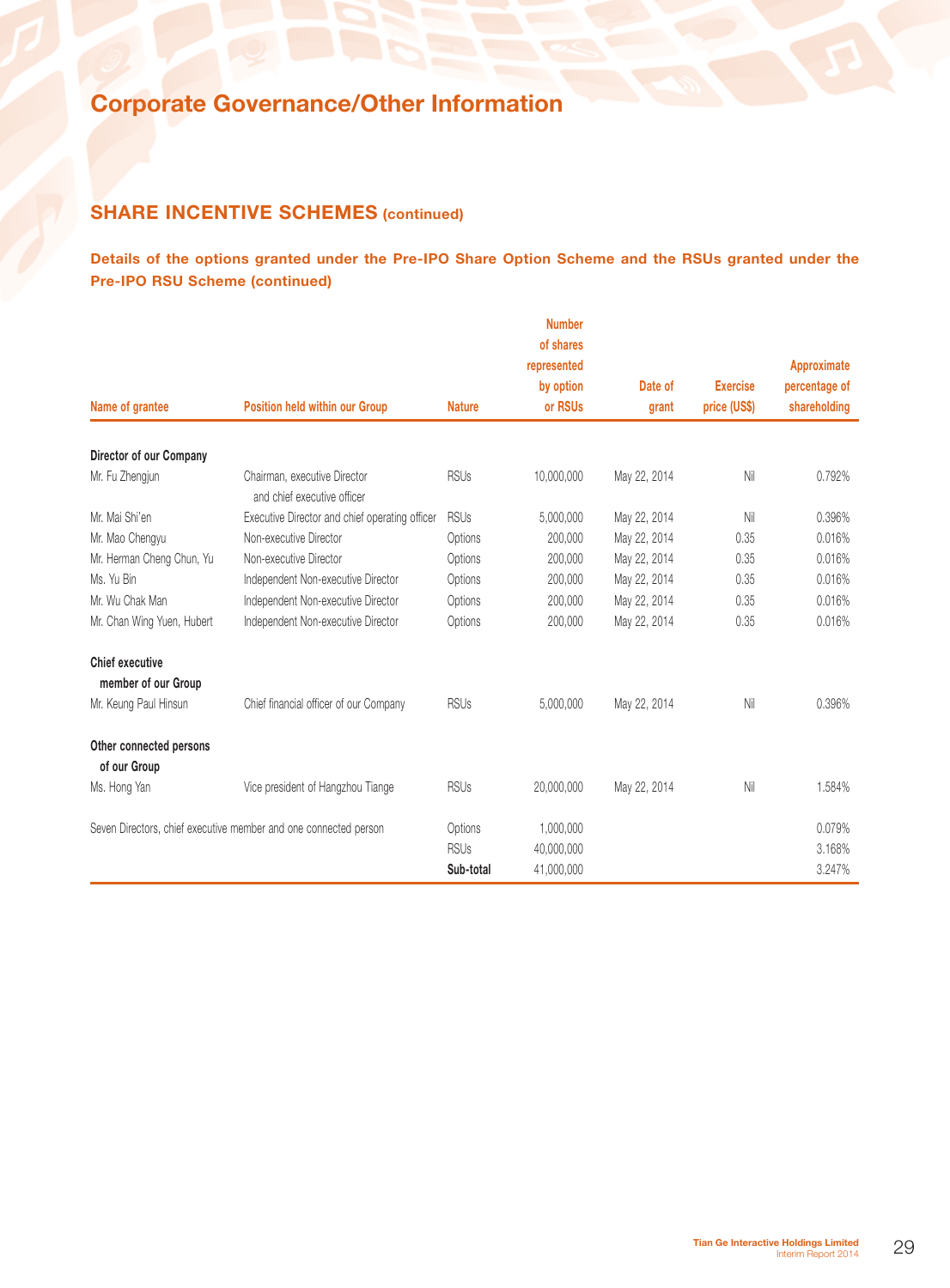### **SHARE INCENTIVE SCHEMES (continued)**

### Details of the options granted under the Pre-IPO Share Option Scheme and the RSUs granted under the Pre-IPO RSU Scheme (continued)

The following is a summary table showing further details of the options and/or the Pre-IPO RSUs granted and outstanding under the Pre-IPO Share Option Scheme and the Pre-IPO RSU Scheme to individuals who are neither a Director, chief executive member nor a connected person of the Group as at August 1, 2014 (immediately after full exercise of over-allotment option).

|                                                                           |               | <b>Number</b>            |                    |                   |               |
|---------------------------------------------------------------------------|---------------|--------------------------|--------------------|-------------------|---------------|
|                                                                           |               | of shares<br>represented |                    |                   | Approximate   |
|                                                                           |               | by option                | Date of            | <b>Exercise</b>   | percentage of |
| Rank/position held with our Group                                         | <b>Nature</b> | or RSUs                  | grant              | price (US\$)      | shareholding  |
| 417 other employees, 23 other consultants<br>and 24 ex-employees (Note 1) | Options       | 14,200,000               | January 14, 2009   | 0.01              |               |
|                                                                           |               | 4,200,000                | July 23, 2009      | 0.021             |               |
|                                                                           |               | 6,913,540                | July 23, 2009      | 0.03              |               |
|                                                                           |               | 3,042,380                | June 17, 2010      | 0.06              |               |
|                                                                           |               | 1,300,000                | September 6, 2010  | 0.06              |               |
|                                                                           |               | 30,000,000               | September 6, 2010  | 0.035             |               |
|                                                                           |               | 3,526,050                | December 20, 2010  | 0.06              |               |
|                                                                           |               | 200,000                  | December 20, 2010  | 0.03              |               |
|                                                                           |               | 2,000,000                | December 26, 2011  | 0.06              |               |
|                                                                           |               | 1,801,000                | December 26, 2011  | 0.1               |               |
|                                                                           |               | 2,541,130                | December 26, 2011  | 0.12              |               |
|                                                                           |               | 4,449,770                | October 14, 2012   | 0.15              |               |
|                                                                           |               | 2,330,000                | September 14, 2013 | 0.2               |               |
|                                                                           |               | 10,735,600               | May 22, 2014       | 0.35              |               |
|                                                                           | Options total | 87,239,470               |                    | $\qquad \qquad -$ | 6.909%        |
|                                                                           | <b>RSUs</b>   | 31,780,000               | May 22, 2014       | Nil               | 2.517%        |
|                                                                           | Sub-total     | 119,019,470              |                    |                   | 9.426%        |

#### *Notes:*

*1. Consultants are third party agents who provided our Group with business consultancy services on financial management, research and development, human resources and sales. Pursuant to the Pre-IPO Share Option Scheme, a total of 33,998,040 options have been granted to 23 consultants.*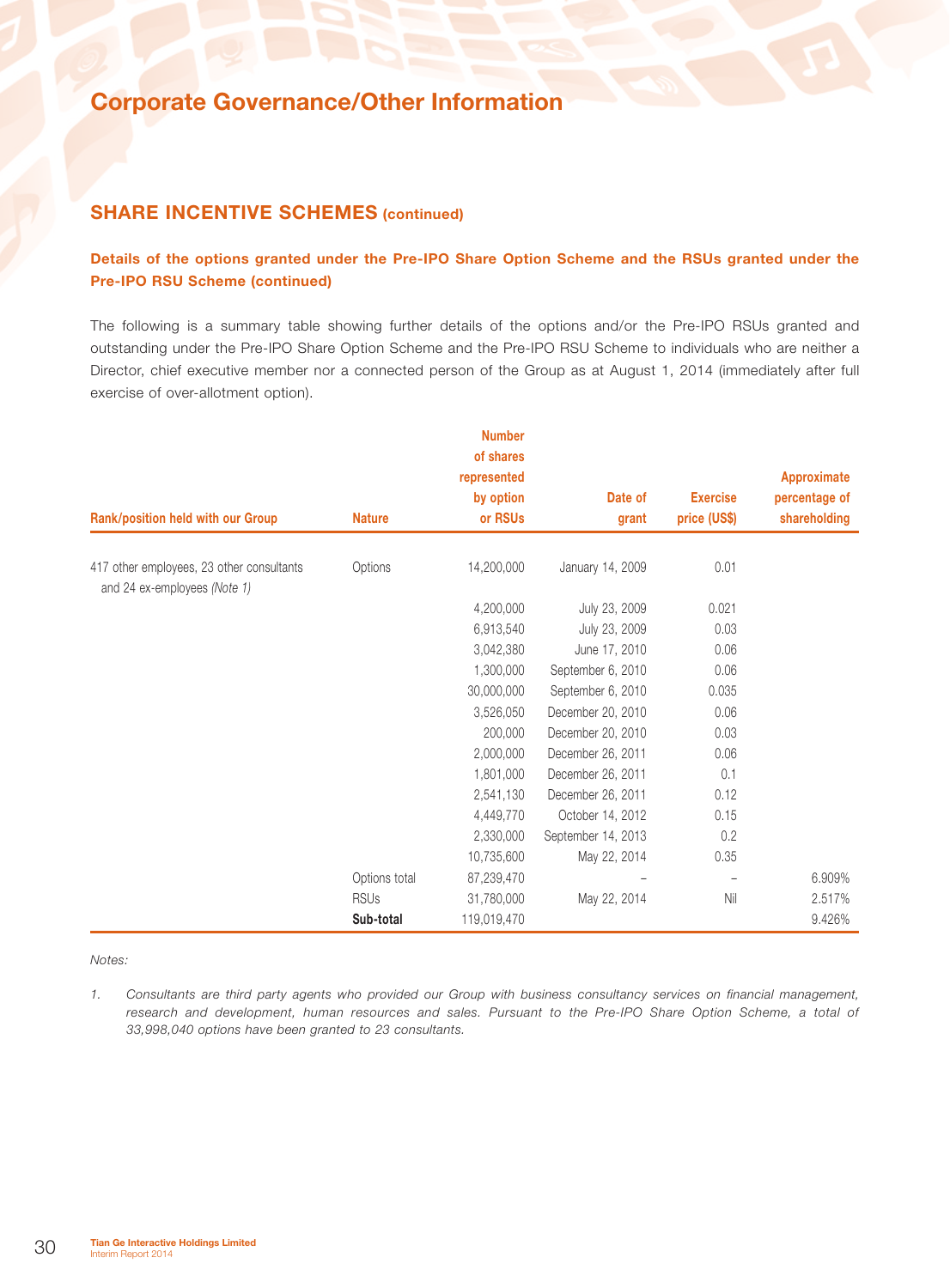# **Glossary**

This glossary contains explanations of certain terms used in this interim report in connection with our Company and our business. The terms and their meanings may not correspond to standard industry meaning or usage of these terms.

| "Host"                                          | User who generate content, have host accounts and are deemed by us to be<br>hosts. Hosts may receive marketing fees from distributors.                                                                                |
|-------------------------------------------------|-----------------------------------------------------------------------------------------------------------------------------------------------------------------------------------------------------------------------|
| "MAU"                                           | Number of registered active users that accessed our products or services in<br>the relevant month.                                                                                                                    |
| "Monthly Average Revenue<br>Per User" or "ARPU" | Average monthly revenue in a particular period divided by the average MPUs in<br>that period.                                                                                                                         |
| "MPU"                                           | Number of paying users for our products and services in the relevant month.                                                                                                                                           |
| "Registered users"                              | The accumulated number of users who have registered an account on our live<br>social video platform. A user who has registered accounts with two live social<br>video communities is counted as two registered users. |
| "Users on air"                                  | Monthly active users and hosts who generate live video streaming content in<br>the period.                                                                                                                            |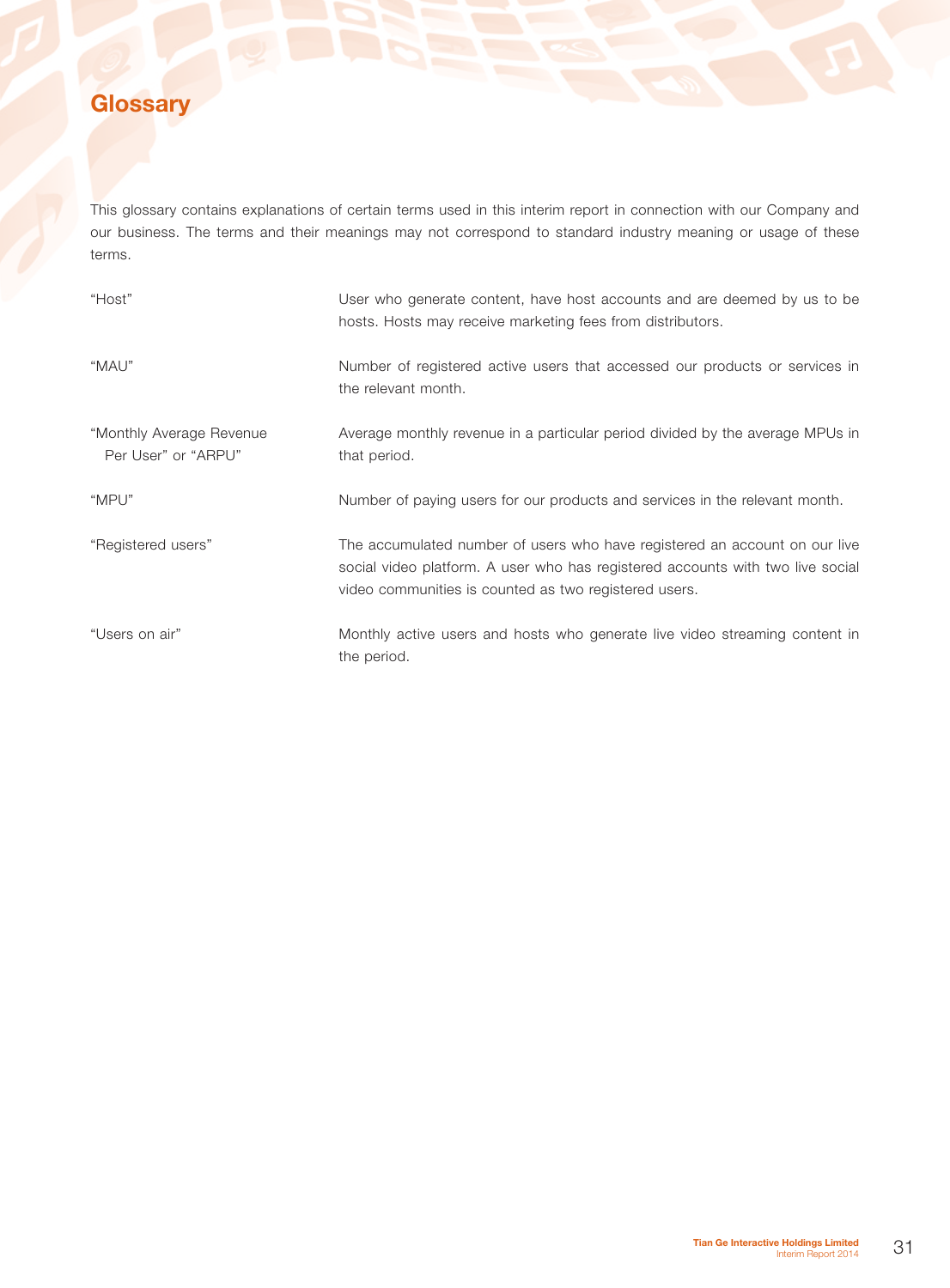# Report on Review of Interim Financial Information

## REPORT ON REVIEW OF INTERIM FINANCIAL INFORMATION TO THE BOARD OF DIRECTORS OF TIAN GE INTERACTIVE HOLDINGS LIMITED

*(incorporated in the Cayman Islands with limited liability)*

### **INTRODUCTION**

We have reviewed the interim financial information set out on pages 33 to 70, which comprises the interim condensed consolidated balance sheet of Tian Ge Interactive Holdings Limited (the "Company") and its subsidiaries (together, the "Group") as at June 30, 2014 and the related interim condensed consolidated statements of comprehensive income, changes in equity and cash flows for the six-month period then ended, and a summary of significant accounting policies and other explanatory notes. The Rules Governing the Listing of Securities on The Stock Exchange of Hong Kong Limited require the preparation of a report on interim financial information to be in compliance with the relevant provisions thereof and International Accounting Standard 34 "Interim Financial Reporting". The directors of the Company are responsible for the preparation and presentation of this interim financial information in accordance with International Accounting Standard 34 "Interim Financial Reporting". Our responsibility is to express a conclusion on this interim financial information based on our review and to report our conclusion solely to you, as a body, in accordance with our agreed terms of engagement and for no other purpose. We do not assume responsibility towards or accept liability to any other person for the contents of this report.

### Scope and limitation of the review

We conducted our review in accordance with International Standard on Review Engagements 2410, "Review of Interim Financial Information Performed by the Independent Auditor of the Entity". A review of interim financial information consists of making inquiries, primarily of persons responsible for financial and accounting matters, and applying analytical and other review procedures. A review is substantially less in scope than an audit conducted in accordance with International Standards on Auditing and consequently does not enable us to obtain assurance that we would become aware of all significant matters that might be identified in an audit. Accordingly, we do not express an audit opinion.

### **CONCLUSION**

Based on our review, nothing has come to our attention that causes us to believe that the interim financial information is not prepared, in all material respects, in accordance with International Accounting Standard 34 "Interim Financial Reporting".

PricewaterhouseCoopers *Certified Public Accountants*

Hong Kong, August 26, 2014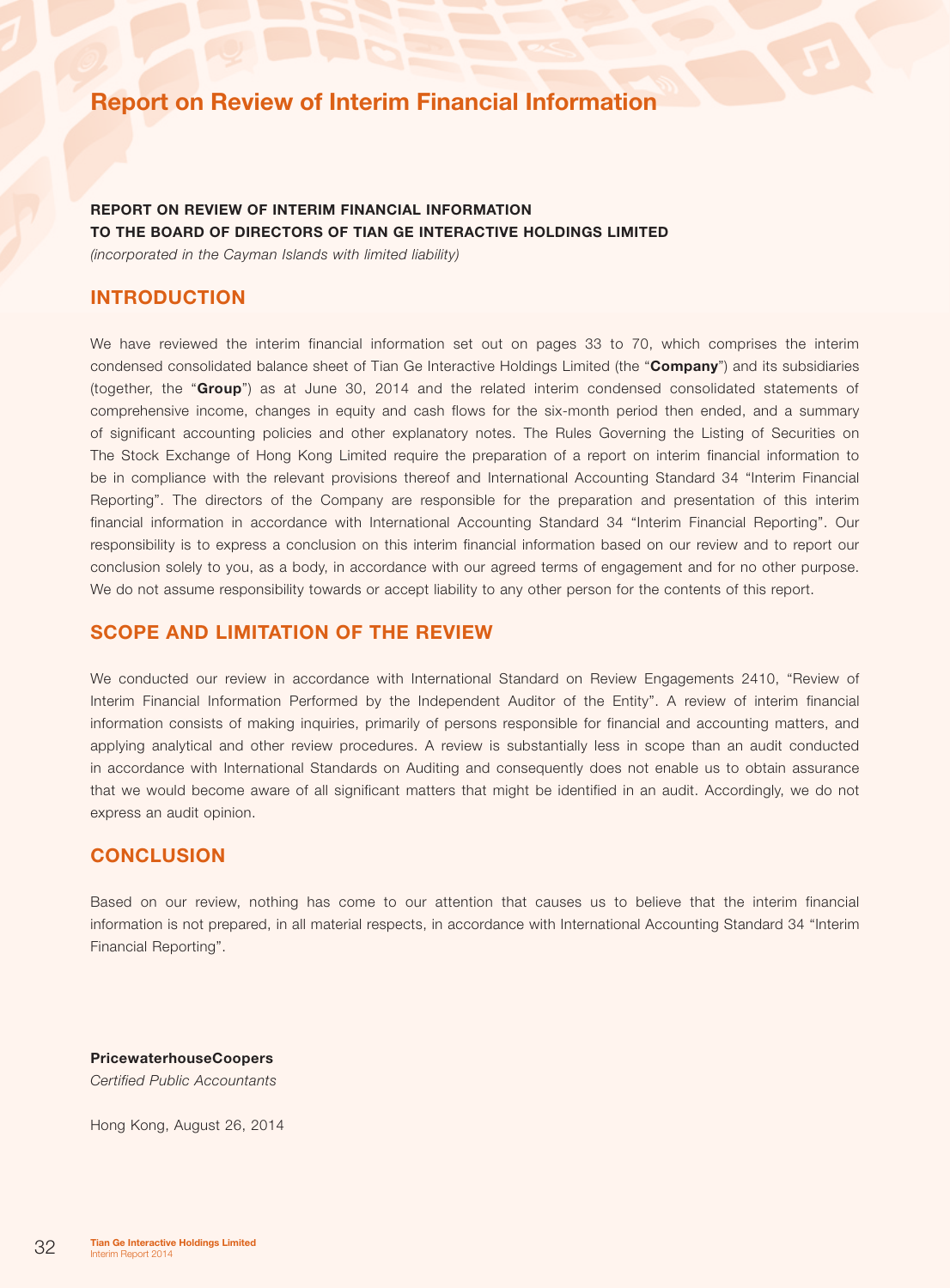# Condensed Consolidated Statement of Comprehensive Income

For the six months ended June 30, 2014

|                                                                                                                                        |                                                         | <b>Unaudited</b><br>Six months ended June 30, |                                               |
|----------------------------------------------------------------------------------------------------------------------------------------|---------------------------------------------------------|-----------------------------------------------|-----------------------------------------------|
|                                                                                                                                        | Note                                                    | 2014<br><b>RMB'000</b>                        | 2013<br><b>RMB'000</b>                        |
| Revenue<br>Cost of revenue                                                                                                             | 6<br>$\overline{7}$                                     | 344,257<br>(54, 054)                          | 259,777<br>(30, 211)                          |
| <b>Gross profit</b>                                                                                                                    |                                                         | 290,203                                       | 229,566                                       |
| Selling and marketing expenses<br>Administrative expenses<br>Research and development expenses<br>Other gains, net                     | $\overline{7}$<br>$\overline{7}$<br>$\overline{7}$<br>8 | (94, 824)<br>(69, 614)<br>(33, 977)<br>14,077 | (76, 952)<br>(21, 670)<br>(31, 579)<br>12,903 |
| <b>Operating profit</b>                                                                                                                |                                                         | 105,865                                       | 112,268                                       |
| Finance income<br>Finance costs                                                                                                        | $\mathcal G$<br>9                                       | 2,993<br>(1,839)                              | 34,624<br>(35, 804)                           |
| Finance income/(costs), net<br>Fair value loss of convertible redeemable preferred shares                                              | 27                                                      | 1,154<br>(260, 502)                           | (1, 180)<br>(185, 942)                        |
| Loss before income tax                                                                                                                 |                                                         | (153, 483)                                    | (74, 854)                                     |
| Income tax expense                                                                                                                     | 10                                                      | (20, 693)                                     | (17,086)                                      |
| Loss for the period                                                                                                                    |                                                         | (174, 176)                                    | (91, 940)                                     |
| Other comprehensive (loss)/income<br>Item that may be reclassified subsequently to profit or loss:<br>Currency translation differences |                                                         | (6, 169)                                      | 8,921                                         |
| Total comprehensive loss for the period                                                                                                |                                                         | (180, 345)                                    | (83,019)                                      |
| Loss attributable to:<br>- Shareholders of the Company<br>- Non-controlling interests                                                  |                                                         | (174, 353)<br>177                             | (91, 940)                                     |
|                                                                                                                                        |                                                         | (174, 176)                                    | (91, 940)                                     |
| Total comprehensive loss attributable to:<br>- Shareholders of the Company<br>- Non-controlling interests                              |                                                         | (180, 522)<br>177                             | (83,019)                                      |
|                                                                                                                                        |                                                         | (180, 345)                                    | (83, 019)                                     |
| Loss per share (expressed in RMB per share)<br>- Basic                                                                                 |                                                         | (0.27)                                        | (0.14)                                        |
| - Diluted                                                                                                                              |                                                         | (0.27)                                        | (0.14)                                        |
| <b>Dividends</b>                                                                                                                       | 12                                                      |                                               | 89,739                                        |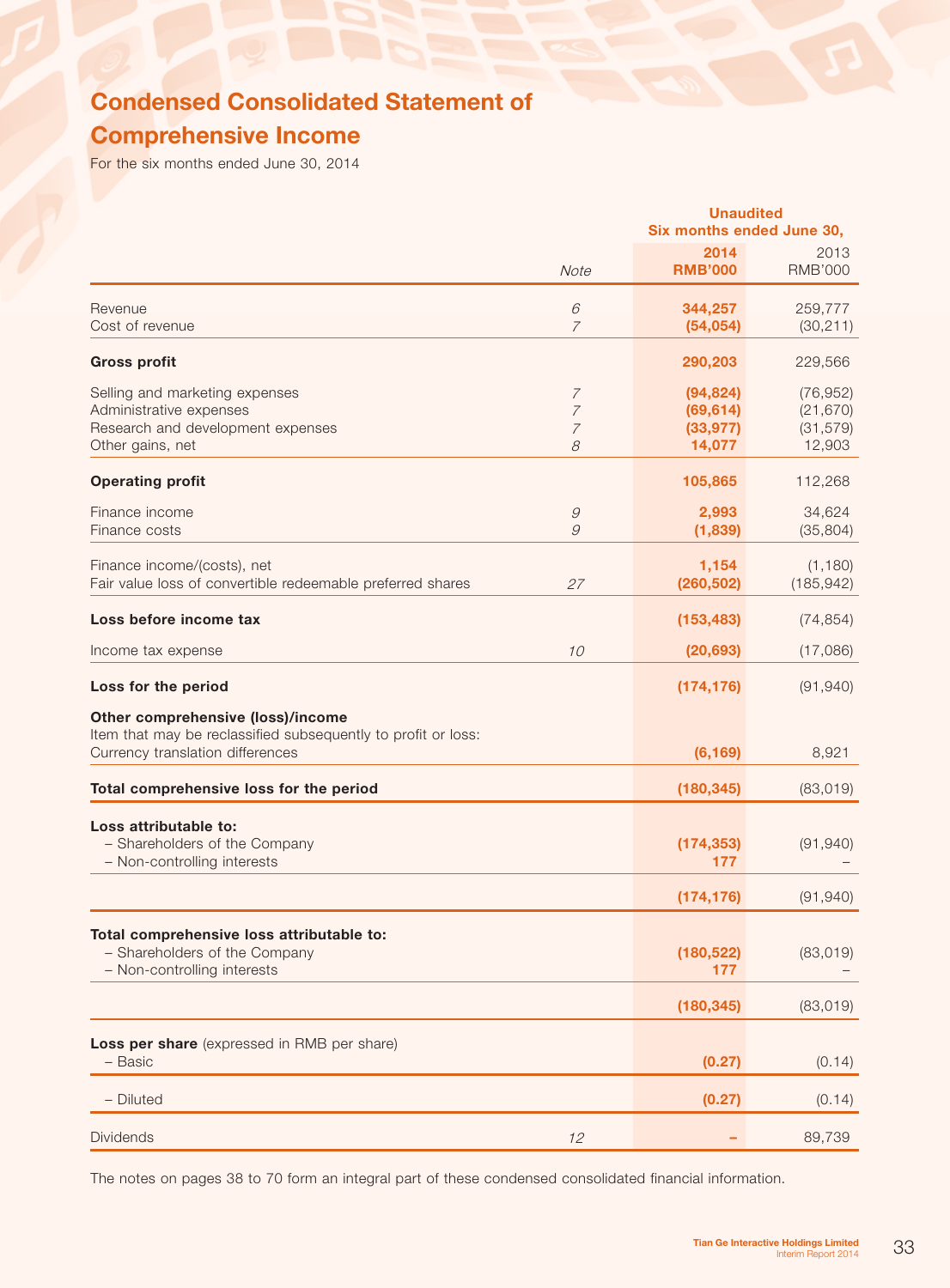# Condensed Consolidated Balance Sheet

As at June 30, 2014

|                                                 |      | <b>Unaudited</b> | Audited        |
|-------------------------------------------------|------|------------------|----------------|
|                                                 |      | <b>June 30,</b>  | December 31,   |
|                                                 |      | 2014             | 2013           |
|                                                 | Note | <b>RMB'000</b>   | <b>RMB'000</b> |
|                                                 |      |                  |                |
| <b>Assets</b>                                   |      |                  |                |
| <b>Non-current assets</b>                       |      |                  |                |
| Property and equipment                          | 13   | 122,920          | 16,736         |
| Intangible assets                               | 14   | 49,003           | 5,864          |
| Investment in associates                        | 15   | 3,196            | 4,900          |
| Available-for-sale financial assets             | 18   | 2,300            | 2,300          |
| Prepayments and other receivables               | 17   | 23,691           | 110,737        |
| Deferred income tax assets                      | 28   | 23,254           | 24,348         |
| Restricted cash                                 | 19   | 87,000           | 87,000         |
|                                                 |      |                  |                |
|                                                 |      | 311,364          | 251,885        |
|                                                 |      |                  |                |
| <b>Current assets</b>                           |      |                  |                |
| Trade receivables                               | 16   | 21,117           | 20,804         |
| Prepayments and other receivables               | 17   | 41,239           | 66,788         |
| Available-for-sale financial assets             | 18   | 382,525          | 278,140        |
| Term deposits with initial term over 3 months   |      |                  | 21,873         |
| Cash and cash equivalents                       | 19   | 65,553           | 171,896        |
| Restricted cash                                 | 19   | 100,000          | 33,000         |
|                                                 |      |                  |                |
|                                                 |      | 610,434          | 592,501        |
|                                                 |      |                  |                |
| <b>Total assets</b>                             |      | 921,798          | 844,386        |
|                                                 |      |                  |                |
| <b>Equity</b>                                   |      |                  |                |
| Equity attribute to Shareholders of the Company |      |                  |                |
| Share capital                                   | 20   | 46               | 42             |
| Shares held for RSU Scheme                      | 20   | (4)              |                |
| Reserves                                        | 21   | 212,749          | 205,408        |
| Accumulated deficits                            |      | (468, 359)       | (294,006)      |
|                                                 |      |                  |                |
|                                                 |      | (255, 568)       | (88, 556)      |
| Non-controlling interests                       |      | 5,074            | 4,897          |
|                                                 |      |                  |                |
| <b>Total deficits</b>                           |      | (250, 494)       | (83, 659)      |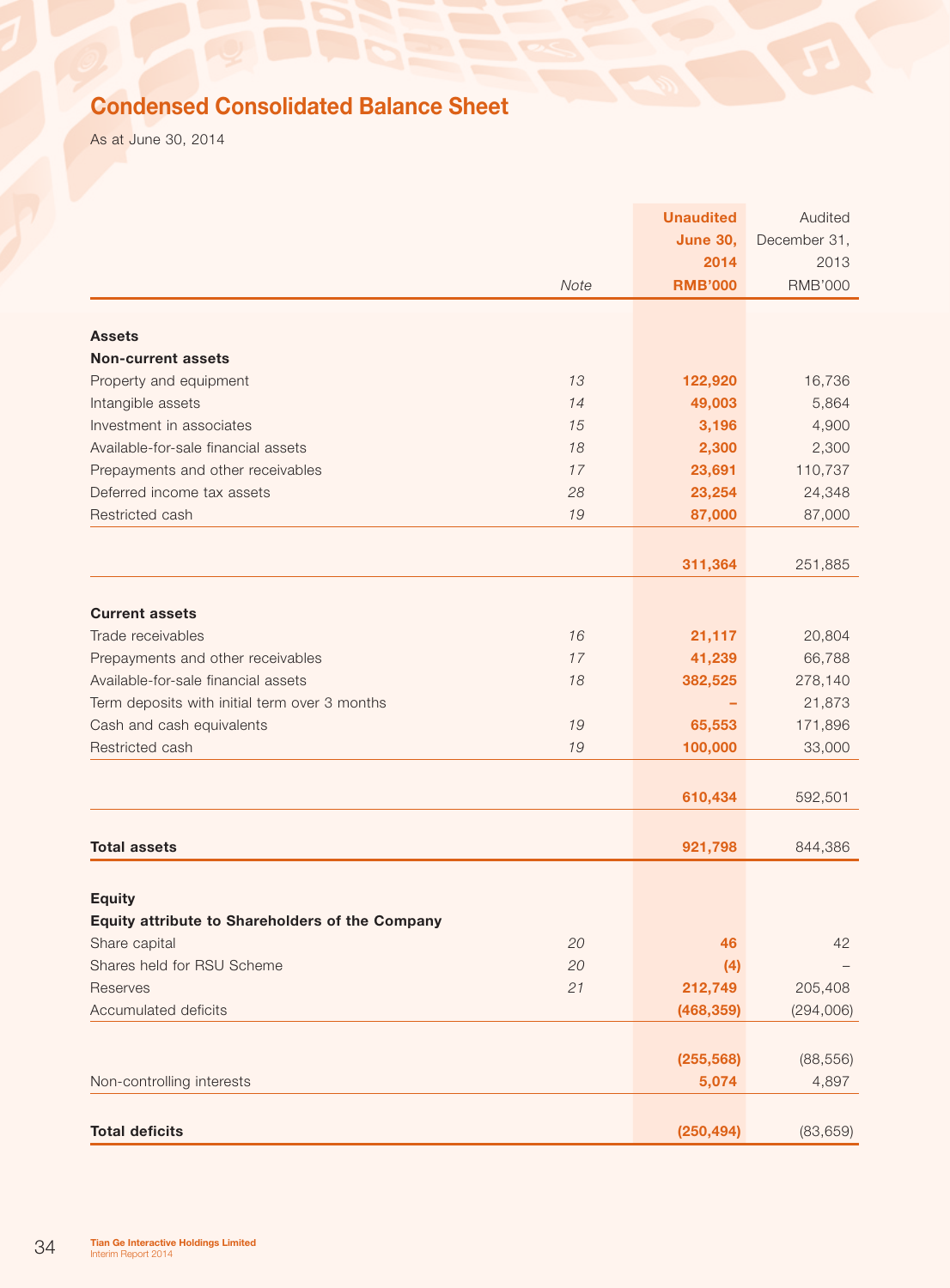# Condensed Consolidated Balance Sheet

As at June 30, 2014

|                                              |      | <b>Unaudited</b> | Audited        |
|----------------------------------------------|------|------------------|----------------|
|                                              |      | <b>June 30,</b>  | December 31,   |
|                                              |      | 2014             | 2013           |
|                                              | Note | <b>RMB'000</b>   | <b>RMB'000</b> |
|                                              |      |                  |                |
| <b>Liabilities</b>                           |      |                  |                |
| <b>Non-current liabilities</b>               |      |                  |                |
| Borrowings                                   | 26   | 79,986           | 79,260         |
| Convertible redeemable preferred shares      | 27   | 813,757          | 548,471        |
| Deferred income tax liabilities              | 28   | 482              | 595            |
|                                              |      |                  |                |
|                                              |      | 894,225          | 628,326        |
|                                              |      |                  |                |
| <b>Current liabilities</b>                   |      |                  |                |
| Trade payables                               | 24   | 28,480           | 13,883         |
| Other payables and accruals                  | 25   | 79,923           | 114,631        |
| Income tax liabilities                       |      | 42,530           | 42,532         |
| Dividend payable                             |      |                  | 74,161         |
| Borrowings                                   | 26   | 92,292           | 30,485         |
| Customer advance and deferred revenue        | 23   | 34,842           | 24,027         |
|                                              |      |                  |                |
|                                              |      | 278,067          | 299,719        |
|                                              |      |                  |                |
| <b>Total liabilities</b>                     |      | 1,172,292        | 928,045        |
|                                              |      |                  |                |
| <b>Total equity and liabilities</b>          |      | 921,798          | 844,386        |
|                                              |      |                  |                |
| <b>Net current assets</b>                    |      | 332,367          | 292,782        |
|                                              |      |                  |                |
| <b>Total assets less current liabilities</b> |      | 643,731          | 544,667        |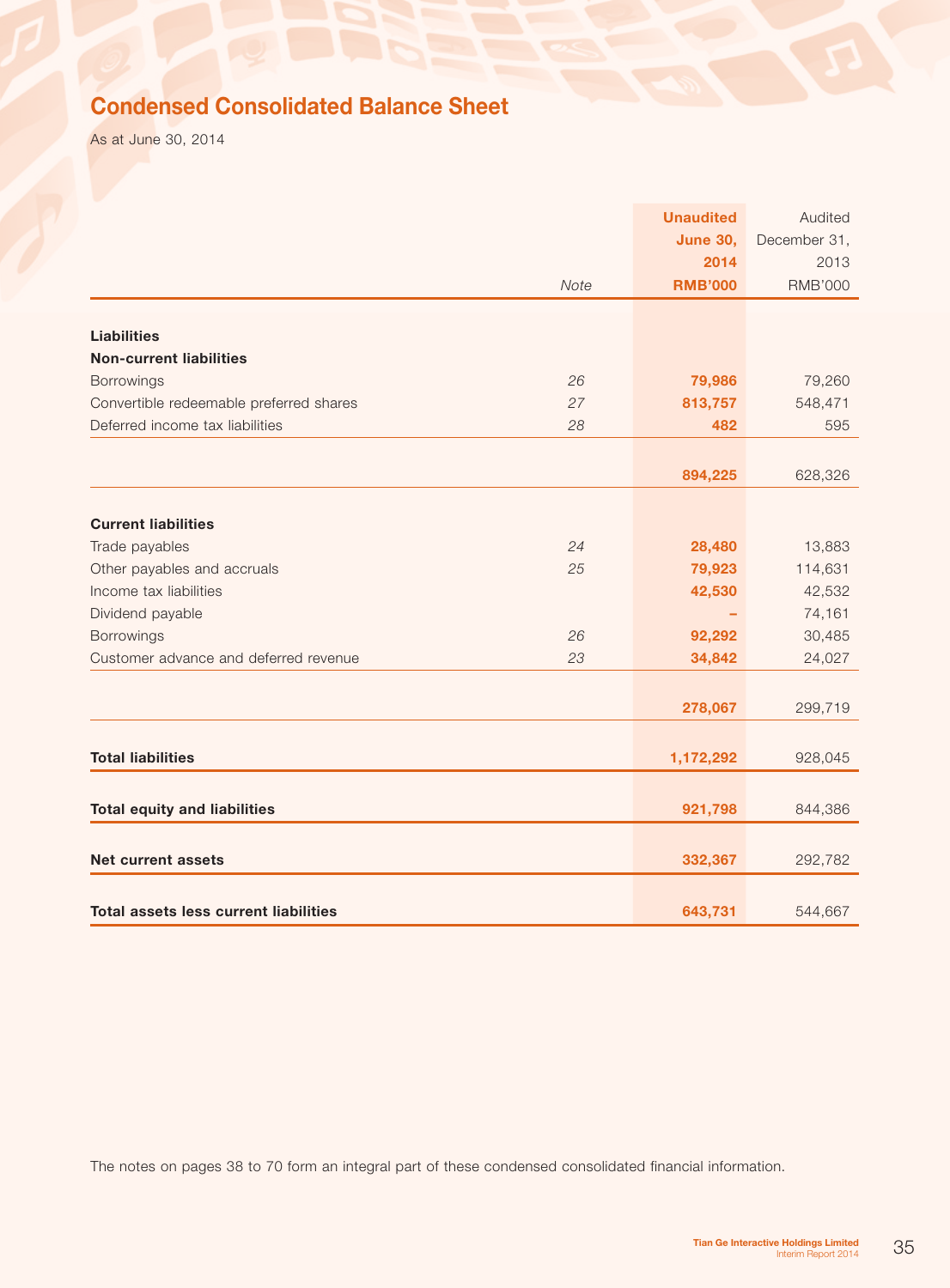# Condensed Consolidated Statement of Change in Equity

For the six months ended June 30, 2014

|                                                                                                        |      |                                    |                                                           |                            | <b>Unaudited</b>                   |                        |                                                    |                                                   |
|--------------------------------------------------------------------------------------------------------|------|------------------------------------|-----------------------------------------------------------|----------------------------|------------------------------------|------------------------|----------------------------------------------------|---------------------------------------------------|
|                                                                                                        |      |                                    | Equity attributable<br>to shareholders of the company     |                            |                                    |                        |                                                    |                                                   |
|                                                                                                        | Note | Share<br>capital<br><b>RMB'000</b> | Shares held<br>for RSU<br><b>Scheme</b><br><b>RMB'000</b> | <b>Reserves</b><br>RMB'000 | Accumulated<br>deficits<br>RMB'000 | Total<br>RMB'000       | Non-<br>controlling<br>interests<br><b>RMB'000</b> | <b>Total</b><br><b>Deficits</b><br><b>RMB'000</b> |
| Balance at January 1, 2014                                                                             |      | 42                                 |                                                           | 205,408                    | (294,006)                          | (88, 556)              | 4,897                                              | (83, 659)                                         |
| <b>Comprehensive loss</b><br>Loss for the six months ended June 30, 2014<br>Other comprehensive income |      |                                    |                                                           |                            | (174, 353)                         | (174, 353)             | 177                                                | (174, 176)                                        |
| Currency translation differences<br>Total comprehensive income                                         | 21   |                                    | ÷<br>۰                                                    | (6, 169)<br>(6, 169)       | ٠<br>(174, 353)                    | (6, 169)<br>(180, 522) | ٠<br>177                                           | (6, 169)<br>(180, 345)                            |
| Issuance of shares held for RSU Scheme<br>Share-based compensation                                     | 20   | 4                                  | (4)<br>٠                                                  | 13,510                     | ÷                                  | 13,510                 | ÷                                                  | 13,510                                            |
| Total transactions with owners,<br>recognized directly in equity                                       |      | 4                                  | (4)                                                       | 7,341                      | (174, 353)                         | (167, 012)             | 177                                                | (166, 835)                                        |
| Balance at June 30, 2014                                                                               |      | 46                                 | (4)                                                       | 212,749                    | (468, 359)                         | (255, 568)             | 5,074                                              | (250, 494)                                        |
| Balance at January 1, 2013                                                                             |      | 42                                 | $\overline{\phantom{a}}$                                  | 272,730                    | (200, 346)                         | 72,426                 |                                                    | 72,426                                            |
| <b>Comprehensive loss</b><br>Loss for the six months ended<br>June 30, 2013                            |      |                                    |                                                           |                            | (91, 940)                          | (91, 940)              |                                                    | (91, 940)                                         |
| Other comprehensive income<br>Currency translation differences                                         | 21   |                                    |                                                           | 8,921                      | $\overline{\phantom{a}}$           | 8,921                  |                                                    | 8,921                                             |
| Total comprehensive income                                                                             |      |                                    |                                                           | 8,921                      | (91, 940)                          | (83, 019)              |                                                    | (83, 019)                                         |
| Share-based compensation<br>Appropriation of dividend                                                  | 12   |                                    |                                                           | 2,997<br>(89, 739)         |                                    | 2,997<br>(89, 739)     |                                                    | 2,997<br>(89, 739)                                |
| Total transactions with owners,<br>recognized directly in equity                                       |      |                                    |                                                           | (77, 821)                  | (91, 940)                          | (169, 761)             |                                                    | (169, 761)                                        |
| Balance at June 30, 2013                                                                               |      | $42\,$                             | $\qquad \qquad -$                                         | 194,909                    | (292, 286)                         | (97, 335)              | $\overline{\phantom{0}}$                           | (97, 335)                                         |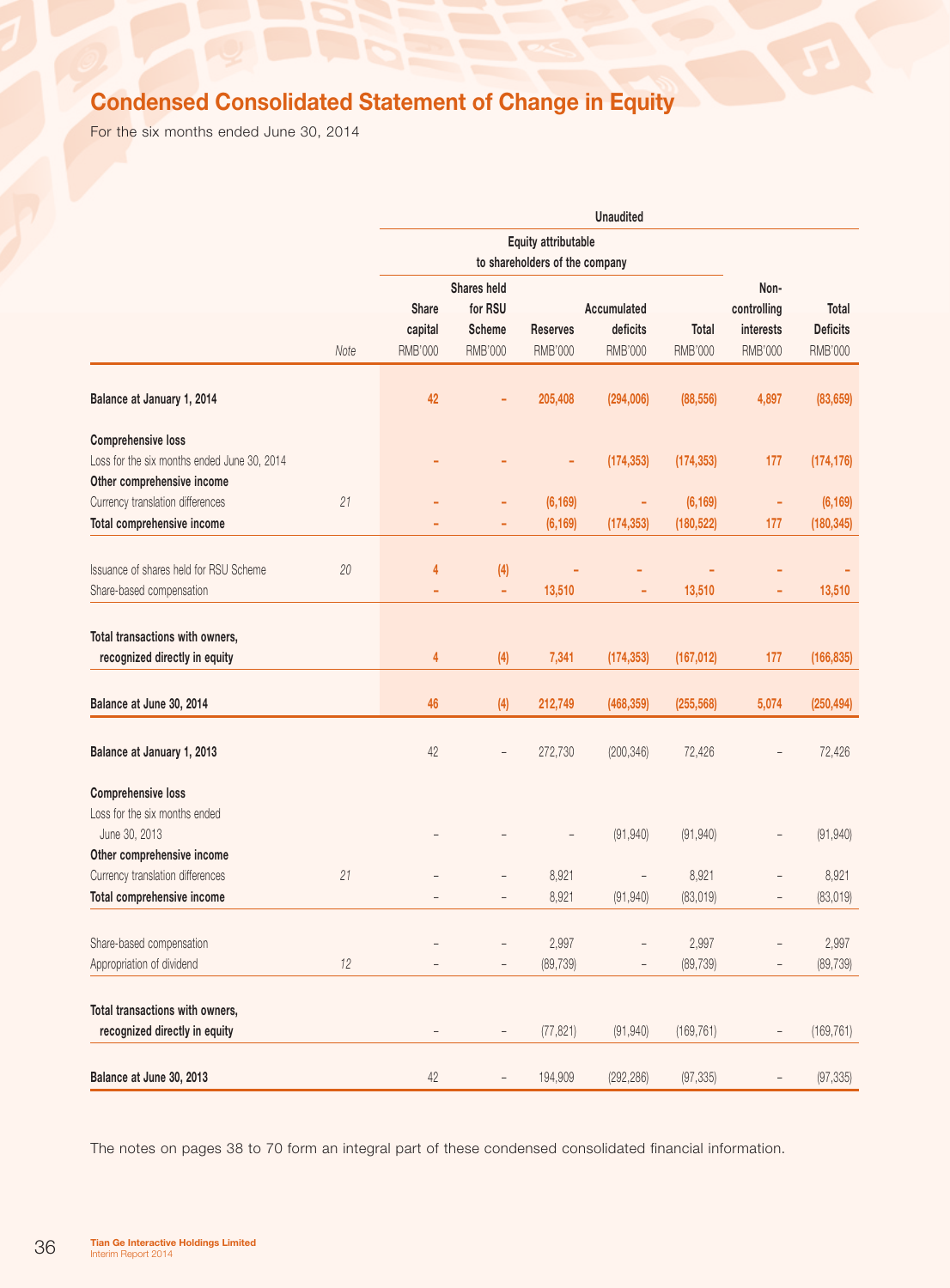# Condensed Consolidated Statement of Cash Flow

For the six months ended June 30, 2014

|                                                                              |          |                        | <b>Unaudited</b><br>Six months ended June 30, |  |
|------------------------------------------------------------------------------|----------|------------------------|-----------------------------------------------|--|
|                                                                              |          | 2014                   | 2013                                          |  |
|                                                                              | Note     | <b>RMB'000</b>         | <b>RMB'000</b>                                |  |
|                                                                              |          |                        |                                               |  |
| Cash flows from operating activities                                         |          |                        |                                               |  |
| Cash generated from operations                                               |          | 129,195<br>(19, 714)   | 82,761                                        |  |
| Income tax paid                                                              |          |                        | (12, 044)                                     |  |
| Net cash generated from operating activities                                 |          | 109,481                | 70,717                                        |  |
| Cash flows from investing activities                                         |          |                        |                                               |  |
| Purchase of and prepayment for property and equipment                        | 13       | (16, 608)              | (33, 856)                                     |  |
| Proceeds from disposal of property and equipment                             | 13, 8    | 405                    | 9                                             |  |
| Purchase of intangible assets                                                | 14       | (46, 388)              | (341)                                         |  |
| Payment of term deposits with initial term of over                           |          |                        |                                               |  |
| three months and available-for-sales financial assets                        | 18       | (1, 166, 600)          | (1, 109, 290)                                 |  |
| Repayment of term deposits with initial term of over                         |          |                        |                                               |  |
| three months and available-for-sales financial assets                        | 18       | 1,086,953              | 1,168,483                                     |  |
| Pledged deposits for bank borrowings                                         |          | (100,000)              | (33,000)                                      |  |
| Repayment of pledged deposits for bank borrowings                            |          | 33,000                 |                                               |  |
| Repayment of pledged deposits for borrowings                                 |          |                        |                                               |  |
| from related parties                                                         | 17       | 22,274                 |                                               |  |
| Repayment of cash advance to an investment agent                             | 17       | 17,724                 |                                               |  |
| Interest received                                                            |          | 5,351                  | 5,696                                         |  |
| Net cash used in investing activities                                        |          | (163, 889)             | (2, 299)                                      |  |
|                                                                              |          |                        |                                               |  |
| Cash flows from financing activities                                         |          |                        |                                               |  |
| Payments for repurchase of Series A Preferred Shares                         | 27       |                        | (44, 168)                                     |  |
| Proceeds from bank borrowings                                                |          | 92,531                 | 30,894                                        |  |
| Repayment of bank borrowings<br>Repayment of borrowings from related parties |          | (30, 820)              |                                               |  |
| Repayment of borrowings from a third party                                   | 25<br>25 | (21, 339)<br>(17, 071) |                                               |  |
| Interest paid                                                                |          | (259)                  |                                               |  |
| Dividends paid to the Company's shareholders                                 |          | (74, 977)              | (43, 882)                                     |  |
|                                                                              |          |                        |                                               |  |
| Net cash used in financing activities                                        |          | (51, 935)              | (57, 156)                                     |  |
| Net (decrease)/increase in cash and cash equivalents                         |          | (106, 343)             | 11,262                                        |  |
| Cash and cash equivalents at beginning of period                             |          | 171,896                | 136,637                                       |  |
| Exchange gain on cash and cash equivalents                                   |          |                        | 1,689                                         |  |
|                                                                              |          |                        |                                               |  |
| Cash and cash equivalents at end of period                                   |          | 65,553                 | 149,588                                       |  |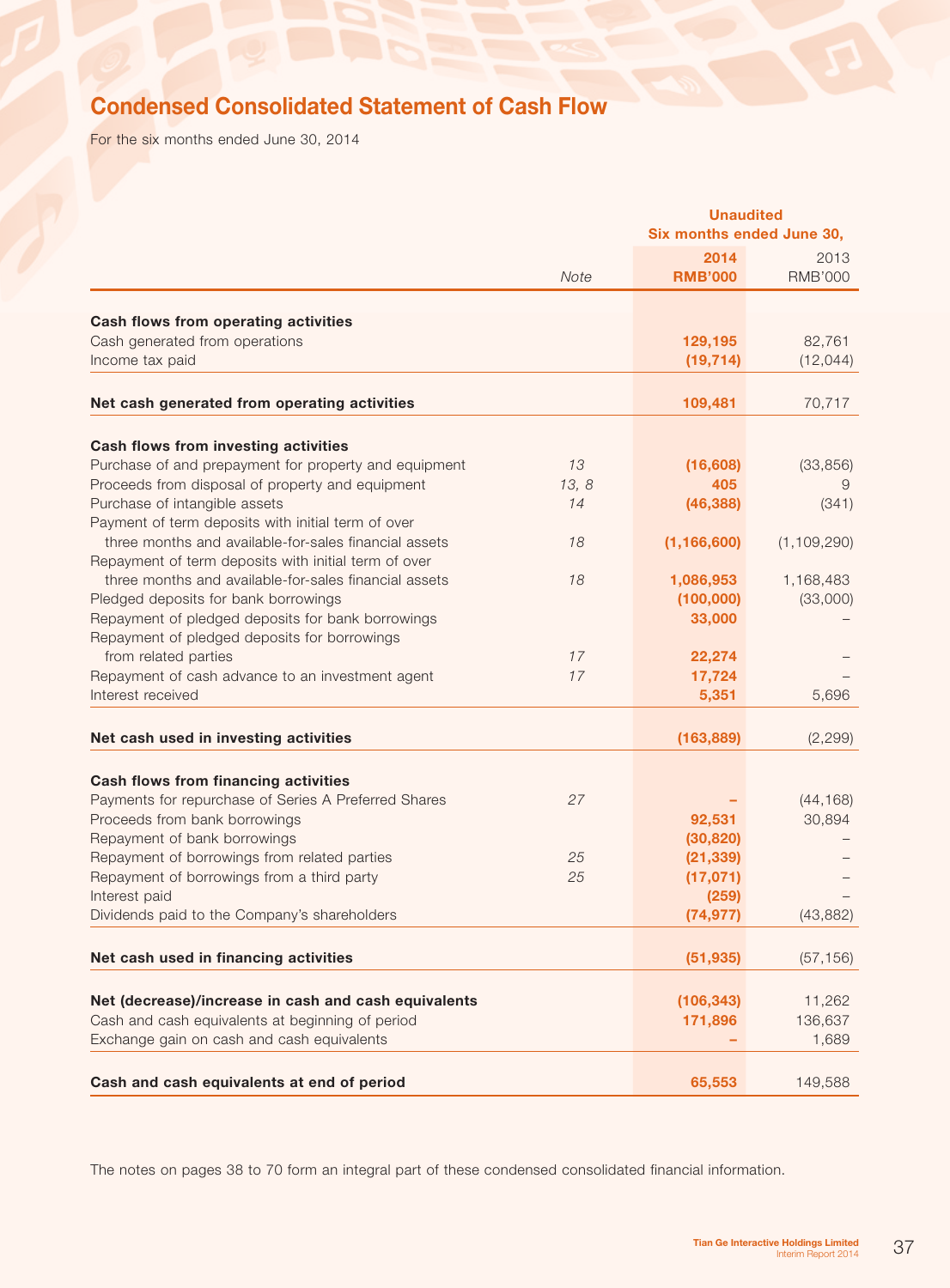For the six months ended June 30, 2014

### 1 General information

Tian Ge Interactive Holdings Limited (the "Company"), was incorporated in the Cayman Islands on July 28, 2008 as an exempted company with limited liability under the Companies Law (2007 Revision) of the Cayman Islands as an investment holding company. The address of the Company's registered office is P.O. Box 2804, 4th Floor Scotia Centre, George Town, Grand Cayman KY1-1112, Cayman Islands.

The Company and its subsidiaries (collectively the "Group") are principally engaged in the operating of live social video platforms, mobile and online games and other products and services (the "Listing Business") in the People's Republic of China (the "PRC").

The Company finished its primary listing on The Stock Exchange of Hong Kong Limited on July 9, 2014.

This condensed consolidated financial information is presented in Renminbi (the "RMB"), unless otherwise stated. This condensed consolidated financial information was approved by the board of directors of the Company for issue on August 26, 2014.

This condensed consolidated financial information has been reviewed, not audited.

#### Key events

- (a) On March 31, 2014, Series B Preferred Shares Investors executed a letter of undertaking to waive their redemption rights for the period from December 31, 2013 to July 1, 2015.
- (b) On May 22, 2014, the Group operates a new equity-settled share-based compensation plan (the "Pre-IPO Restricted Share Unit Scheme"), under which the entity receives services from employees as consideration for equity instruments of the Group. On the same day, 7,280,000 Pre-IPO restricted share units ("RSUs"), which includes the 4,280,000 Pre-IPO RSUs which were granted to partially replace the options granted under the Pre-IPO Share Option Scheme, have been granted to 17 grantees, including two executive Directors, three senior management members, one connected person of the Group and 11 other employees.
- (c) Pursuant to the Circular on the Pilot Plan for Levying Value Added Tax ("VAT") in Place of Business Tax (Caishui No.110, 2011) and the Circular on the Pilot Practice of Levying VAT in Place of Business Tax for the Telecommunication Industry (Caishui No.43, 2014) jointly issued by the Ministry of Finance and the State Administration of Taxation, revenue from operation of live social video communities and interactive social video games was subject to VAT since June 1, 2014, and the applicable tax rate is 6%.

### 2 Basis of preparation

This condensed consolidated financial information for the six months ended June 30, 2014 has been prepared in accordance with International Accounting Standard ("IAS") 34 "Interim Financial Reporting". The condensed consolidated financial information should be read in conjunction with the annual financial statements for the year ended December 31, 2013, which have been prepared in accordance with IFRS.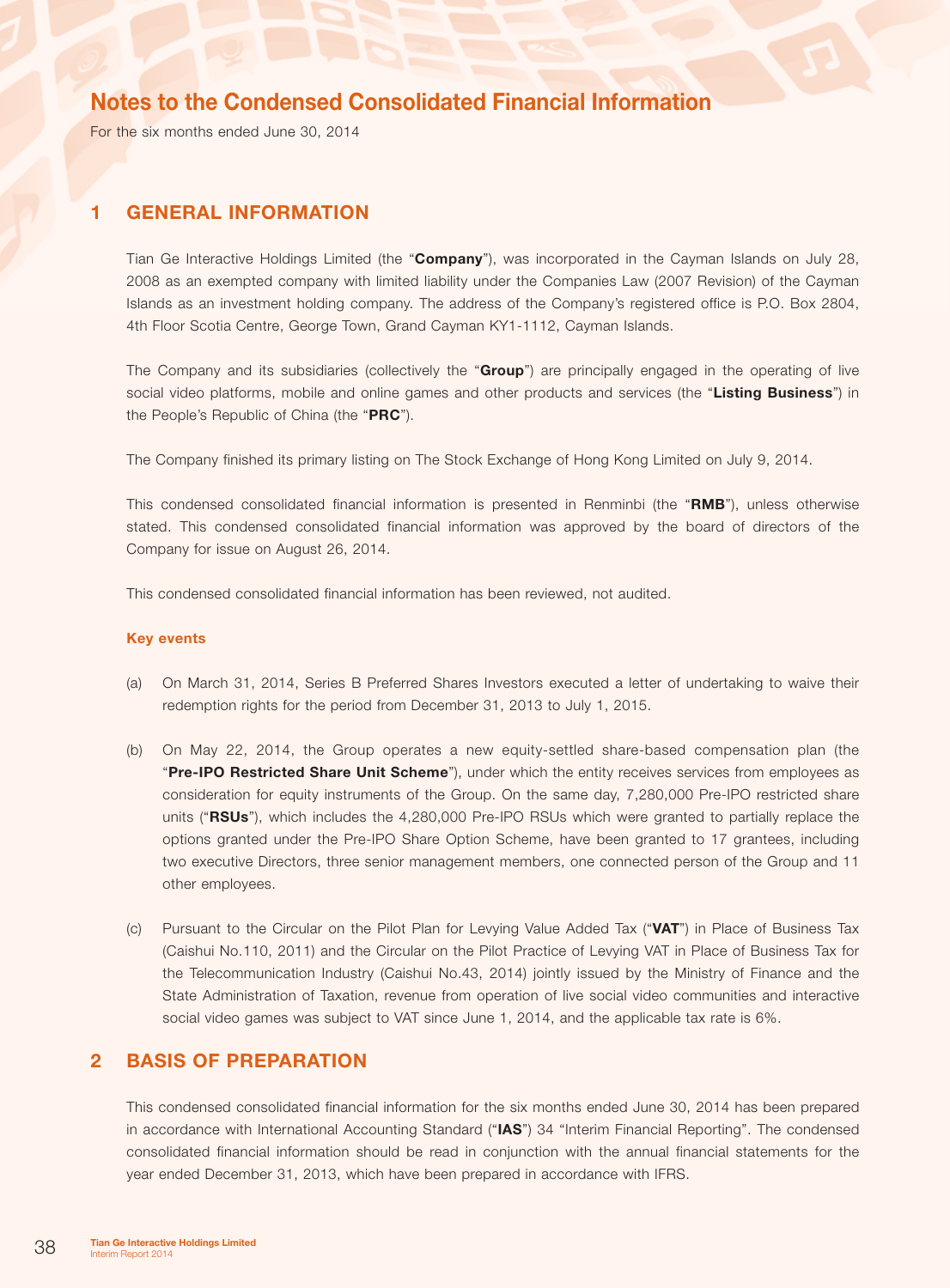For the six months ended June 30, 2014

## 3 Accounting policies

Except as described below, the accounting policies applied are consistent with those of the annual financial statements for the year ended December 31, 2013, as set out in Appendix I to the prospectus of the Company dated June 25, 2014 (the "Prospectus").

- (a) Taxes on income in the interim periods are accrued using the tax rate that would be applicable to expected total annual earnings.
- (b) The Group purchased two platform licenses in the six months ended June 30, 2014. As the licenses were separately acquired, the acquired licenses are shown at historical cost. Licenses have a finite useful life and are carried at cost less accumulated amortization. Amortization is calculated using the straight-line method to allocate the cost of licenses over their estimated useful lives.
- (c) Depreciation on building and decorations is calculated using the straight-line method to allocate their cost over their estimated useful lives, 33 years and 3 to 5 years, respectively.
- (d) On May 22, 2014, the Share Option Plan was amended to decrease the aggregate number of Ordinary Share available for issuance thereunder by 4,154,425 Ordinary Shares from 13,000,000 Ordinary Shares to 8,845,575 Ordinary Shares. Pursuant to the modification, 4,280,000 share options granted under the Share Option Plan were replaced by the same number of RSUs under the Pre-IPO Restricted Share Unit Scheme.

Where there is modification of terms and conditions which increase the fair value of the equity instruments granted, the Group includes the incremental fair value granted in the measurement of the amount recognized for the services received over the remainder of the vesting period. The incremental fair value is the difference between the fair value of the modified equity instrument and that of the original equity instrument, both estimated as at the date of the modification. An expense based on the incremental fair value is recognized over the period from the modification date to the date when the modified equity instruments vest in addition to any amount in respect of the original instrument, which should continue to be recognized over the remainder of the original vesting period.

New standards, amendments and interpretations to existing standards that are effective during this interim period have been adopted consistently throughout the interim period unless prohibited by the standards to apply retrospectively. There are no new or amended standards or interpretations that are effective for the first time for this interim period that could be expected to have a material impact on the financial information of the Group.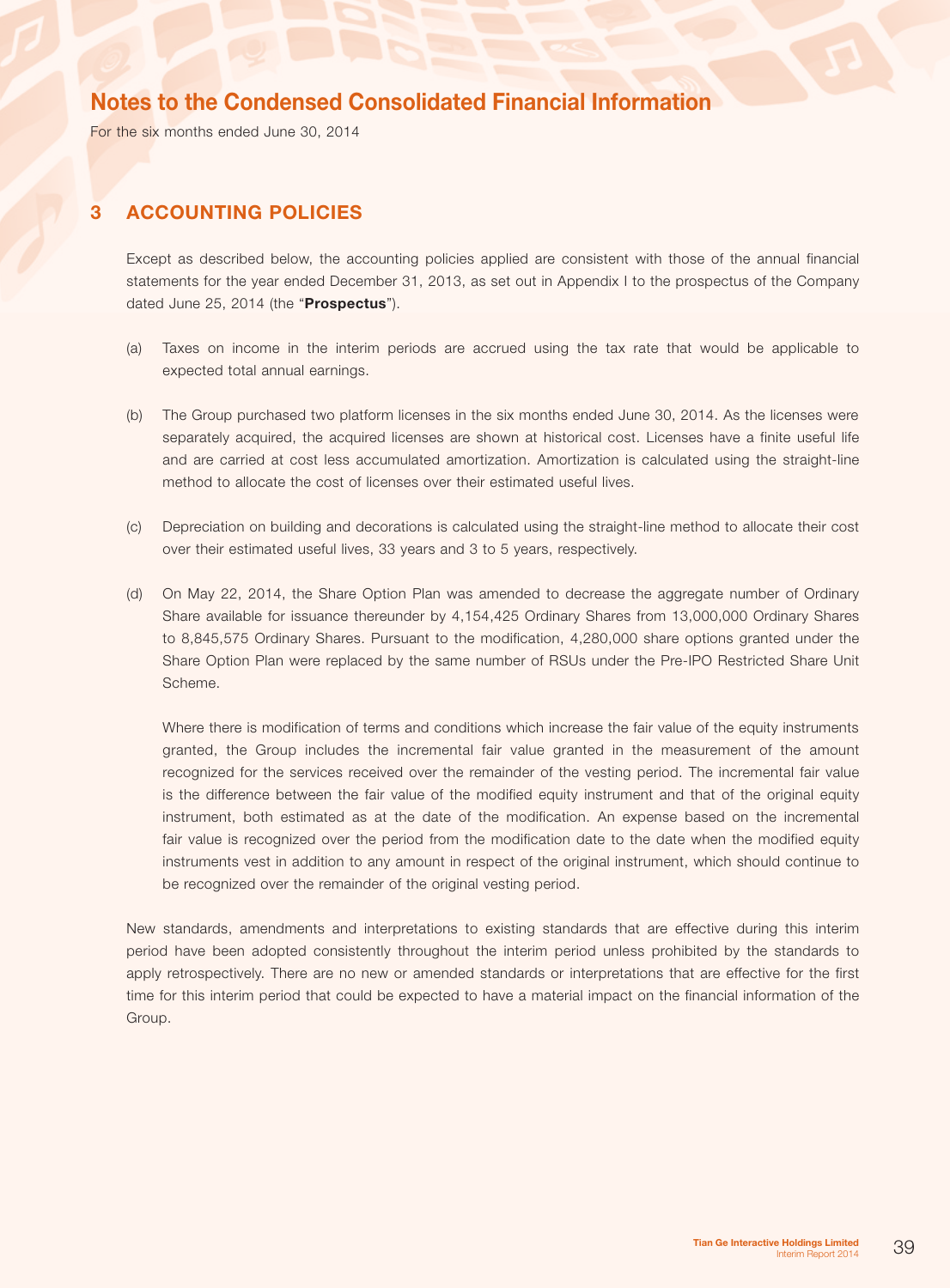For the six months ended June 30, 2014

### 4 Estimates

The preparation of condensed consolidated financial information requires management to make judgments, estimates and assumptions that affect the application of accounting policies and the reported amounts of assets and liabilities, income and expense. Actual results may differ from these estimates.

In preparing this condensed consolidated financial information, the significant judgments made by management in applying the Group's accounting policies and the key sources of estimation uncertainty were the same as those applied to the consolidated financial statements for the year ended December 31, 2013, with the exception of changes in estimates that are required in determining the provision for income taxes (see Note 10).

## 5 Financial risk management

#### 5.1 Financial risk factors

The Group's activities expose it to a variety of financial risks: market risk (including foreign exchange risk, interest rate risk and price risk), credit risk and liquidity risk.

The condensed consolidated financial information do not include all financial risk management information and disclosures required, and should be read in conjunction with the Financial Information set out in the Prospectus.

There have been no changes in the risk management department or in any risk management policies since the year end.

### 5.2 Liquidity risk

The Group aims to maintain sufficient cash and cash equivalents. Due to the dynamic nature of the underlying businesses, the Group's finance department maintains flexibility in funding by maintaining adequate cash and cash equivalents.

The table below analyses the Group's non-derivative financial liabilities that will be settled on a net basis into relevant maturity grouping based on the remaining period at the balance sheet to the contractual maturity date. The amounts disclosed in the table are the contractual undiscounted cash flows.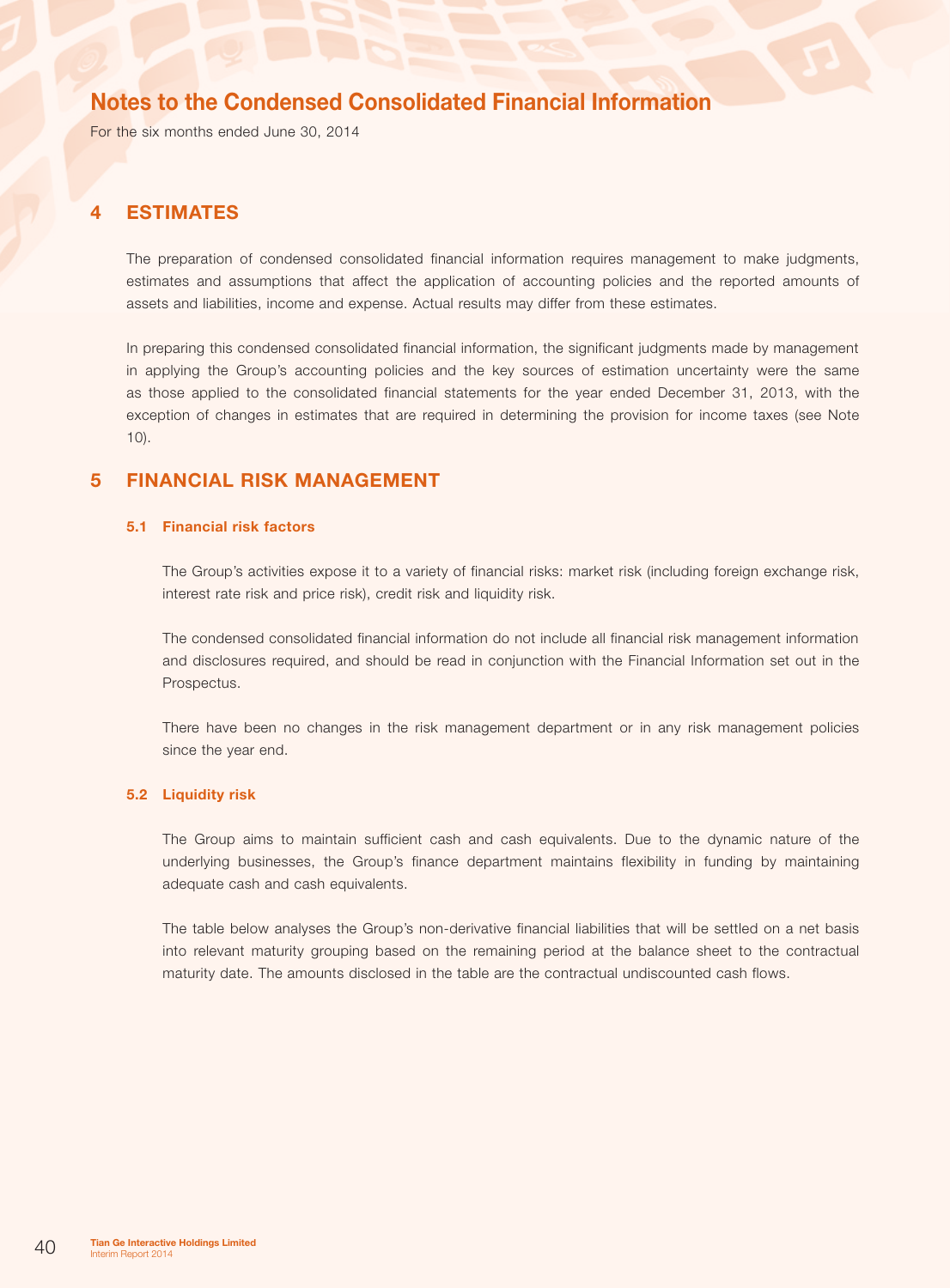For the six months ended June 30, 2014

## 5 Financial risk management (continued)

### 5.2 Liquidity risk (continued)

|                                    | Less than      | $3-6$          | <b>6 Months</b> | More than      |                |
|------------------------------------|----------------|----------------|-----------------|----------------|----------------|
|                                    | 3 Months       | <b>Months</b>  | -1 Year         | 1 Year         | Total          |
| Group                              | <b>RMB'000</b> | <b>RMB'000</b> | <b>RMB'000</b>  | <b>RMB'000</b> | <b>RMB'000</b> |
|                                    |                |                |                 |                |                |
| At June 30, 2014                   |                |                |                 |                |                |
| <b>Borrowings</b>                  |                | 92,292         |                 | 79,986         | 172,278        |
| Trade payables                     | 28,480         |                |                 |                | 28,480         |
| Other payables and accruals        |                |                |                 |                |                |
| (excluding advance, accrued        |                |                |                 |                |                |
| payroll and other tax liabilities) | 50,907         | 2,661          |                 |                | 53,568         |
| Convertible redeemable             |                |                |                 |                |                |
| preferred shares                   |                |                |                 | 813,757        | 813,757        |
|                                    |                |                |                 |                |                |
| At December 31, 2013               |                |                |                 |                |                |
| <b>Borrowings</b>                  |                | 30,485         |                 | 79,260         | 109,745        |
| Trade payables                     | 10,503         | 3,380          |                 |                | 13,883         |
| Other payables and accruals        |                |                |                 |                |                |
| (excluding advance, accrued        |                |                |                 |                |                |
| payroll and other tax liabilities) | 46,419         | 3,662          | 18,161          |                | 68,242         |
| Dividend payable                   |                | 74,161         |                 |                | 74,161         |
| Convertible redeemable             |                |                |                 |                |                |
| preferred shares                   |                |                |                 | 548,471        | 548,471        |

### 5.3 Fair value estimation

The table below analyses financial instruments carried at fair value, by valuation method. The different levels have been defined as follows:

- Quoted prices (unadjusted) in active markets for identical assets or liabilities (level 1);
- Inputs other than quoted prices that are observable for the asset or liability, either directly (that is, as prices) or indirectly (that is, derived from prices) (level 2); and
- Inputs for the asset or liability that are not based on observable market data (that is, unobservable inputs) (level 3).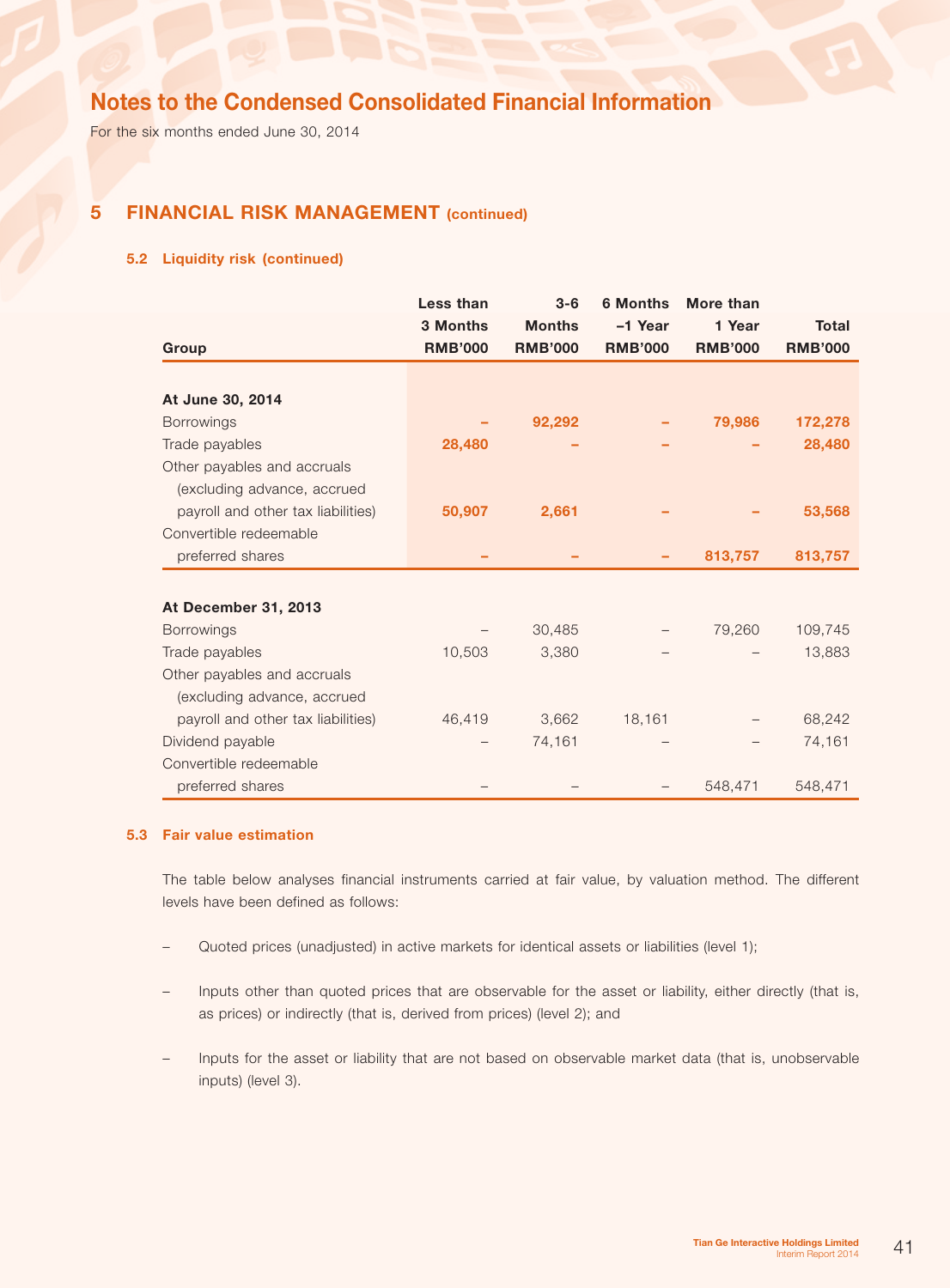For the six months ended June 30, 2014

## **5 FINANCIAL RISK MANAGEMENT** (continued)

### 5.3 Fair value estimation (continued)

The following table presents the Group's assets and liabilities that are measured at fair value as of June 30, 2014

|                                                           | Level 1<br><b>RMB'000</b> | Level 2<br><b>RMB'000</b> | Level 3<br><b>RMB'000</b> | <b>Total</b><br><b>RMB'000</b> |
|-----------------------------------------------------------|---------------------------|---------------------------|---------------------------|--------------------------------|
| Assets:<br>- Available-for-sale financial assets          | -                         |                           | 384,825                   | 384,825                        |
| Liabilities:<br>- Convertible redeemable preferred shares | -                         | -                         | 813,757                   | 813,757                        |

The following table presents the Group's assets and liabilities that are measured at fair value as of December 31, 2013.

|                                           | Level 1        | Level 2                  | Level 3        | Total          |
|-------------------------------------------|----------------|--------------------------|----------------|----------------|
|                                           | <b>RMB'000</b> | <b>RMB'000</b>           | <b>RMB'000</b> | <b>RMB'000</b> |
|                                           |                |                          |                |                |
| Assets:                                   |                |                          |                |                |
| - Available-for-sale financial assets     |                | $\overline{\phantom{0}}$ | 280,440        | 280,440        |
|                                           |                |                          |                |                |
| Liabilities:                              |                |                          |                |                |
| - Convertible redeemable preferred shares |                |                          | 548,471        | 548,471        |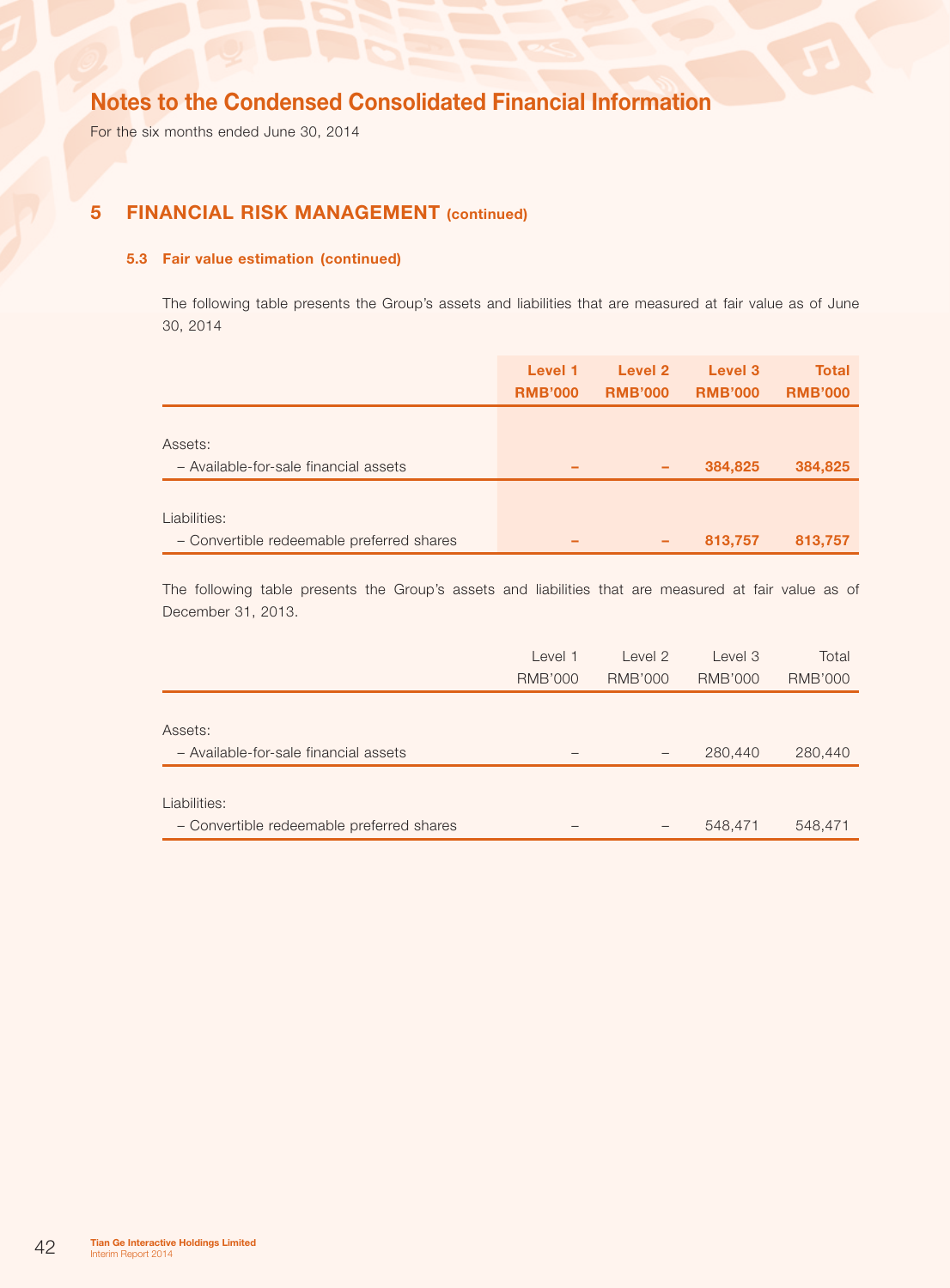For the six months ended June 30, 2014

## 5 Financial risk management (continued)

### 5.4 Fair value measurements using significant unobservable inputs (Level 3)

The following table presents the changes in level 3 instruments as of June 30, 2014.

|                                                       | Available-<br>for-sale<br>financial<br>assets | <b>Convertible</b><br>redeemable<br>preferred<br><b>shares</b> |
|-------------------------------------------------------|-----------------------------------------------|----------------------------------------------------------------|
|                                                       | <b>RMB'000</b>                                | <b>RMB'000</b>                                                 |
|                                                       |                                               |                                                                |
| Opening balance at January 1, 2014                    | 280,440                                       | 548,471                                                        |
| Additions                                             | 1,175,332                                     |                                                                |
| Disposals of available-for-sale financial assets      | (1,070,947)                                   |                                                                |
| Fair value loss recognized in consolidated statements |                                               |                                                                |
| of comprehensive loss                                 |                                               | 260,502                                                        |
| Exchange difference                                   |                                               | 4,784                                                          |
|                                                       |                                               |                                                                |
| Closing balance at June 30, 2014                      | 384,825                                       | 813,757                                                        |

The estimated carrying amount of convertible redeemable preferred shares as of June 30, 2014 would have been RMB81,071 thousand lower or RMB81,071 thousand higher if the discount rate used in discounted cash flow analysis were higher/lower by 100 base points from management's estimates.

As of June 30, 2014, the fair value of available-for-sale financial assets approximated the carrying value due to short maturity date.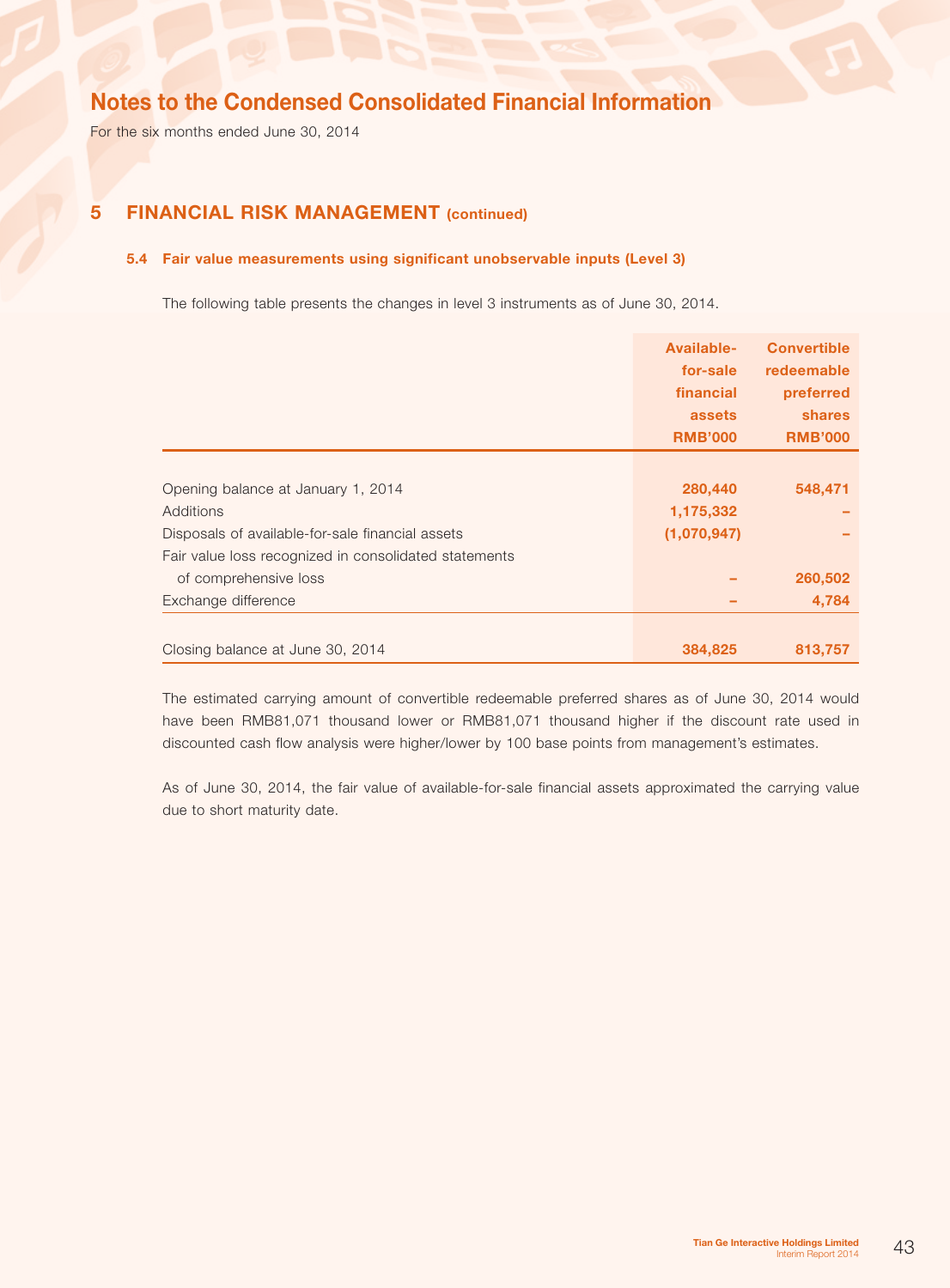For the six months ended June 30, 2014

## 6 Revenue

Details of the revenue for the six months ended June 30, 2013 and 2014 are as follows:

|                            | Six months ended June 30, |                |  |
|----------------------------|---------------------------|----------------|--|
|                            | 2014                      | 2013           |  |
|                            | <b>RMB'000</b>            | <b>RMB'000</b> |  |
|                            |                           |                |  |
| Live Social Video Platform | 316,496                   | 254,000        |  |
| Games                      | 26,153                    | 758            |  |
| <b>Others</b>              | 1,608                     | 5,019          |  |
|                            |                           |                |  |
| Total revenue              | 344,257                   | 259,777        |  |

## 7 Expenses by nature

|                                                        | Six months ended June 30, |                |
|--------------------------------------------------------|---------------------------|----------------|
|                                                        | 2014                      | 2013           |
|                                                        | <b>RMB'000</b>            | <b>RMB'000</b> |
|                                                        |                           |                |
| Employee benefit expenses (including share-based       |                           |                |
| compensation expenses)                                 | 69,288                    | 51,658         |
| Promotion and advertising expenses                     | 64,850                    | 42,919         |
| Professional and consultancy fees                      | 32,399                    | 193            |
| Business tax and related surcharges                    | 18,704                    | 15,360         |
| Commission charges by platforms and game developers    | 15,950                    |                |
| Bandwidth and server custody fees                      | 14,716                    | 13,812         |
| Game development outsourcing costs                     | 7,702                     | 8,763          |
| Travelling and entertainment expenses                  | 7,101                     | 7,062          |
| Depreciation of property and equipment (Note 13)       | 5,732                     | 5,683          |
| Utilities and office expenses                          | 4,856                     | 4,701          |
| Operating lease rentals in respect of office buildings | 4,550                     | 5,090          |
| Payment handling costs                                 | 2,635                     | 2,129          |
| Amortization of intangible assets (Note 14)            | 1,736                     | 888            |
| Auditors' remuneration                                 | 1,455                     | 1,932          |
| <b>Others</b>                                          | 795                       | 222            |
|                                                        |                           |                |
| Total cost of revenue, selling and marketing expenses, |                           |                |
| administrative expenses and research                   |                           |                |
| and development expenses                               | 252.469                   | 160,412        |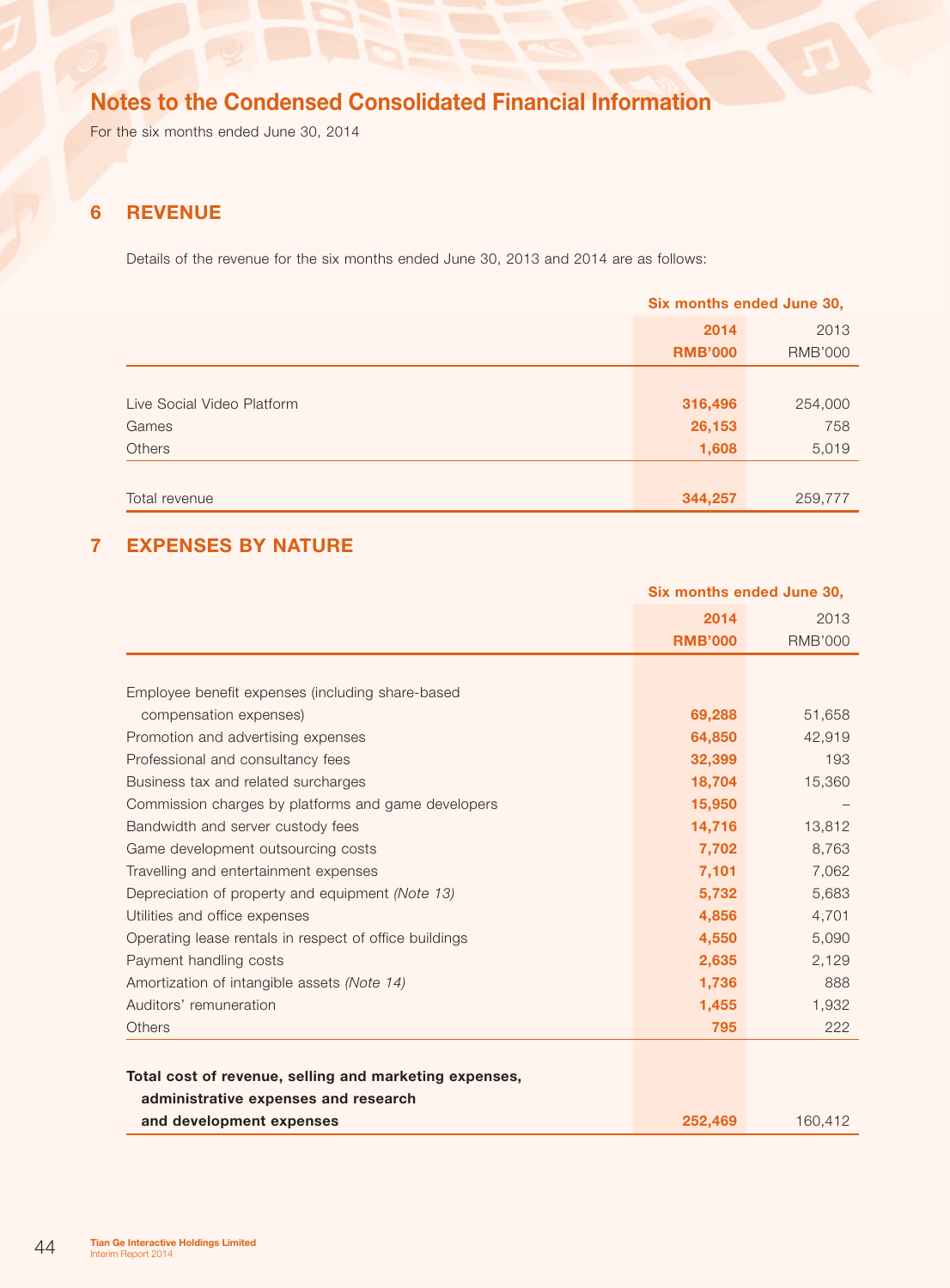For the six months ended June 30, 2014

# 8 Other gains, net

|                                                 | Six months ended June 30, |                |
|-------------------------------------------------|---------------------------|----------------|
|                                                 | 2014                      | 2013           |
|                                                 | <b>RMB'000</b>            | <b>RMB'000</b> |
|                                                 |                           |                |
| Investment Interest                             | 8,916                     | 5,631          |
| Government grants                               | 7,021                     | 7,420          |
| Share of loss from associate                    | (1, 704)                  |                |
| Loss on disposal of property and equipment, net | (122)                     | (59)           |
| <b>Others</b>                                   | (34)                      | (89)           |
|                                                 |                           |                |
|                                                 | 14,077                    | 12,903         |

# 9 Finance income/(costs), net

|                                                    | Six months ended June 30, |                |
|----------------------------------------------------|---------------------------|----------------|
|                                                    | 2014                      | 2013           |
|                                                    | <b>RMB'000</b>            | <b>RMB'000</b> |
|                                                    |                           |                |
| Finance income:                                    |                           |                |
| - Exchange gain on financing activities            | 2                         | 1,696          |
| - Interest income on cash and cash equivalents     | 2,991                     | 644            |
| - Gain on repurchase of preferred shares           |                           | 32,284         |
|                                                    |                           |                |
|                                                    | 2,993                     | 34,624         |
|                                                    |                           |                |
| Finance costs:                                     |                           |                |
| - Dividend appropriation to preferred shareholders |                           | (35, 769)      |
| - Interest expenses on bank borrowings             | (1,830)                   | (35)           |
| - Exchange loss on financing activities            | (9)                       |                |
|                                                    |                           |                |
|                                                    | (1,839)                   | (35, 804)      |
|                                                    |                           |                |
| Finance income/(cost), net                         | 1,154                     | (1, 180)       |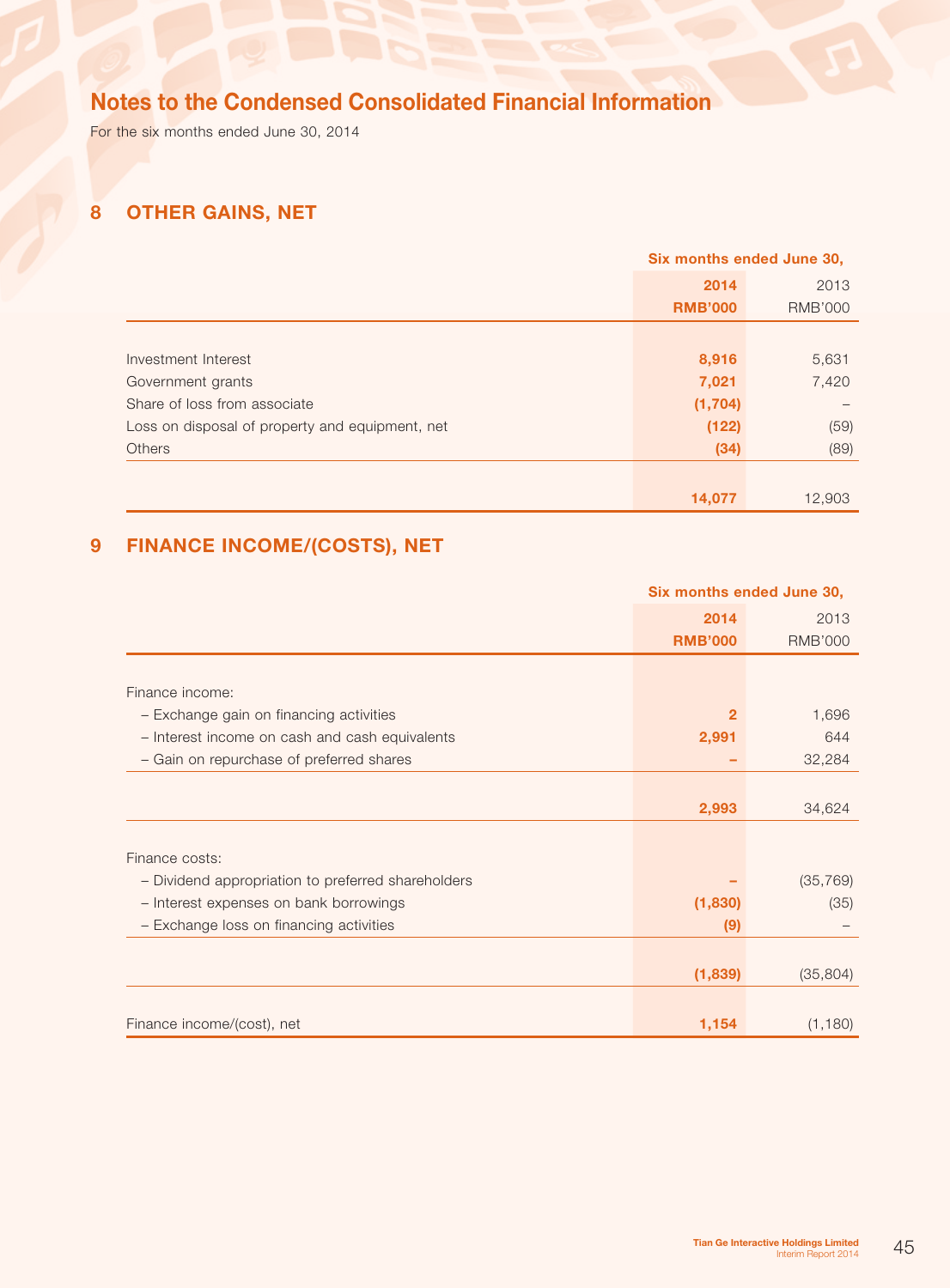For the six months ended June 30, 2014

## 10 Income tax expense

The Group is not subject to taxation in the Cayman Islands. Hong Kong profits tax has been provided for at the rate of 16.5% (2013:16.5%) for the period on the estimated assessable profits arising in or derived from Hong Kong. Companies established and operated in the PRC are subject to PRC Enterprise Income Tax ("EIT") at the rate of 25% (2013: 25%) and certain Group's subsidiaries established in the PRC and PRC Operating Entities are entitled to preferential EIT rate of 12.5% or 15%.

|                                  | Six months ended June 30, |                |  |
|----------------------------------|---------------------------|----------------|--|
|                                  | 2014                      | 2013           |  |
|                                  | <b>RMB'000</b>            | <b>RMB'000</b> |  |
|                                  |                           |                |  |
| Current income tax               |                           |                |  |
| - Hong Kong corporate income tax |                           | 20             |  |
| - PRC corporate income tax       | 19,712                    | 15,400         |  |
|                                  |                           |                |  |
| Total current income tax         | 19,712                    | 15,420         |  |
| Deferred income tax              | 981                       | 1,666          |  |
|                                  |                           |                |  |
|                                  | 20,693                    | 17,086         |  |

Income tax expense is recognised based on management's estimate of the weighted average annual income tax rate expected for the full financial year. The estimated average annual tax rate used for the companies established and operated in the PRC and Hong Kong for the year ended December 31, 2014 is 14.63% and 16.5%, respectively (the estimated tax rate used for the companies established and operated in the PRC and Hong Kong for the six months ended June 30, 2013 was 15.39% and 16.5%, respectively).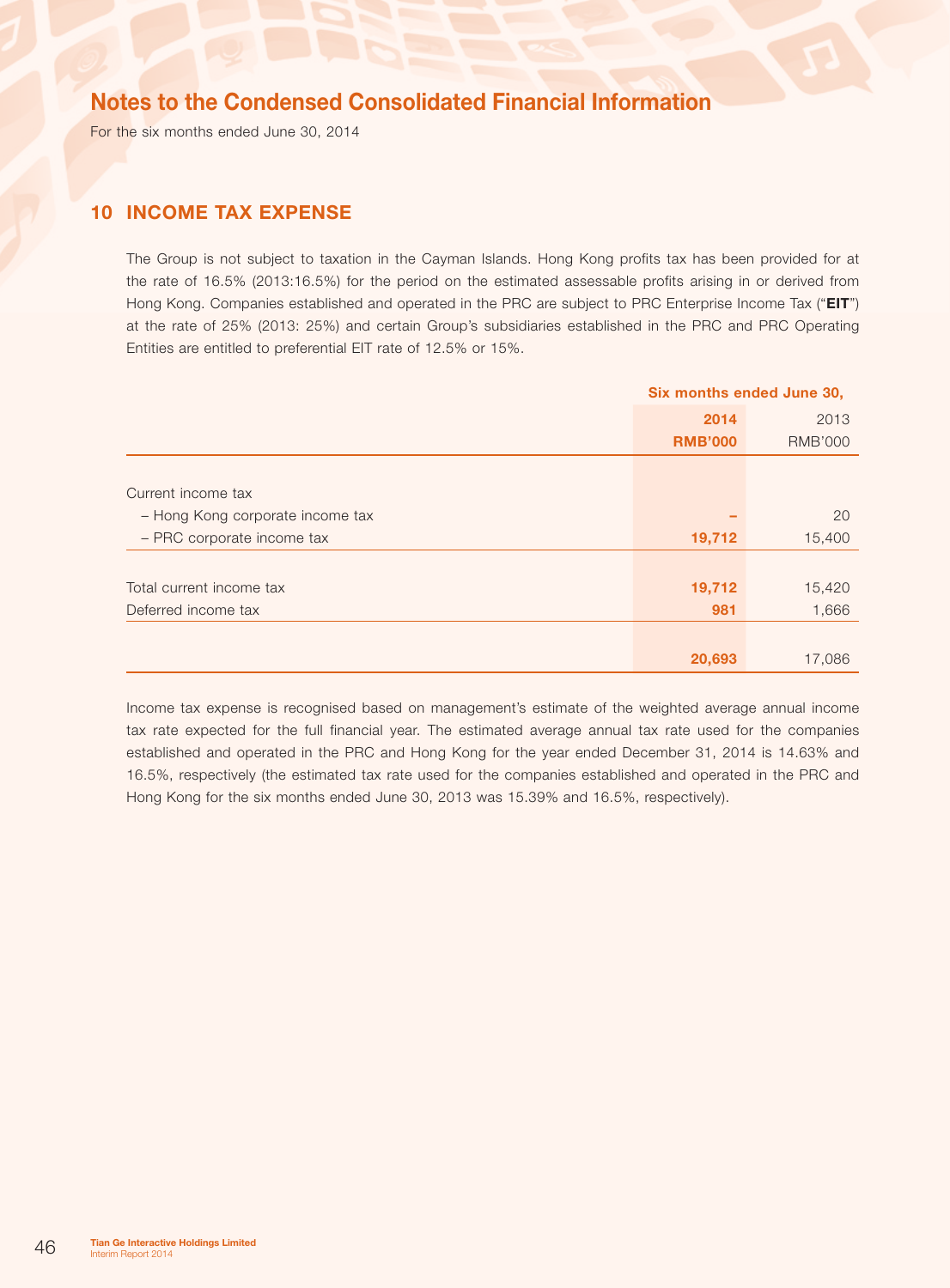For the six months ended June 30, 2014

## 11 Loss per share

### (a) Basic

Basic loss per share is calculated by dividing the loss of the Group attributable to the shareholders of the Company by the weighted average number of ordinary shares in issue during each year.

|                                                            | Six months ended June 30, |             |  |
|------------------------------------------------------------|---------------------------|-------------|--|
|                                                            | 2014                      | 2013        |  |
|                                                            |                           |             |  |
| Loss attributable to shareholders of the Company (RMB'000) | (174, 353)                | (91, 940)   |  |
| Weighted average number of ordinary shares in issue (i)    | 640,000,000               | 640,000,000 |  |
|                                                            |                           |             |  |
| Basic loss per share (in RMB/share)                        | (0.27)                    | (0.14)      |  |

(i) As of June 30, 2014, share capital consisted of 64,000,000 ordinary shares, each with the par value of US\$0.0001.

Upon the Company's listing on Main Board of The Stock Exchange of Hong Kong Limited, the Company's ordinary shareholders received nine bonus shares for every registered ordinary share that they already held. As a result, the then existing outstanding ordinary shares were adjusted to 640,000,000 on a one-to-ten basis.

For the purpose of computing basic and diluted loss per share, the number of ordinary shares outstanding during each interim period have been adjusted retroactively for the proportional changes in the number of ordinary share outstanding as a result of the issuance of bonus shares (in Note 33).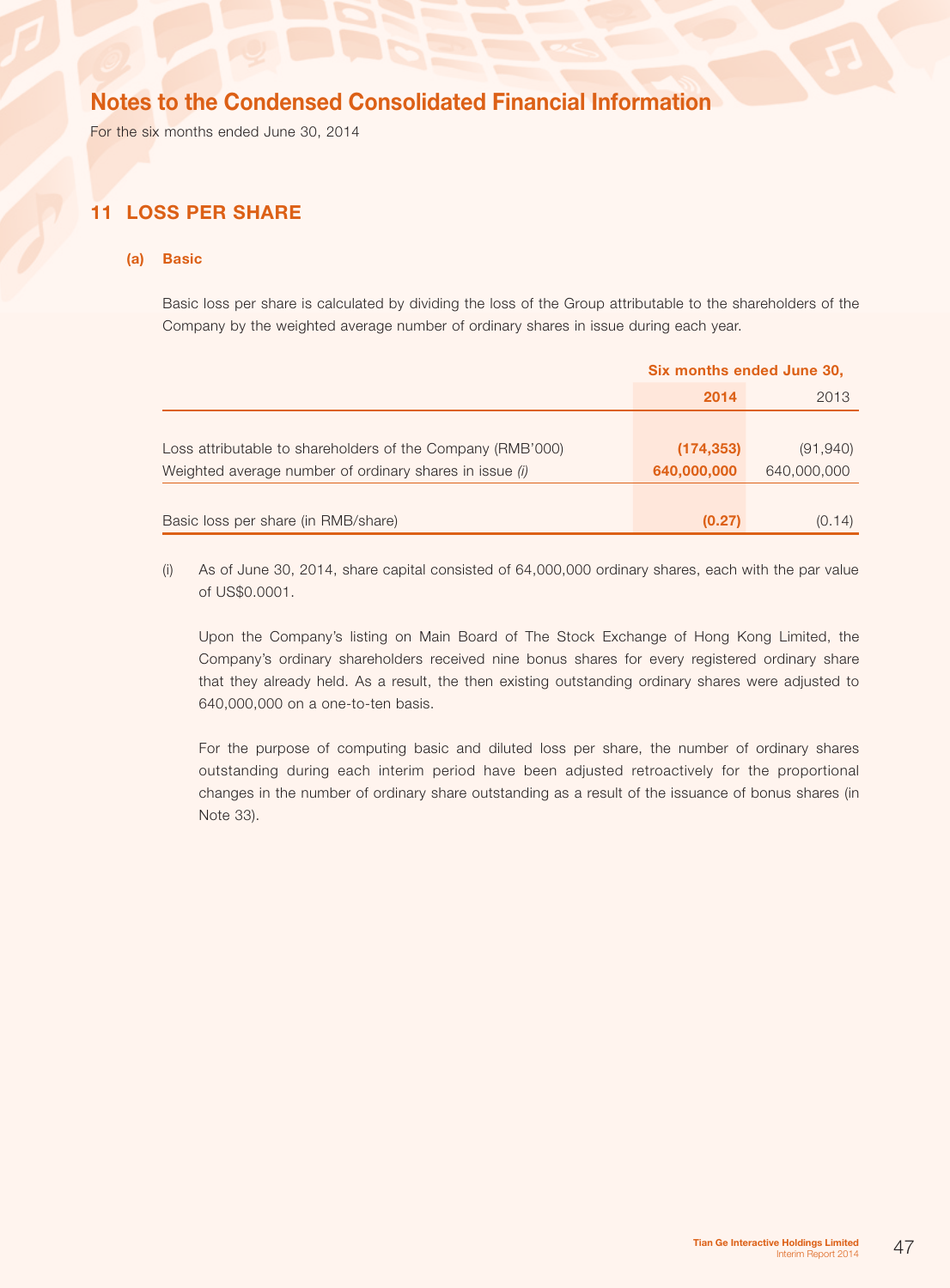For the six months ended June 30, 2014

### 11 LOSS PER SHARE (continued)

### (b) Diluted

Diluted loss per share is calculated by adjusting the weighted average number of ordinary shares outstanding to assume conversion of all dilutive potential ordinary shares.

Diluted loss per share for the six months ended June 30, 2013 and 2014 are the same as basic loss per share in the respective period.

For the six months ended June 30, 2013 and 2014, the Company has two categories of dilutive potential ordinary shares, convertible redeemable preferred shares and share based compensation granted to employees under 2008 Global Share Option Plan and Pre-IPO Restricted Share Unit Scheme are assumed to have been fully vested and released from restrictions with no impact on earnings.

As the Group incurred loss for the six months ended June 30, 2013 and 2014, the convertible redeemable preferred shares and the share based compensation are anti-dilutive and, consequently, not included in the computation of diluted losses per share.

### 12 Dividends

|                                   | Six months ended June 30, |                |
|-----------------------------------|---------------------------|----------------|
|                                   | 2014                      | 2013           |
|                                   | <b>RMB'000</b>            | <b>RMB'000</b> |
|                                   |                           |                |
| Dividends declared by the Company | -                         | 89,739         |

Pursuant to the resolution of the Company's board meeting in January 2013, the Company declared dividend of US\$20,000 thousand (RMB123,792 thousand) to the holders of the ordinary shares, Series A Preferred Shares and Series B Preferred Shares, of which the dividends on these preferred shares that are classified as liabilities are recognised in the consolidated statements of comprehensive income as finance costs (Note 9).

As of June 30, 2014, all declared dividend were paid to the holders of the ordinary shares, Series A Preferred shares and Series B Preferred shares.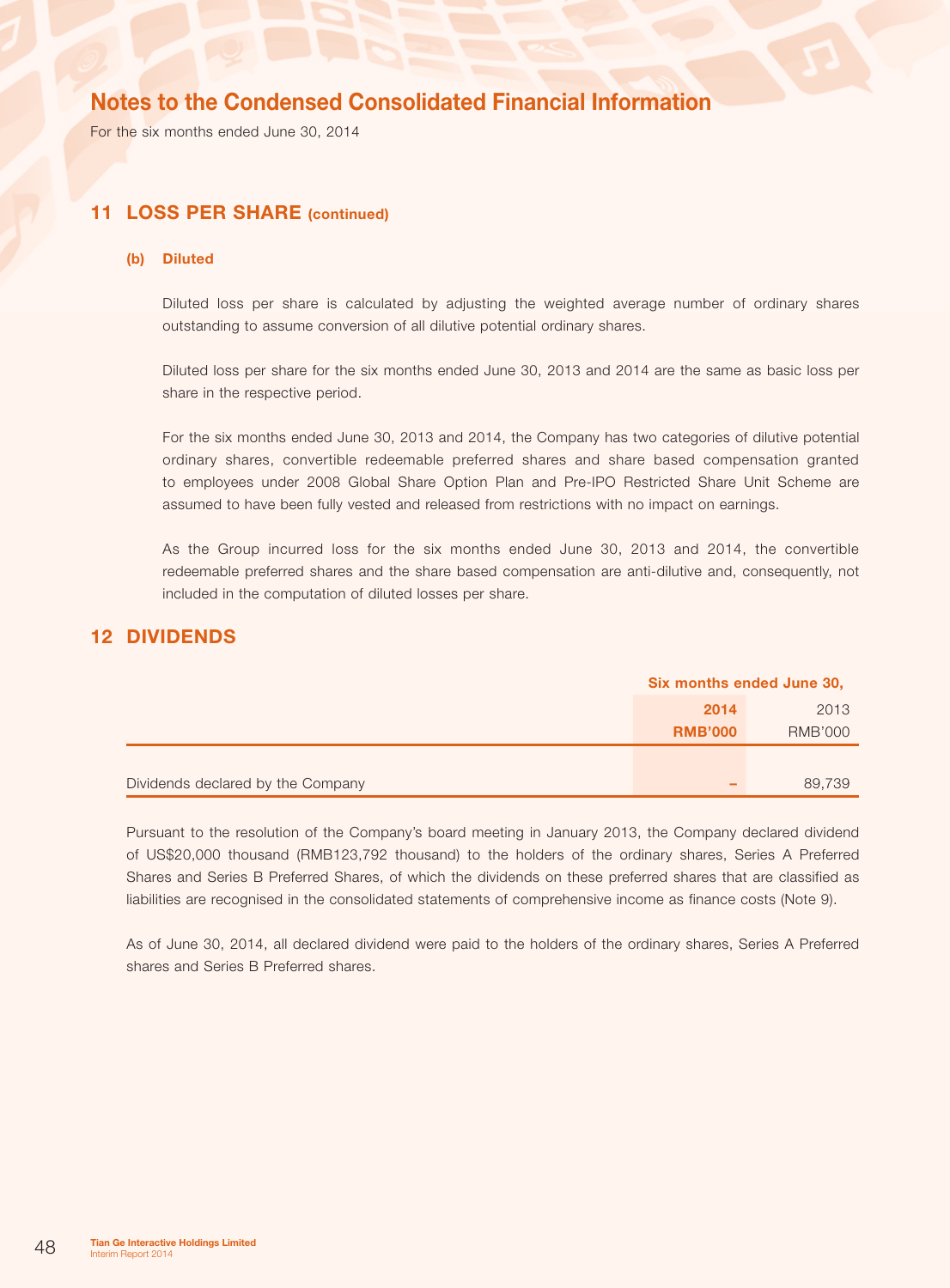For the six months ended June 30, 2014

# 13 Property and equipment

|                                                  | <b>Building</b><br><b>RMB'000</b> | <b>Decorations</b><br><b>RMB'000</b> | Furniture<br>and Office<br>Equipment<br><b>RMB'000</b> | <b>Server</b><br>and Other<br>Equipment<br><b>RMB'000</b> | Motor<br><b>Vehicles</b><br><b>RMB'000</b> | Leasehold<br>Improvement<br><b>RMB'000</b> | Construction<br>in progress<br><b>RMB'000</b> | Total<br><b>RMB'000</b>  |
|--------------------------------------------------|-----------------------------------|--------------------------------------|--------------------------------------------------------|-----------------------------------------------------------|--------------------------------------------|--------------------------------------------|-----------------------------------------------|--------------------------|
|                                                  |                                   |                                      |                                                        |                                                           |                                            |                                            |                                               |                          |
| Six months ended June 30, 2014                   |                                   |                                      |                                                        |                                                           |                                            |                                            |                                               |                          |
| Net book value                                   |                                   |                                      |                                                        |                                                           |                                            |                                            |                                               |                          |
| Opening amount as of January 1, 2014             | ÷                                 | ÷                                    | 1,436                                                  | 11,108                                                    | 2,489                                      | 1,703                                      | ۰                                             | 16,736                   |
| Additions                                        | 102,517                           | 6,353                                | 1,164                                                  | 2,086                                                     | 323                                        | ٠                                          | ÷                                             | 112,443                  |
| <b>Disposals</b>                                 | ۰                                 |                                      | (5)                                                    | (507)                                                     | (15)                                       | ٠                                          | ۳                                             | (527)                    |
| Depreciation charge                              | (258)                             | (176)                                | (358)                                                  | (3, 197)                                                  | (494)                                      | (1, 249)                                   | ۰                                             | (5, 732)                 |
| Closing amount as of June 30, 2014               | 102,259                           | 6,177                                | 2,237                                                  | 9,490                                                     | 2,303                                      | 454                                        | ÷,                                            | 122,920                  |
|                                                  |                                   |                                      |                                                        |                                                           |                                            |                                            |                                               |                          |
| At June 30, 2014                                 |                                   |                                      |                                                        |                                                           |                                            |                                            |                                               |                          |
| Cost                                             | 102,517                           | 6,353                                | 4,465                                                  | 32,412                                                    | 4,971                                      | 6,981                                      | ä,                                            | 157,699                  |
| Accumulated depreciation                         | (258)                             | (176)                                | (2, 228)                                               | (22, 922)                                                 | (2,668)                                    | (6, 527)                                   | ÷                                             | (34, 779)                |
| Net book amount                                  | 102,259                           | 6,177                                | 2,237                                                  | 9,490                                                     | 2,303                                      | 454                                        | ä,                                            | 122,920                  |
|                                                  |                                   |                                      |                                                        |                                                           |                                            |                                            |                                               |                          |
| Six months ended June 30, 2013<br>Net book value |                                   |                                      |                                                        |                                                           |                                            |                                            |                                               |                          |
| Opening amount as of January 1, 2013             |                                   | $\overline{\phantom{0}}$             | 1,651                                                  | 13,188                                                    | 1,800                                      | 2,707                                      | 956                                           | 20,302                   |
| Additions                                        |                                   | $\overline{a}$                       | 466                                                    | 2,608                                                     | $\overline{a}$                             | 477                                        | $\overline{a}$                                | 3,551                    |
| <b>Transfers</b>                                 |                                   | $\overline{a}$                       | $\overline{a}$                                         | $\overline{a}$                                            | $\overline{\phantom{0}}$                   | 956                                        | (956)                                         | $\overline{\phantom{m}}$ |
| Disposals                                        |                                   | $\overline{a}$                       | (1)                                                    | (67)                                                      | $\overline{a}$                             | $\overline{\phantom{0}}$                   | $\overline{a}$                                | (68)                     |
| Depreciation charge                              | $\overline{a}$                    | $\overline{\phantom{a}}$             | (343)                                                  | (3,687)                                                   | (376)                                      | (1, 277)                                   | $\overline{\phantom{0}}$                      | (5,683)                  |
| Closing amount as of June 30, 2013               | $\overline{a}$                    | $\qquad \qquad -$                    | 1,773                                                  | 12,042                                                    | 1,424                                      | 2,863                                      | $\overline{\phantom{0}}$                      | 18,102                   |
|                                                  |                                   |                                      |                                                        |                                                           |                                            |                                            |                                               |                          |
| At June 30, 2013                                 |                                   |                                      |                                                        |                                                           |                                            |                                            |                                               |                          |
| Cost                                             | $\overline{a}$                    | $\overline{\phantom{a}}$             | 3,359                                                  | 32,815                                                    | 3,463                                      | 6,981                                      | $\overline{a}$                                | 46,618                   |
| Accumulated depreciation                         | $\overline{a}$                    | $\overline{\phantom{a}}$             | (1,586)                                                | (20, 773)                                                 | (2,039)                                    | (4, 118)                                   | $\overline{a}$                                | (28, 516)                |
| Net book amount                                  | $\overline{a}$                    | $\qquad \qquad -$                    | 1,773                                                  | 12,042                                                    | 1,424                                      | 2,863                                      | $\overline{a}$                                | 18,102                   |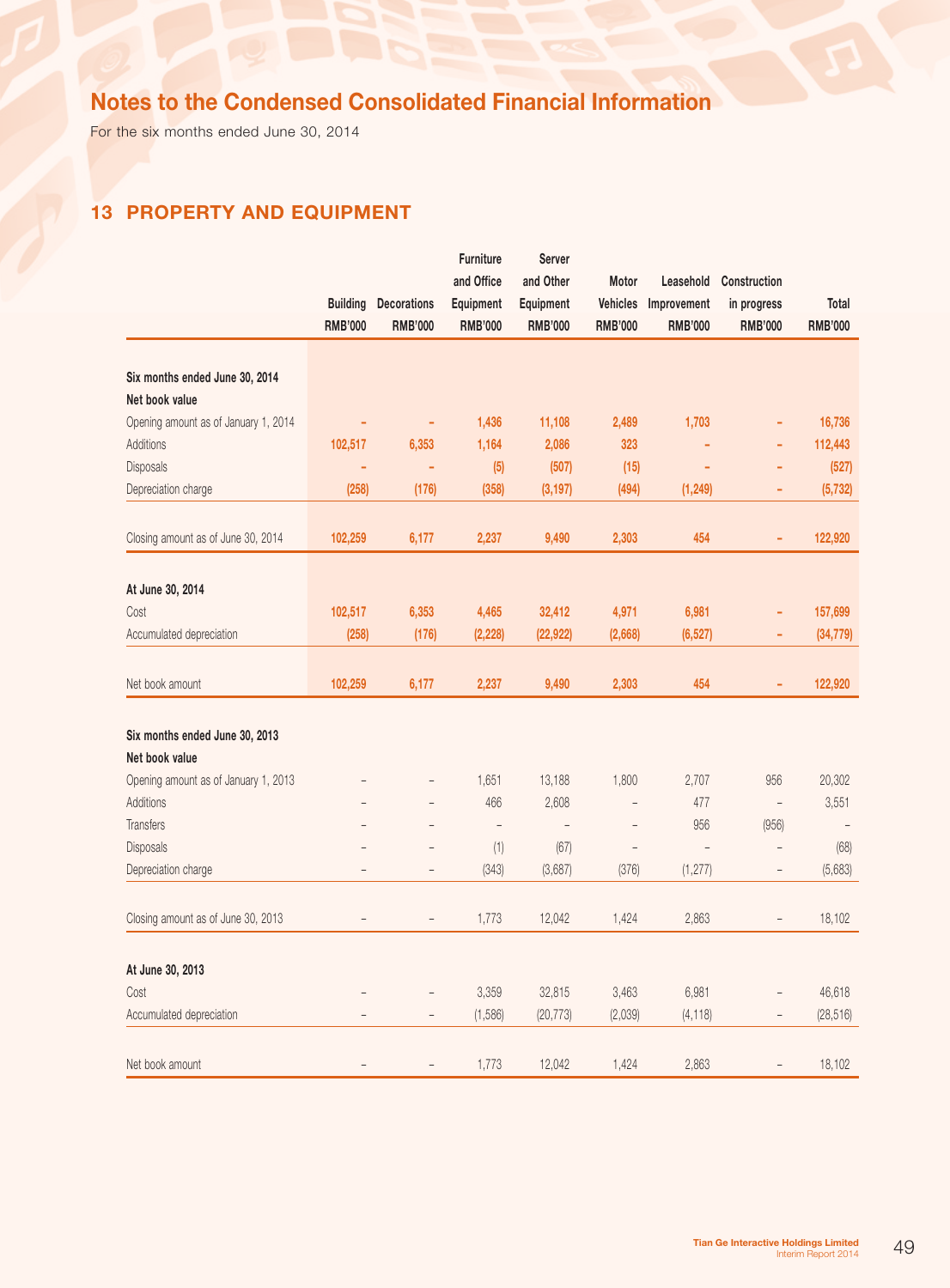For the six months ended June 30, 2014

# 14 Intangible assets

|                                      |                | Computer        | <b>Domain Name</b> | <b>Platform</b> |                |
|--------------------------------------|----------------|-----------------|--------------------|-----------------|----------------|
|                                      | Goodwill       | <b>Software</b> | and Technology     | license         | Total          |
|                                      | <b>RMB'000</b> | <b>RMB'000</b>  | <b>RMB'000</b>     | <b>RMB'000</b>  | <b>RMB'000</b> |
| Six months ended June 30, 2014       |                |                 |                    |                 |                |
| Net book value                       |                |                 |                    |                 |                |
| Opening amount as of January 1, 2014 | 1,884          | 788             | 3,192              |                 | 5,864          |
| Exchange difference                  | 17             |                 | 22                 |                 | 39             |
| <b>Additions</b>                     |                | 308             | ÷                  | 44,528          | 44,836         |
| Amortization charge                  |                | (269)           | (354)              | (1, 113)        | (1,736)        |
|                                      |                |                 |                    |                 |                |
| Closing amount as of June 30, 2014   | 1,901          | 827             | 2,860              | 43,415          | 49,003         |
| At June 30, 2014                     |                |                 |                    |                 |                |
| Cost                                 | 1,901          | 2,680           | 7,431              | 44,528          | 56,540         |
| Accumulated amortization             |                | (1, 853)        | (4, 571)           | (1, 113)        | (7, 537)       |
| Net book amount                      | 1,901          | 827             | 2,860              | 43,415          | 49,003         |
|                                      |                |                 |                    |                 |                |
| Six months ended June 30, 2013       |                |                 |                    |                 |                |
| Net book value                       |                |                 |                    |                 |                |
| Opening amount as of January 1, 2013 | 1,943          | 867             | 4,348              |                 | 7,158          |
| Exchange difference                  | (33)           |                 | 8                  |                 | (25)           |
| <b>Additions</b>                     |                | 341             |                    |                 | 341            |
| Amortization charge                  |                | (288)           | (600)              |                 | (888)          |
| Closing amount as of June 30, 2013   | 1,910          | 920             | 3,756              |                 | 6,586          |
| At June 30, 2013                     |                |                 |                    |                 |                |
| Cost                                 | 1,910          | 2,236           | 7,505              |                 | 11,651         |
| Accumulated amortization             |                | (1, 316)        | (3, 749)           |                 | (5,065)        |
| Net book amount                      | 1,910          | 920             | 3,756              |                 | 6,586          |
|                                      |                |                 |                    |                 |                |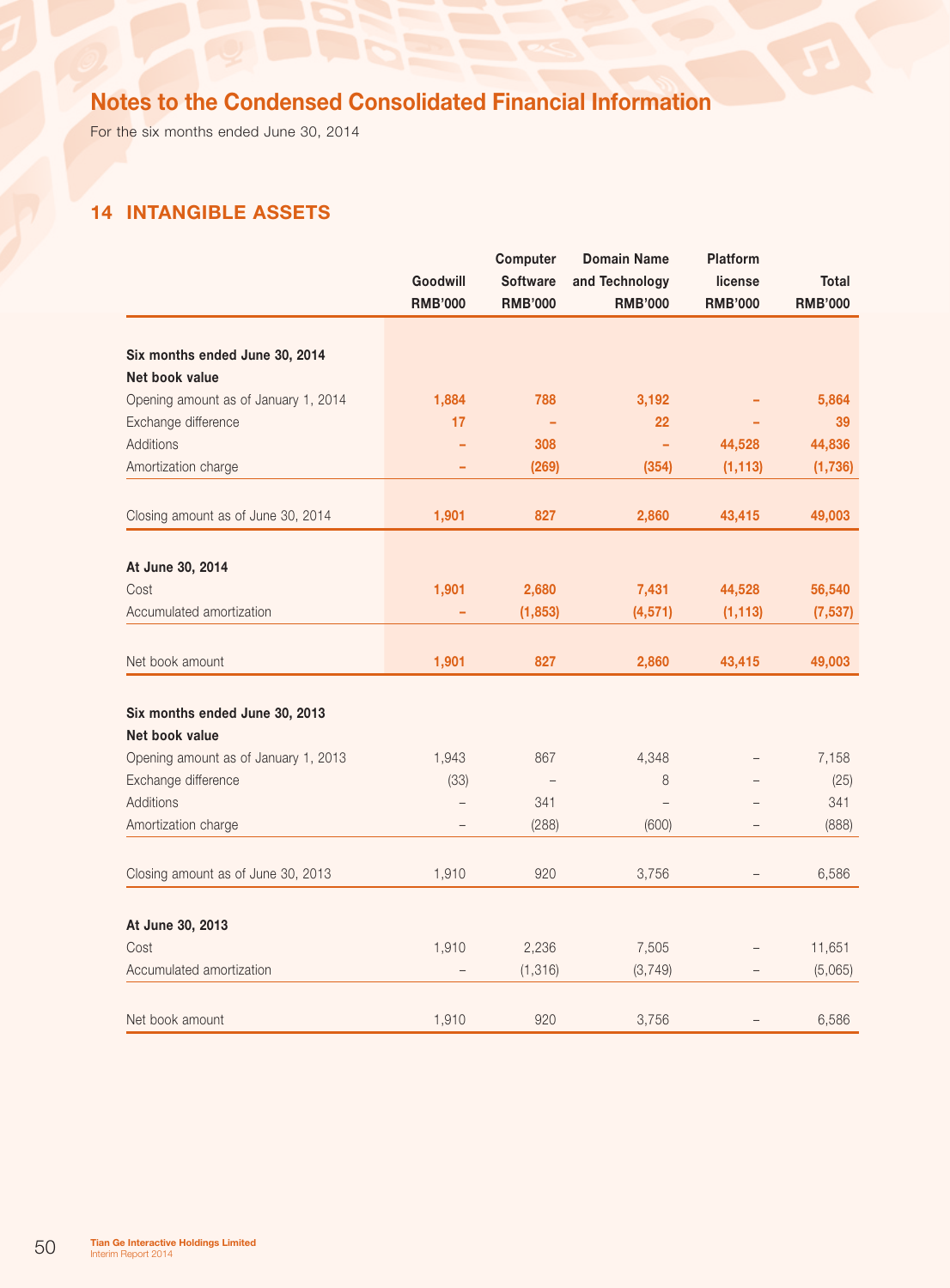For the six months ended June 30, 2014

## 15 Investment in associate

|           | As of           | As of          |
|-----------|-----------------|----------------|
|           | <b>June 30,</b> | December 31,   |
|           | 2014            | 2013           |
|           | <b>RMB'000</b>  | <b>RMB'000</b> |
|           |                 |                |
| Associate | 3,196           | 4,900          |

Set out below is the associate of the Group as of June 30, 2014, which, in the opinion of the directors, is not material to the Group. The associate as listed below has share capital consisting solely of ordinary shares, which are held directly by the Group; the country of incorporation or registration is also its principal place of business.

Details of investment in associate as of June 30, 2014

| <b>Name of entity</b>                                                                                       | <b>Place of business</b> | $%$ of<br>ownership<br><i>interest</i> | relationship | <b>Nature of Measurement</b><br>method |
|-------------------------------------------------------------------------------------------------------------|--------------------------|----------------------------------------|--------------|----------------------------------------|
| Sun's Catering & Entertainment<br>Management (Hangzhou)<br>Co., Ltd. (" <b>Sun</b> ")<br>(孫記餐飲娛樂管理(杭州)有限公司) | Hangzhou, PRC            | 49%                                    | Note a       | Equity                                 |

(a) Sun primarily engages in the operation of a physical KTV store in Hangzhou, the PRC. The physical KTV store started its operation in January 2014.

|                              | <b>Six Months</b> |
|------------------------------|-------------------|
|                              | Ended June 30,    |
|                              | 2014              |
|                              | <b>RMB'000</b>    |
|                              |                   |
| Beginning of the period      | 4,900             |
| Share of loss from associate | (1, 704)          |
|                              |                   |
| End of the period            | 3,196             |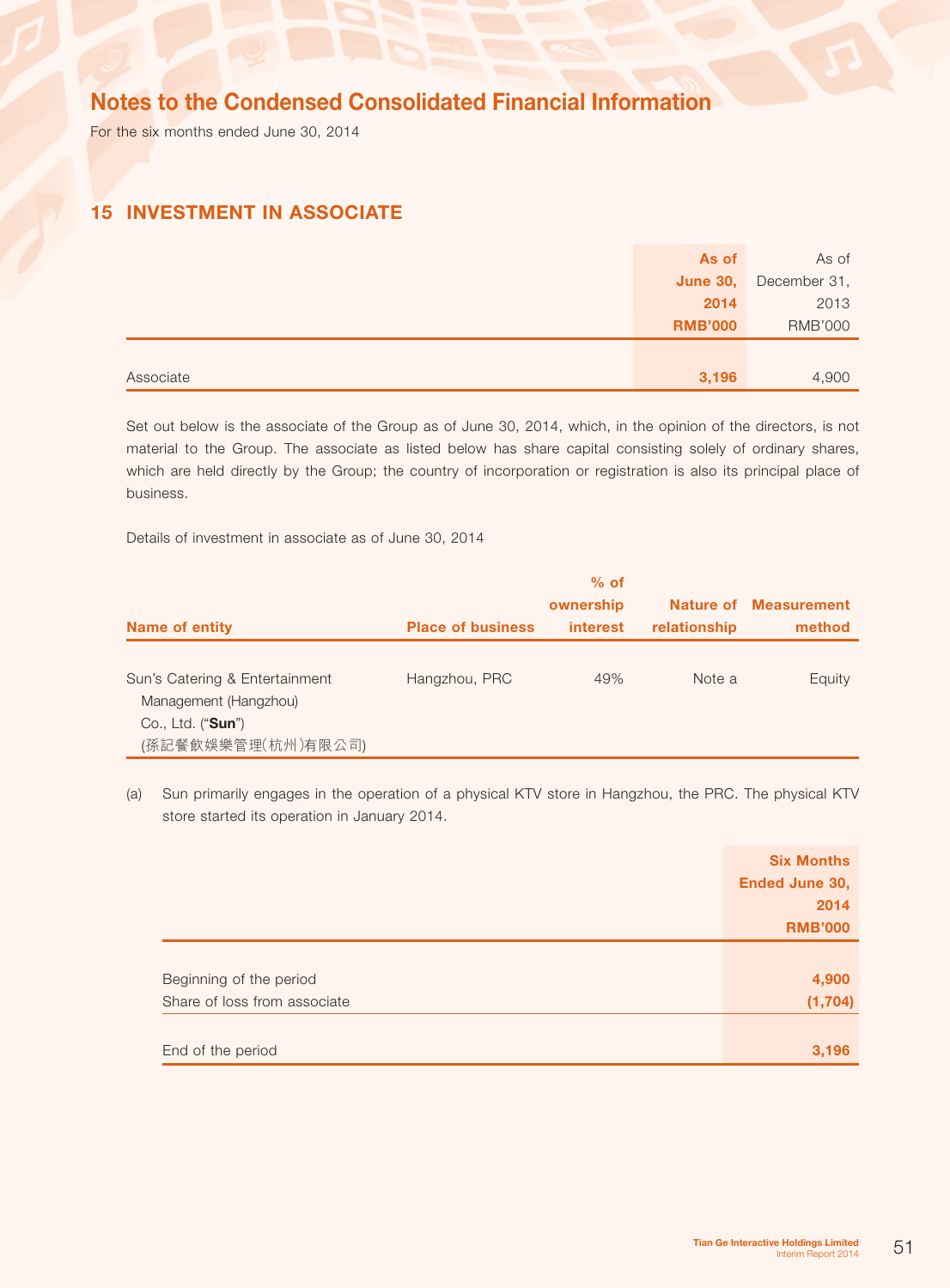For the six months ended June 30, 2014

## 16 Trade receivables

|                                              | As of           | As of          |
|----------------------------------------------|-----------------|----------------|
|                                              | <b>June 30,</b> | December 31,   |
|                                              | 2014            | 2013           |
|                                              | <b>RMB'000</b>  | <b>RMB'000</b> |
|                                              |                 |                |
| Third parties                                | 13,341          | 14,262         |
| Amount due from related parties (Note 29(c)) | 7,776           | 6,542          |
|                                              |                 |                |
|                                              | 21,117          | 20,804         |
| Less: provision for impairment               |                 |                |
|                                              |                 |                |
|                                              | 21,117          | 20,804         |

Aging analysis based on recognition date of the gross trade receivables at the respective balance sheet dates are as follows:

|              | As of           | As of          |
|--------------|-----------------|----------------|
|              | <b>June 30,</b> | December 31,   |
|              | 2014            | 2013           |
|              | <b>RMB'000</b>  | <b>RMB'000</b> |
|              |                 |                |
| 0-90 days    | 10,273          | 14,741         |
| 91-180 days  | 5,776           | 4,931          |
| 181-365 days | 5,068           | 275            |
| Over 1 year  | -               | 857            |
|              |                 |                |
|              | 21,117          | 20,804         |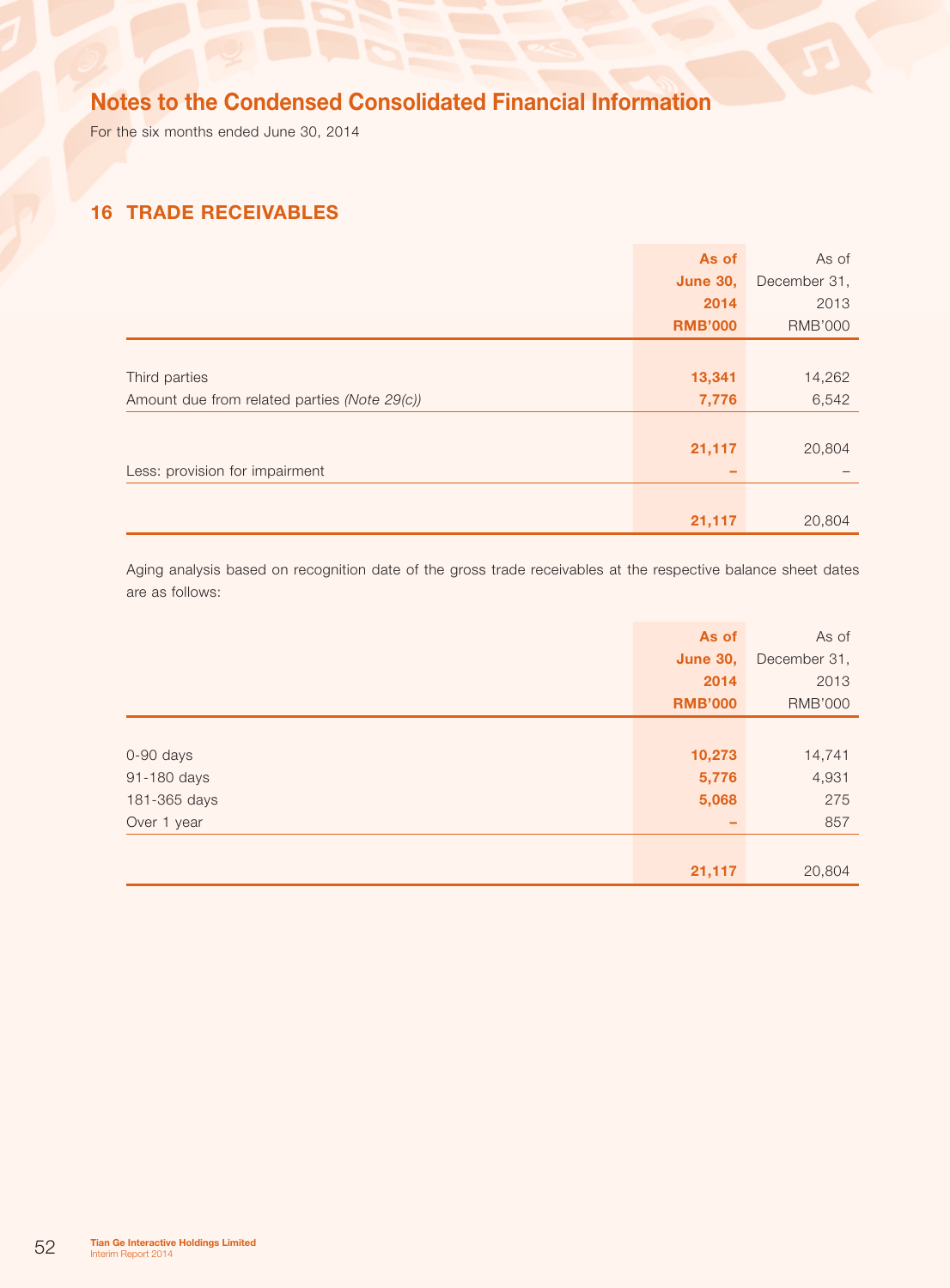For the six months ended June 30, 2014

## 17 Prepayments and other receivables

|                                                     | As of           | As of          |
|-----------------------------------------------------|-----------------|----------------|
|                                                     | <b>June 30,</b> | December 31,   |
|                                                     | 2014            | 2013           |
|                                                     | <b>RMB'000</b>  | <b>RMB'000</b> |
|                                                     |                 |                |
| Included in non-current assets                      |                 |                |
| Long-term prepaid expenses                          | 14,139          | 6,902          |
| Prepayments for domain name                         | 1,552           |                |
| Prepayments for property and equipment              | 8,000           | 103,835        |
|                                                     |                 |                |
|                                                     | 23,691          | 110,737        |
|                                                     |                 |                |
| Included in current assets                          |                 |                |
| Loan deposits due from related parties (Note 29(e)) |                 | 22,274         |
| Amounts due from related parties (Note 29(d))       | 3,060           | 7,200          |
| Cash advance to an investment agent (a)             |                 | 17,724         |
| Prepaid commission charges                          | 3,321           |                |
| Prepayment of other taxes                           | 2,146           | 1,184          |
| Rental and other deposits                           | 2,749           | 2,256          |
| Staff advance                                       | 1,536           | 1,498          |
| Prepaid promotion expenses                          | 12,161          | 10,715         |
| Prepaid listing expenses                            | 9,138           | 1,213          |
| Interest receivable                                 | 3,691           | 2,088          |
| Others                                              | 3,437           | 636            |
|                                                     |                 |                |
|                                                     | 41,239          | 66,788         |
|                                                     |                 |                |
| Less: provision for impairment of other receivables |                 |                |
|                                                     |                 |                |
|                                                     | 64,930          | 177,525        |

(a) The balance represents the cash advance to an investment agent, which would serve as a down payment if any investment is successful and shall be returned to the Company if no successful investment is made. The arrangement was entered into in 2011 and has been renewed on an annual basis from 2011 to 2013. The total amount was returned to the Group in March 2014.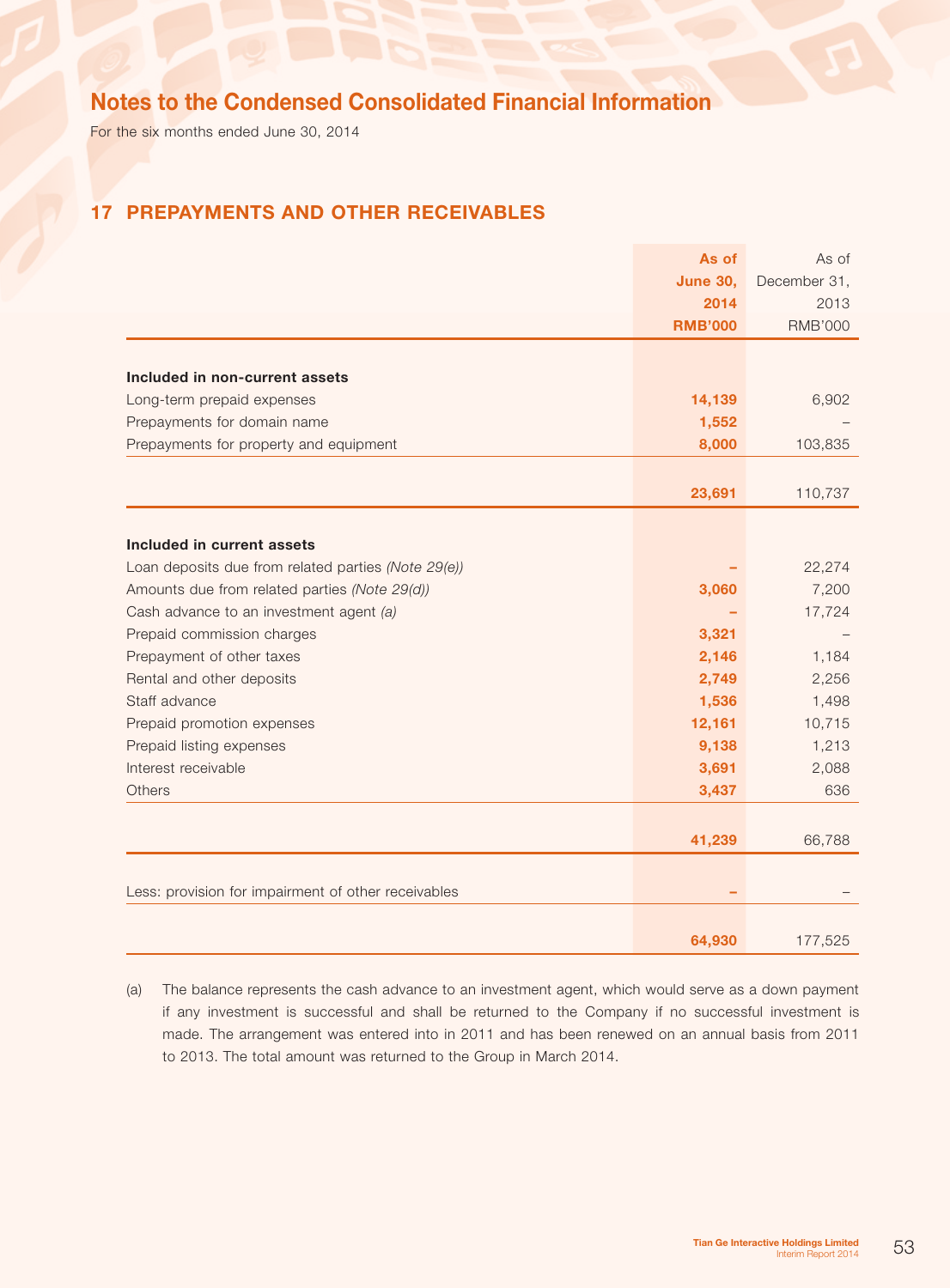For the six months ended June 30, 2014

## 18 Available-for-sale financial assets

|                                 | Six months ended June 30, |                |  |
|---------------------------------|---------------------------|----------------|--|
|                                 | 2014                      | 2013           |  |
|                                 | <b>RMB'000</b>            | <b>RMB'000</b> |  |
|                                 |                           |                |  |
| Non-current                     |                           |                |  |
| Opening balance as of January 1 | 2,300                     | 2,000          |  |
| Additions                       |                           |                |  |
|                                 |                           |                |  |
| Closing balance as of June 30   | 2,300                     | 2,000          |  |
|                                 |                           |                |  |
| Current (Note a)                |                           |                |  |
| Opening balance as of January 1 | 278,140                   | 144,402        |  |
| Additions                       | 1,175,332                 | 1,073,443      |  |
| Repayment                       | (1,070,947)               | (1, 109, 511)  |  |
|                                 |                           |                |  |
| Closing balance as of June 30   | 382,525                   | 108,334        |  |

(a) The fair value of the structured deposits approximated its carrying amount. The Group's available-for-sale financial assets refer to RMB-denominated structured deposits with floating interest rates ranging from 2.2% to 6.2% per annum with primarily a maturity period ranging from 3 months to 1 year or with a revolving term. These structured deposits are offered by large state-owned commercial banks in the PRC.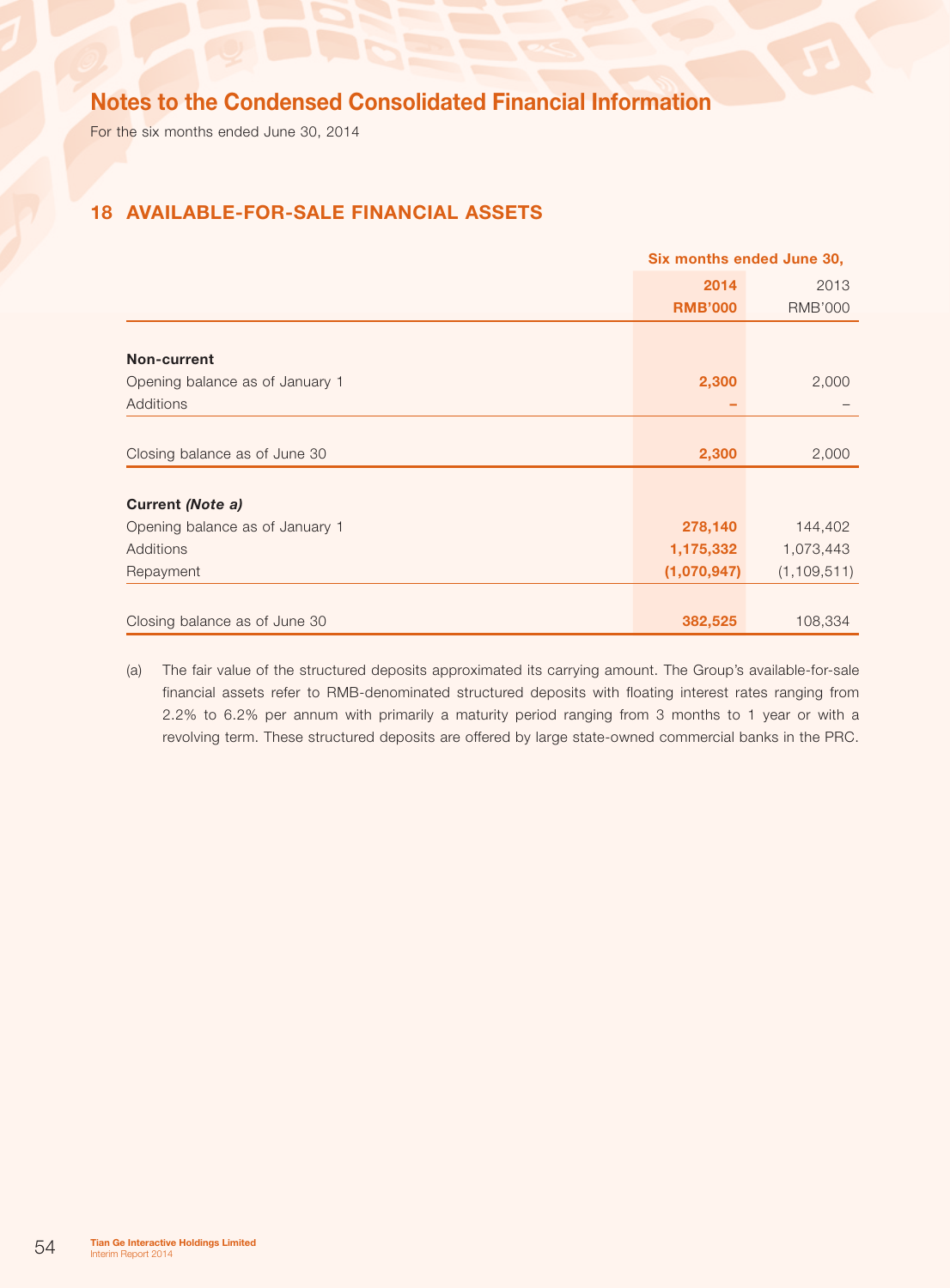For the six months ended June 30, 2014

## 19 Cash and cash equivalents and restricted cash

|                                                     | As of           | As of          |
|-----------------------------------------------------|-----------------|----------------|
|                                                     | <b>June 30,</b> | December 31,   |
|                                                     | 2014            | 2013           |
|                                                     | <b>RMB'000</b>  | <b>RMB'000</b> |
|                                                     |                 |                |
| <b>Current</b>                                      |                 |                |
| Cash at bank and on hand                            | 65,553          | 171,896        |
| Restricted cash (a)                                 | 100,000         | 33,000         |
|                                                     |                 |                |
|                                                     | 165,553         | 204,896        |
|                                                     |                 |                |
| Non-current                                         |                 |                |
| Restricted cash (a)                                 | 87,000          | 87,000         |
|                                                     |                 |                |
| Total cash and cash equivalents and restricted cash | 252,553         | 291,896        |
|                                                     |                 |                |
| Maximum exposure to credit risk                     | 252,553         | 291,896        |

(a) As of June 30, 2014, RMB187,000,000 are restricted deposits held at bank as a pledge for the bank borrowings (Note 26).

## 20 Share capital and Shares held for RSU Scheme

|                                            | <b>Number</b><br>of Shares | <b>Nominal</b><br><b>Value of</b><br><b>Shares</b><br><b>US\$'000</b> | <b>Equivalent</b><br><b>Nominal</b><br><b>Value</b><br>of Share<br><b>RMB'000</b> | <b>Shares</b><br>held<br>for RSU<br><b>Scheme</b><br><b>RMB'000</b> |
|--------------------------------------------|----------------------------|-----------------------------------------------------------------------|-----------------------------------------------------------------------------------|---------------------------------------------------------------------|
| At January 1, 2014                         | 64,000,000                 | 6.40                                                                  | 42                                                                                |                                                                     |
| Issuance of shares held for RSU Scheme (a) | 7,280,000                  | 0.73                                                                  | $\overline{4}$                                                                    | (4)                                                                 |
|                                            |                            |                                                                       |                                                                                   |                                                                     |
| At June 30, 2014                           | 71,280,000                 | 7.13                                                                  | 46                                                                                | (4)                                                                 |
| At January 1 and June 30, 2013             | 64,000,000                 | 6.40                                                                  | 42                                                                                |                                                                     |

(a) During the six months ended June 30, 2014, the Company issued 7,280,000 ordinary shares to an independent trust nominee for the purpose of granting Pre-IPO RSUs to the participants under Pre-IPO Restricted Share Unit Scheme (Note 22(c)).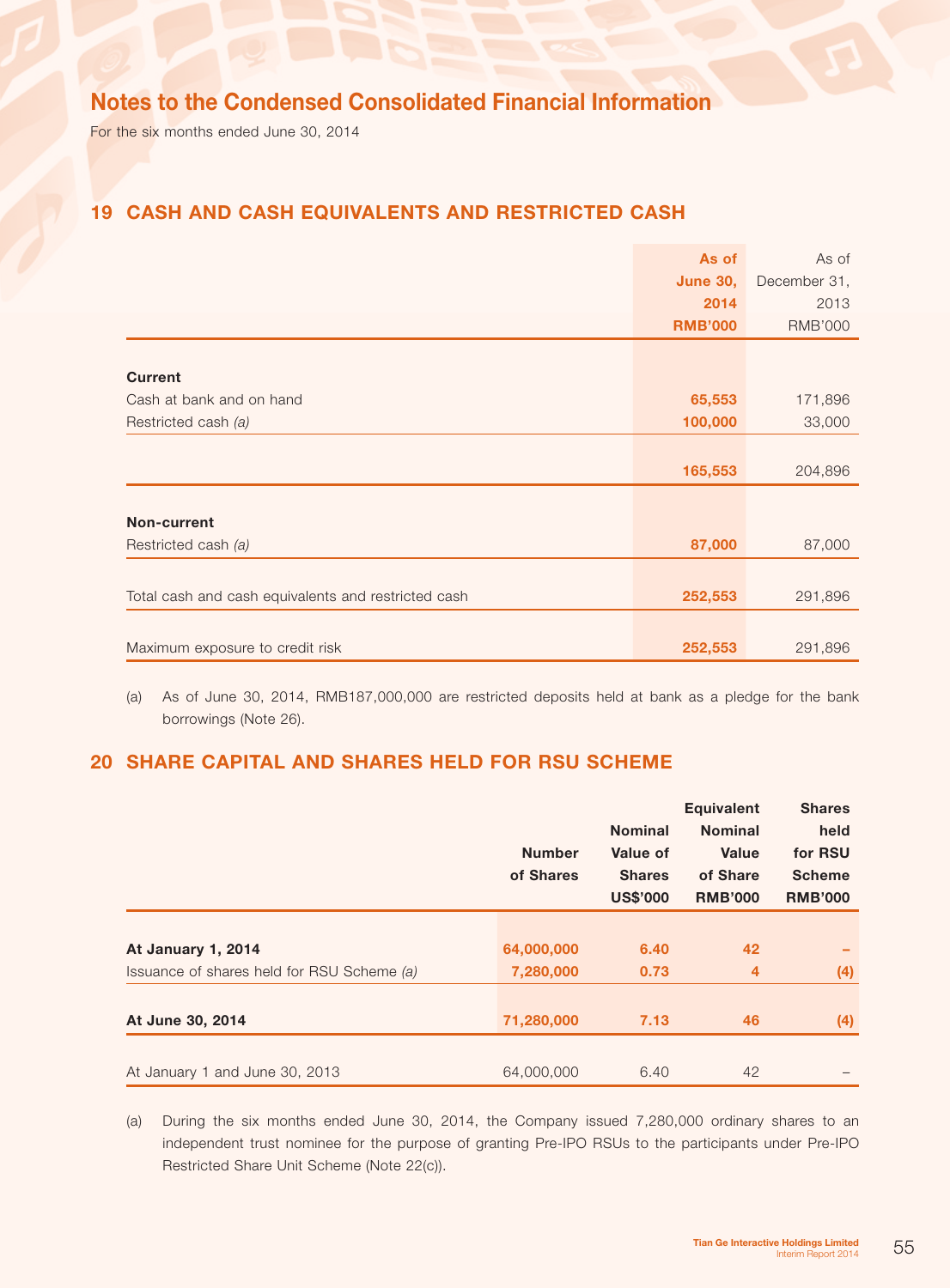For the six months ended June 30, 2014

## 21 Reserves

|                                      |                  | Share-based    | <b>Share</b>   |                    |                |
|--------------------------------------|------------------|----------------|----------------|--------------------|----------------|
|                                      | <b>Statutory</b> | Compensation   | Premium        | <b>Translation</b> |                |
|                                      | <b>Reserves</b>  | <b>Reserve</b> | <b>Reserve</b> | <b>Differences</b> | <b>Total</b>   |
|                                      | <b>RMB'000</b>   | <b>RMB'000</b> | <b>RMB'000</b> | <b>RMB'000</b>     | <b>RMB'000</b> |
|                                      |                  |                |                |                    |                |
| Opening balance at January 1, 2014   | 15,873           | 16,577         | 139,703        | 33,255             | 205,408        |
| Share-based compensation (Note 22)   |                  | 13,510         |                |                    | 13,510         |
| Currency translation differences     |                  |                |                | (6, 169)           | (6, 169)       |
|                                      |                  |                |                |                    |                |
| At June 30, 2014                     | 15,873           | 30,087         | 139,703        | 27,086             | 212,749        |
|                                      |                  |                |                |                    |                |
| Opening balance at January 1, 2013   | 14,815           | 11,022         | 228,215        | 18,678             | 272,730        |
| Share-based compensation (Note 22)   |                  | 2,997          |                |                    | 2,997          |
| Currency translation differences     |                  |                |                | 8,921              | 8,921          |
| Appropriation of dividends (Note 12) |                  |                | (89, 739)      |                    | (89, 739)      |
|                                      |                  |                |                |                    |                |
| At June 30, 2013                     | 14,815           | 14,019         | 138,476        | 27,599             | 194,909        |

## 22 SHARE-BASED PAYMENTS

### (a) Share Options

|                                    |               | Average         |                |
|------------------------------------|---------------|-----------------|----------------|
|                                    |               | <b>Exercise</b> |                |
|                                    | Price in US\$ |                 | <b>Number</b>  |
|                                    |               | per Share       | of Share       |
|                                    |               | <b>Option</b>   | <b>Options</b> |
|                                    |               |                 |                |
| At January 1, 2014                 |               |                 | 11,996,510     |
| Granted (i)                        |               | 3.5000          | 1,185,000      |
| Cancelled                          |               | 0.9734          | (248)          |
| Forfeited                          |               | 1.7410          | (62, 387)      |
| Replaced by the Pre-IPO Restricted |               |                 |                |
| Share Unit Scheme (ii)             |               | 0.2808          | (4,280,000)    |
|                                    |               |                 |                |
| At June 30, 2014                   |               |                 | 8,838,875      |
|                                    |               |                 |                |
| At January 1, 2013                 |               |                 | 11,841,938     |
| Forfeited                          |               | 1.0083          | (20, 479)      |
|                                    |               |                 |                |
| At June 30, 2013                   |               |                 | 11,821,459     |
|                                    |               |                 |                |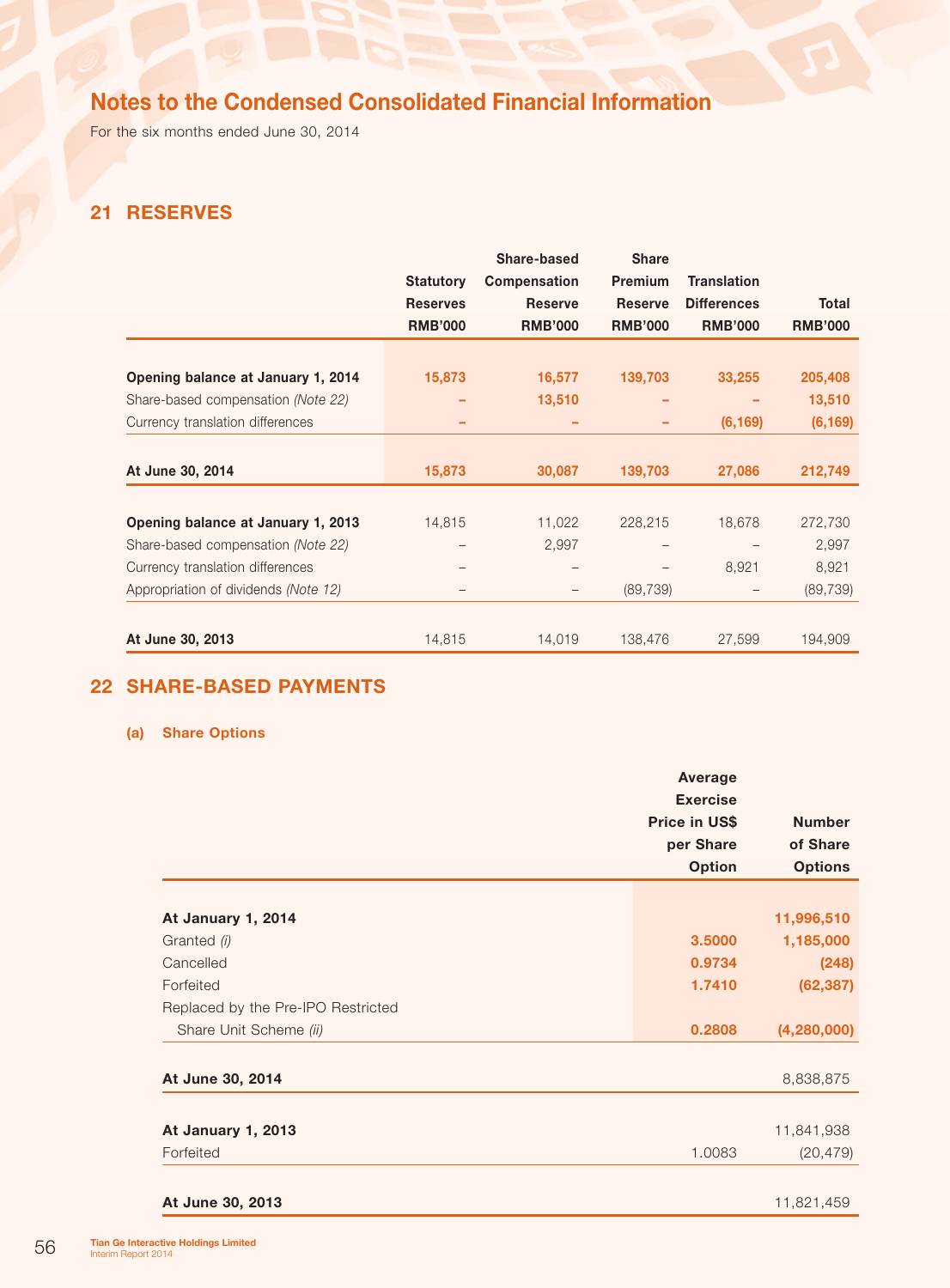For the six months ended June 30, 2014

### 22 SHARE-BASED PAYMENTS (continued)

#### (a) Share Options (continued)

- (i) On May 22, 2014, the Company granted 1,185,000 ordinary share options to its directors and employees at an exercise price of US\$3.5 each. Subject to the grantee continuing to be a service provider, 25% of these options will be vested on May 22, 2015. Since then, the options will be vested over 3 years in monthly equal proportion of 1/48 of total number of options granted.
- (ii) On May 22, 2014, the Share Option Plan was amended to decrease the aggregate number of Ordinary Share available for issuance thereunder by 4,154,425 Ordinary Shares from 13,000,000 Ordinary Shares to 8,845,575 Ordinary Shares. Pursuant to the modification, 4,280,000 share options granted under the Share Option Plan were replaced by the same number of RSUs under the Pre-IPO Restricted Share Unit Scheme (see Note (b) below). The major changes are that there is no consideration payable by the grantees for the RSUs, while there were assigned exercise prices for the options exchanged. Such changes represent a modification of the instruments granted for share based payments and resulted in an aggregate incremental fair value of approximately US\$1,787,434 (equivalent to approximately RMB10,979,834), of which US\$648,469 (equivalent to approximately RMB3,983,608) charged to income statement for the six months ended June 30, 2014.

As of June 30, 2014, no share options were exercisable as the Trigger Event set out in Appendix I to the Prospectus has not been met.

The directors have used the discounted cash flow method to determine the underlying equity fair value of the Company and adopted equity allocation method to determine the fair value of the underlying ordinary share. Key assumptions, such as discount rate and projections of future performance, are required to be determined by the directors with best estimates.

Based on the fair value of the underlying ordinary share, the directors have used Binominal pricing model to determine the fair value of the share option as of the grant date.

The management estimated the risk-free interest rate based on the yield of US Treasury Strips with a maturity life equal to the option life of the share option. Volatility was estimated at grant date based on the average of historical volatilities of the comparable companies with length commensurable to the time to maturity of the share option. Dividend yield is based on management estimation at the grant date.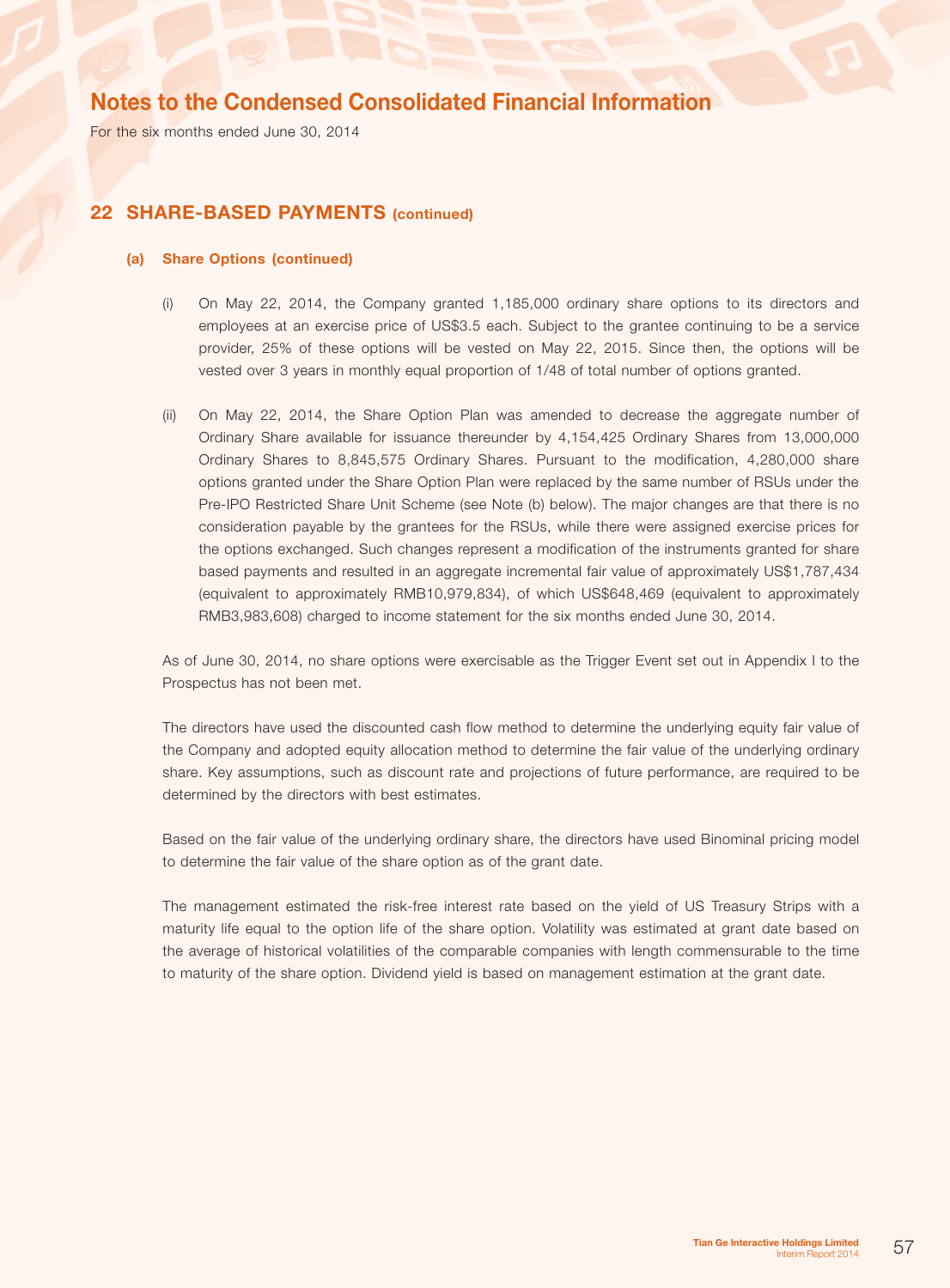For the six months ended June 30, 2014

### 22 SHARE-BASED PAYMENTS (continued)

### (b) Restricted Share Units

On May 22, 2014, the Board of Directors of the Company approved the establishment of the Pre-IPO Restricted Share Unit Scheme. Pursuant to the resolution, 7,280,000 Pre-IPO RSUs, which includes the 4,280,000 Pre-IPO RSUs which were granted to partially replace the options granted under the Pre-IPO Share Option Scheme, have been granted to 17 grantees, including two executive Directors, three senior management members, one connected person of the Group and 11 other employees.

RSUs held by a participant that are vested may be exercised (in whole or in part) by the participant serving an exercise notice in writing to the Company and delivered to the RSU Trustee accordingly.

The Pre-IPO Restricted Share Unit Scheme will be valid and effective for a period of ten years, commencing from May 22, 2014.

Apart from the RSUs granted for replacement of certain then existing share options as described in Note (a) above, on May 22, 2014, the Group granted 500,000, 85,000, 2,415,000 additional RSUs to its employees and directors with below different vesting schedules respectively:

- (i) 25% shall vest 6 months after the Listing, and 25% shall vest every year thereafter over the next three years after the first vesting date.
- (ii) 25% shall vest on the first anniversary of June 1, 2012, and 2.083% shall vest every month thereafter over the next three years after the first vesting date.
- (iii) 25% shall vest on the first anniversary of the grant date, and 2.083% shall vest every month thereafter over the next three years after the first vesting date.

Movements in the number of RSUs outstanding:

|                                                                       | Number of           |
|-----------------------------------------------------------------------|---------------------|
|                                                                       | <b>Pre-IPO RSUs</b> |
|                                                                       |                     |
| <b>At January 1, 2014</b>                                             |                     |
| Granted                                                               | 3,000,000           |
| Granted to replace the share options                                  | 4,280,000           |
|                                                                       |                     |
| At June 30, 2014                                                      | 7,280,000           |
|                                                                       |                     |
| Shares vested but not transferred to the grantees as of June 30, 2014 | 3,947,500           |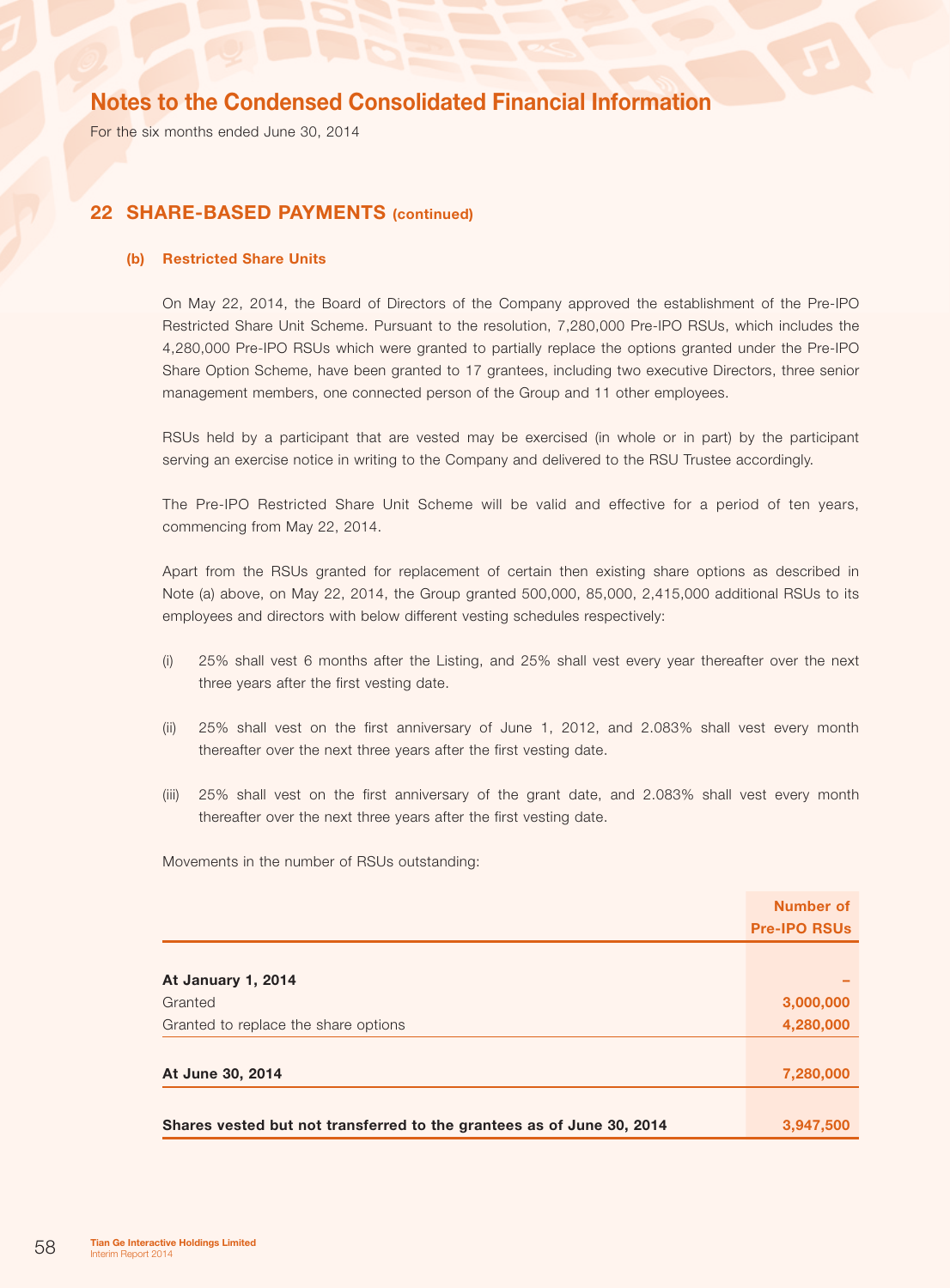For the six months ended June 30, 2014

## 22 SHARE-BASED PAYMENTS (continued)

#### (b) Restricted Share Units (continued)

None of the above awarded RSUs were exercised during the six months ended June 30, 2014.

The directors have used the discounted cash flow method to determine the underlying equity fair value of the Company and adopted equity allocation method to determine the fair value of the underlying ordinary share. Key assumptions, such as discount rate and projections of future performance, are required to be determined by the directors with best estimates. The fair value of the each RSU granted was calculated based on the fair value of the underlying ordinary shares.

The weighted average fair value of Pre-IPO RSUs granted during the six months ended June 30, 2014 was USD5.28 per share (equivalent to approximately RMB32.56 per share).

### (c) Shares held for RSU Scheme

On June 16, 2014, the Company entered into a trust deed with an independent trustee (the "RSU Trustee") and an independent trust nominee (the "RSU Nominee"), pursuant to which the RSU Trustee shall act as the administrator of the RSU Scheme and the RSU Nominee shall hold the shares underlying the RSU Scheme.

On June 19, 2014, the Company issued 7,280,000 ordinary shares to the RSU Nominee at the par value of US\$0.0001 each. Accordingly, 7,280,000 ordinary shares of the Company underlying the RSUs were held by the RSU Nominee for the benefit of the grantees pursuant to the RSU Scheme.

The above shares held for RSU Scheme were regarded as treasury shares and had been deducted from shareholders' equity.

## 23 Customer advance and deferred revenue

|                      | As of           | As of          |
|----------------------|-----------------|----------------|
|                      | <b>June 30,</b> | December 31,   |
|                      | 2014            | 2013           |
|                      | <b>RMB'000</b>  | <b>RMB'000</b> |
|                      |                 |                |
| Customer advance (a) | 5,710           | 4,153          |
| Deferred revenue (b) | 29,132          | 19,874         |
|                      |                 |                |
|                      | 34,842          | 24,027         |

(a) Customer advance refers to the purchased virtual currency owned by the distributors which has not been sold to the users.

(b) Deferred revenue refers to the unconsumed virtual currency owned by the users which can be used on the Group's live social video communities.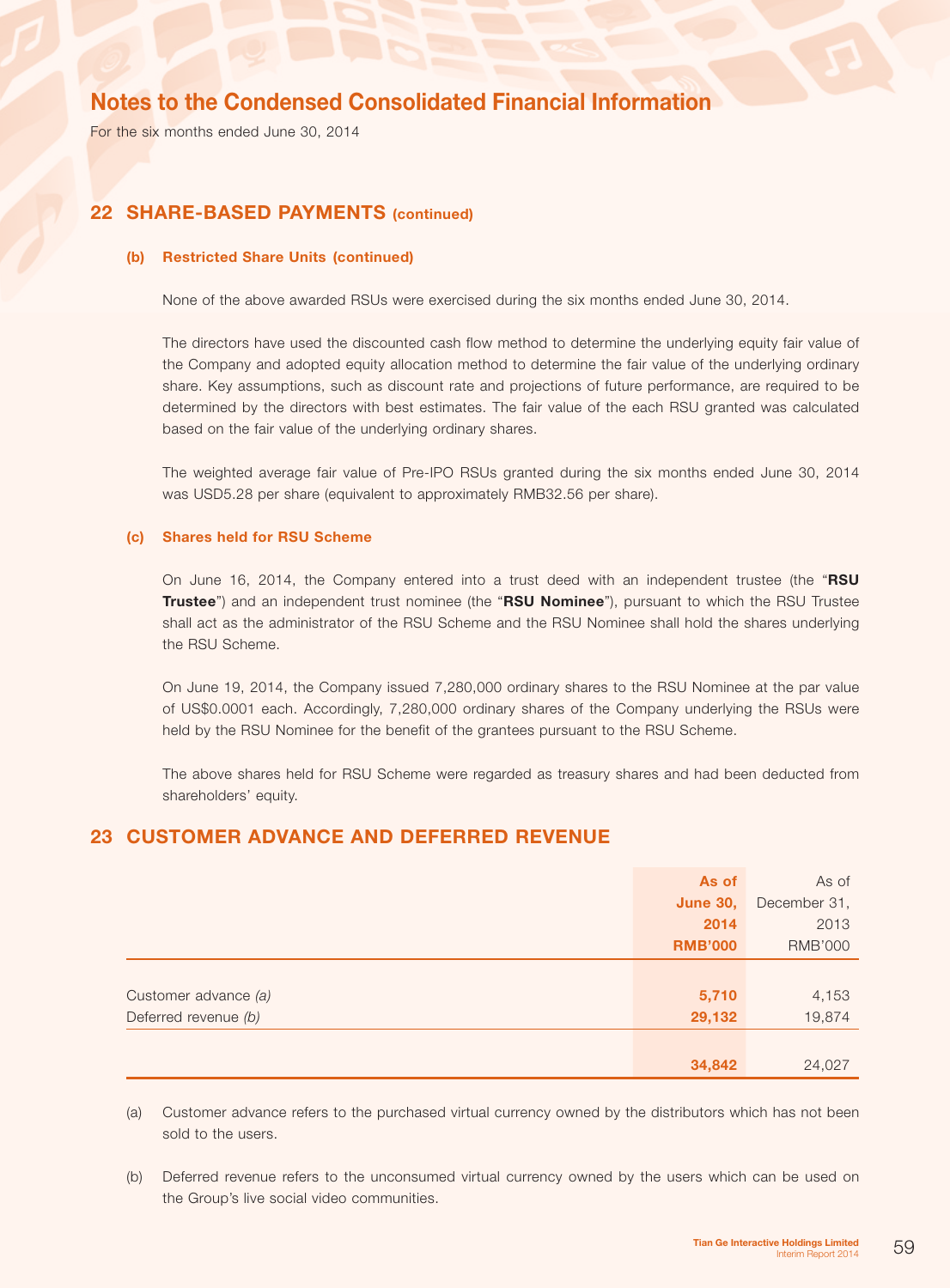For the six months ended June 30, 2014

## 24 TRADE PAYABLES

Accounts payables were mainly due to information service charge, game development outsourcing costs, game copyright costs, technical services charge and server custody fees.

|                              | As of           | As of          |
|------------------------------|-----------------|----------------|
|                              | <b>June 30,</b> | December 31,   |
|                              | 2014            | 2013           |
|                              | <b>RMB'000</b>  | <b>RMB'000</b> |
|                              |                 |                |
| Third parties                | 19,578          | 8,591          |
| Related parties (Note 29(c)) | 8,902           | 5,292          |
|                              |                 |                |
|                              | 28,480          | 13,883         |

The aging analysis of trade payables based on recognition date is as follows:

|              | As of           | As of          |
|--------------|-----------------|----------------|
|              | <b>June 30,</b> | December 31,   |
|              | 2014            | 2013           |
|              | <b>RMB'000</b>  | <b>RMB'000</b> |
|              |                 |                |
| 0-90 days    | 7,199           | 3,261          |
| 91-180 days  | 13,550          | 3,159          |
| 181-365 days | 951             | 2,933          |
| Over 1 year  | 6,780           | 4,530          |
|              |                 |                |
|              | 28,480          | 13,883         |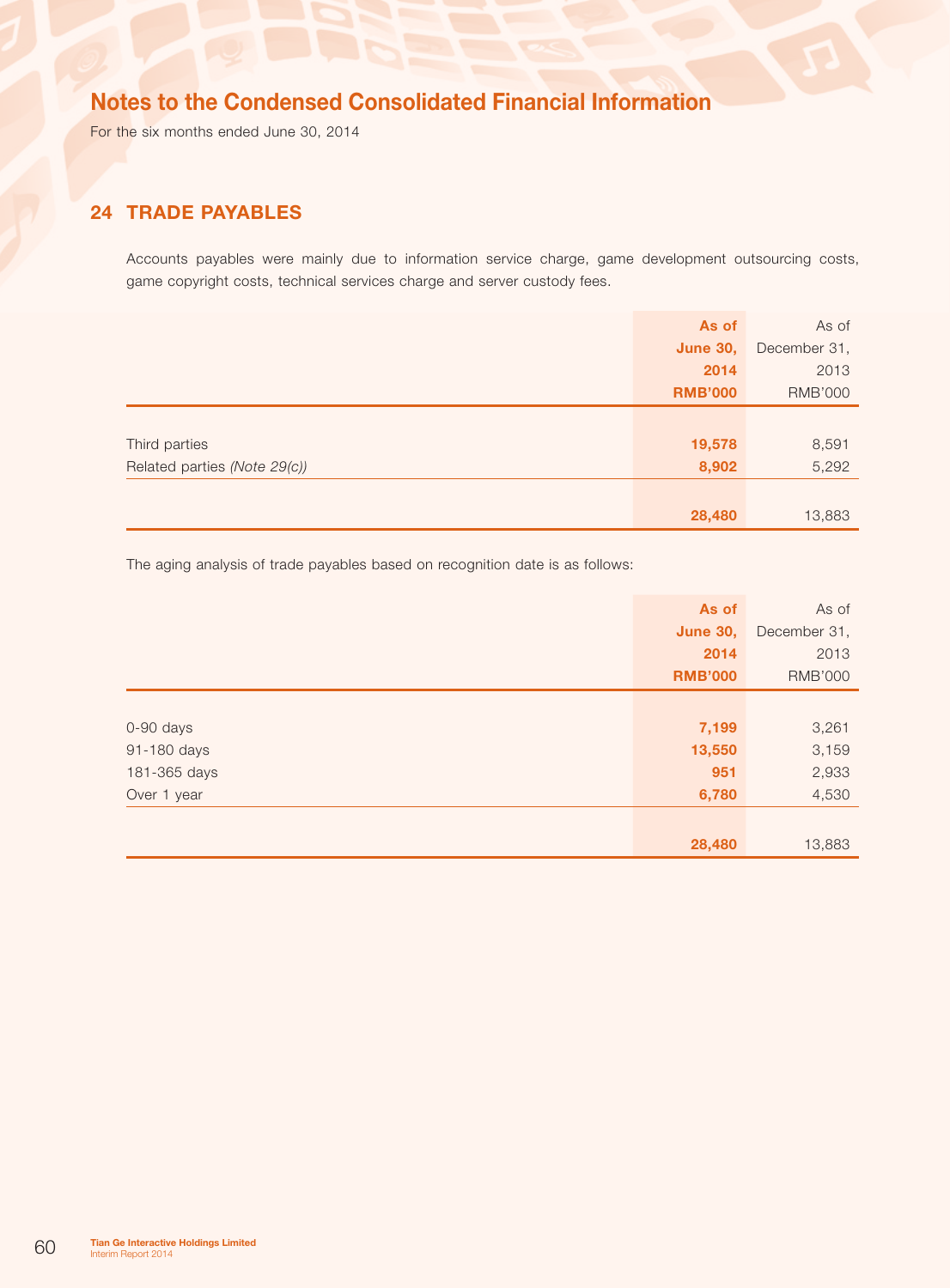For the six months ended June 30, 2014

## 25 Other payables and accruals

|                                                | As of           | As of          |
|------------------------------------------------|-----------------|----------------|
|                                                | <b>June 30,</b> | December 31,   |
|                                                | 2014            | 2013           |
|                                                | <b>RMB'000</b>  | <b>RMB'000</b> |
|                                                |                 |                |
| Deposit payables (Note a)                      | 16,575          | 33,873         |
| Borrowing from a third party (Note b)          |                 | 17,071         |
| Borrowing from related parties (Note 29(e))    |                 | 21,339         |
| Staff costs and welfare accruals               | 7,581           | 9,570          |
| VAT & Other tax liabilities (Note c)           | 2,199           | 2,947          |
| Audit expenses payable                         | 2,468           | 4,416          |
| Human resource outsourcing service fee payable | 3,556           | 2,925          |
| Accrued promotion expense payable              | 13,638          | 17,472         |
| Interest payable                               | 2,661           | 1,090          |
| Listing expenses payable                       | 29,820          | 3,475          |
| Others                                         | 1,425           | 453            |
|                                                |                 |                |
|                                                | 79,923          | 114,631        |

(a) The deposit payables represent the deposits received from the third-party distributors as a condition of engaging in the video platform service with the Group. These deposits have been used to offset portion of the distributors' payment for their purchase of virtual currency since 2013.

- (b) The borrowing from a third party of US\$2,800,000 is interest free and with no fixed repayment term. The Group repaid the borrowing in January 2014.
- (c) The balances represent liabilities arising from business tax and other surcharges in the PRC.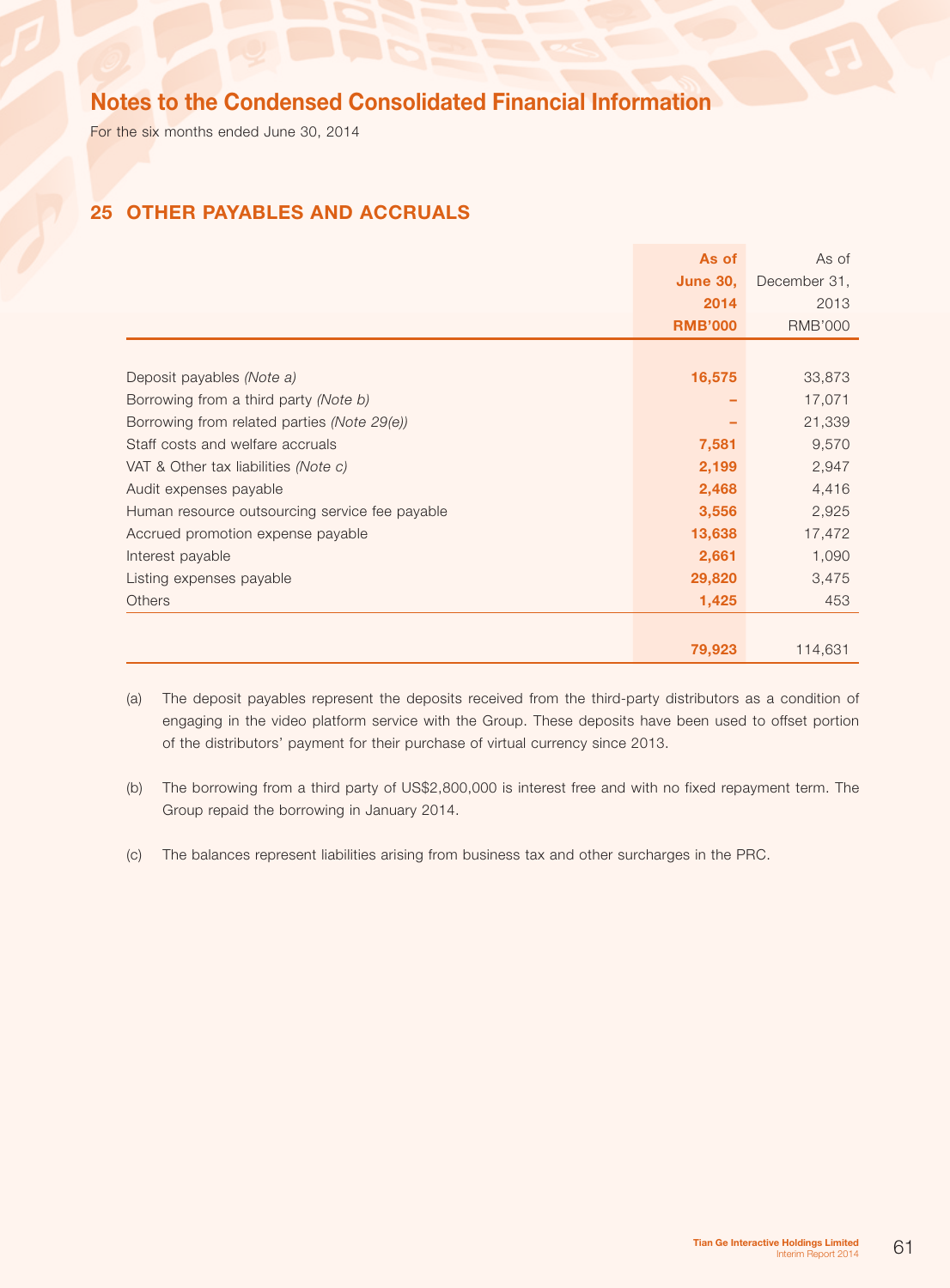For the six months ended June 30, 2014

## 26 Borrowings

|                       | As of           | As of          |
|-----------------------|-----------------|----------------|
|                       | <b>June 30,</b> | December 31,   |
|                       | 2014            | 2013           |
|                       | <b>RMB'000</b>  | <b>RMB'000</b> |
|                       |                 |                |
| Non-current           |                 |                |
|                       |                 |                |
| Bank borrowings       | 79,986          | 79,260         |
|                       |                 |                |
| <b>Current</b>        |                 |                |
|                       |                 |                |
| Bank borrowings       | 92,292          | 30,485         |
|                       |                 |                |
| Total borrowings      | 172,278         | 109,745        |
|                       |                 |                |
| Unsecured             |                 |                |
| Secured - Pledged (a) | 172,278         | 109,745        |
|                       |                 |                |
|                       | 172,278         | 109,745        |

(a) As at June 30, 2014, bank borrowings of RMB172,278,000 were pledged by restricted bank deposits of RMB187,000,000 (Note 19), the weighted average interest rate on bank borrowings in the six months ended June 30, 2014 was 2.99% per annum.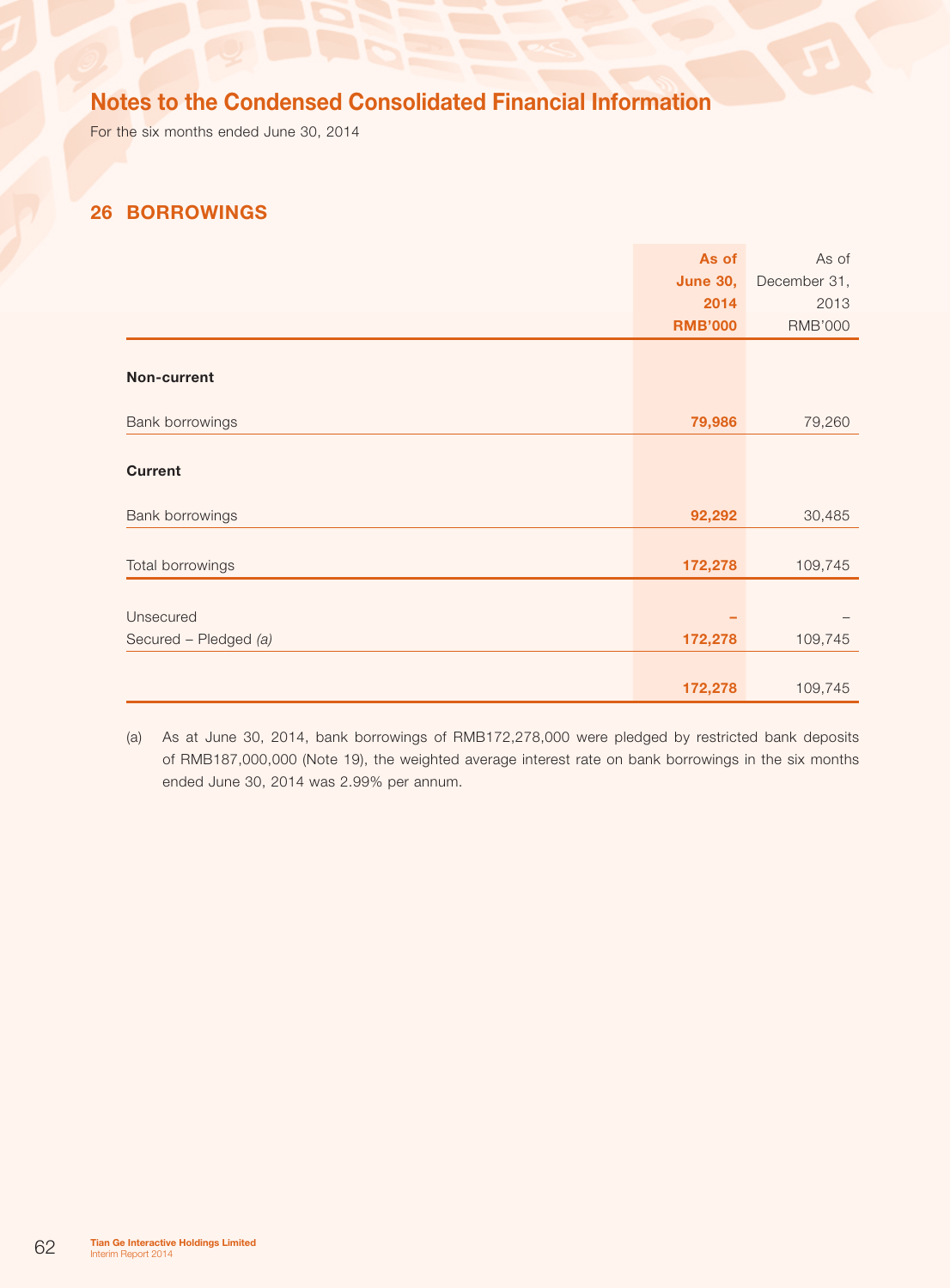For the six months ended June 30, 2014

## 27 Convertible redeemable preferred shares

|                                                          | <b>Convertible Redeemable Preferred Shares</b> |                |                |
|----------------------------------------------------------|------------------------------------------------|----------------|----------------|
|                                                          | <b>Series A</b><br><b>Series B</b>             |                | <b>Total</b>   |
|                                                          | <b>RMB'000</b>                                 | <b>RMB'000</b> | <b>RMB'000</b> |
|                                                          |                                                | (Note a)       |                |
|                                                          |                                                |                |                |
| At January 1, 2014                                       |                                                | 548,471        | 548,471        |
| Changes in fair value                                    |                                                | 260,502        | 260,502        |
| Exchange differences                                     |                                                | 4,784          | 4,784          |
| At June 30, 2014                                         |                                                | 813,757        | 813,757        |
|                                                          |                                                |                |                |
| Change in unrealized losses for the period included      |                                                |                |                |
| in profit or loss for liabilities held at the period end |                                                | 260,502        | 260,502        |
|                                                          |                                                |                |                |
| At January 1, 2013                                       | 52,119                                         | 303,043        | 355,162        |
| Changes in fair value                                    | 24,907                                         | 161,035        | 185,942        |
| Repurchase of Series A Preferred Shares                  | (76, 453)                                      |                | (76, 453)      |
| Exchange differences                                     | (573)                                          | (7, 583)       | (8, 156)       |
| At June 30, 2013                                         |                                                | 456,495        | 456,495        |
|                                                          |                                                |                |                |
| Change in unrealized losses for the period included      |                                                |                |                |
| in profit or loss for liabilities held at the period end | 24,907                                         | 161,035        | 185,942        |

(a) On March 31, 2014, the Series B Preferred Shares Investors executed a letter of undertaking to waive their redemption rights for the period from December 31, 2013 to July 1, 2015.

The directors have used the discounted cash flow method to determine the underlying equity fair value of the Company and adopted equity allocation method to determine the fair value of the Preferred Shares as of the date of issuance and at each of the reporting dates.

Changes in fair value of Series A Preferred Shares and Series B Preferred Shares were recorded in "fair value loss of convertible redeemable preferred shares". Management considered that fair value change in the Preferred Shares that are attributable to changes of credit risk of this liability being not significant.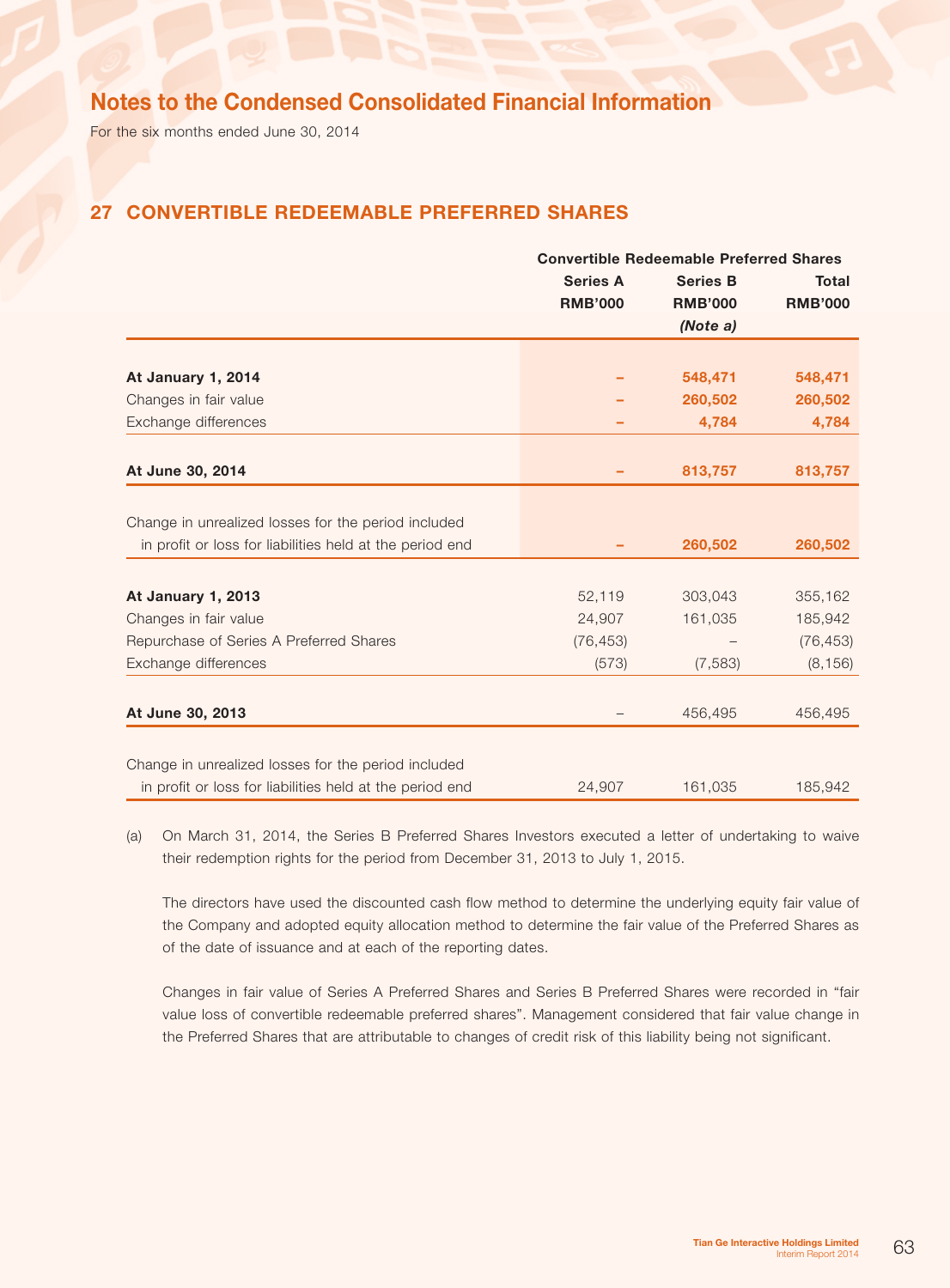For the six months ended June 30, 2014

## 28 Deferred income tax

The analysis of deferred income tax assets and deferred income tax liabilities are as follows:

|                                             | As of           | As of          |
|---------------------------------------------|-----------------|----------------|
|                                             | <b>June 30,</b> | December 31,   |
|                                             | 2014            | 2013           |
|                                             | <b>RMB'000</b>  | <b>RMB'000</b> |
|                                             |                 |                |
| Deferred income tax assets:                 |                 |                |
| - to be recovered after more than 12 months | 11,133          | 10,030         |
| - to be recovered within 12 months          | 12,121          | 14,318         |
|                                             | 23,254          | 24,348         |
|                                             |                 |                |
| Deferred income tax liabilities:            |                 |                |
| - to be recovered after more than 12 months | 297             | 357            |
| - to be recovered within 12 months          | 185             | 238            |
|                                             |                 |                |
|                                             | 482             | 595            |
|                                             |                 |                |
| Deferred income tax assets - net            | 22,772          | 23,753         |

The movements of deferred income tax assets-net are as follows:

|                                                                 | Six months ended June 30, |                |
|-----------------------------------------------------------------|---------------------------|----------------|
|                                                                 | 2014                      | 2013           |
|                                                                 | <b>RMB'000</b>            | <b>RMB'000</b> |
|                                                                 |                           |                |
| Opening balance as of January 1                                 | 23,753                    | 32,330         |
| Recognized in the consolidated statements of comprehensive loss | (981)                     | (1,666)        |
|                                                                 |                           |                |
| Closing balance as of June 30                                   | 22,772                    | 30,664         |

As of June 30, 2014, no deferred income tax liability had been provided for the PRC withholding tax that would be payable on the undistributed profits of approximately RMB573,942 thousand. Such earnings are expected to be retained by the PRC subsidiaries and not to be remitted to a foreign investor in the foreseeable future based on management's estimation of overseas funding requirements.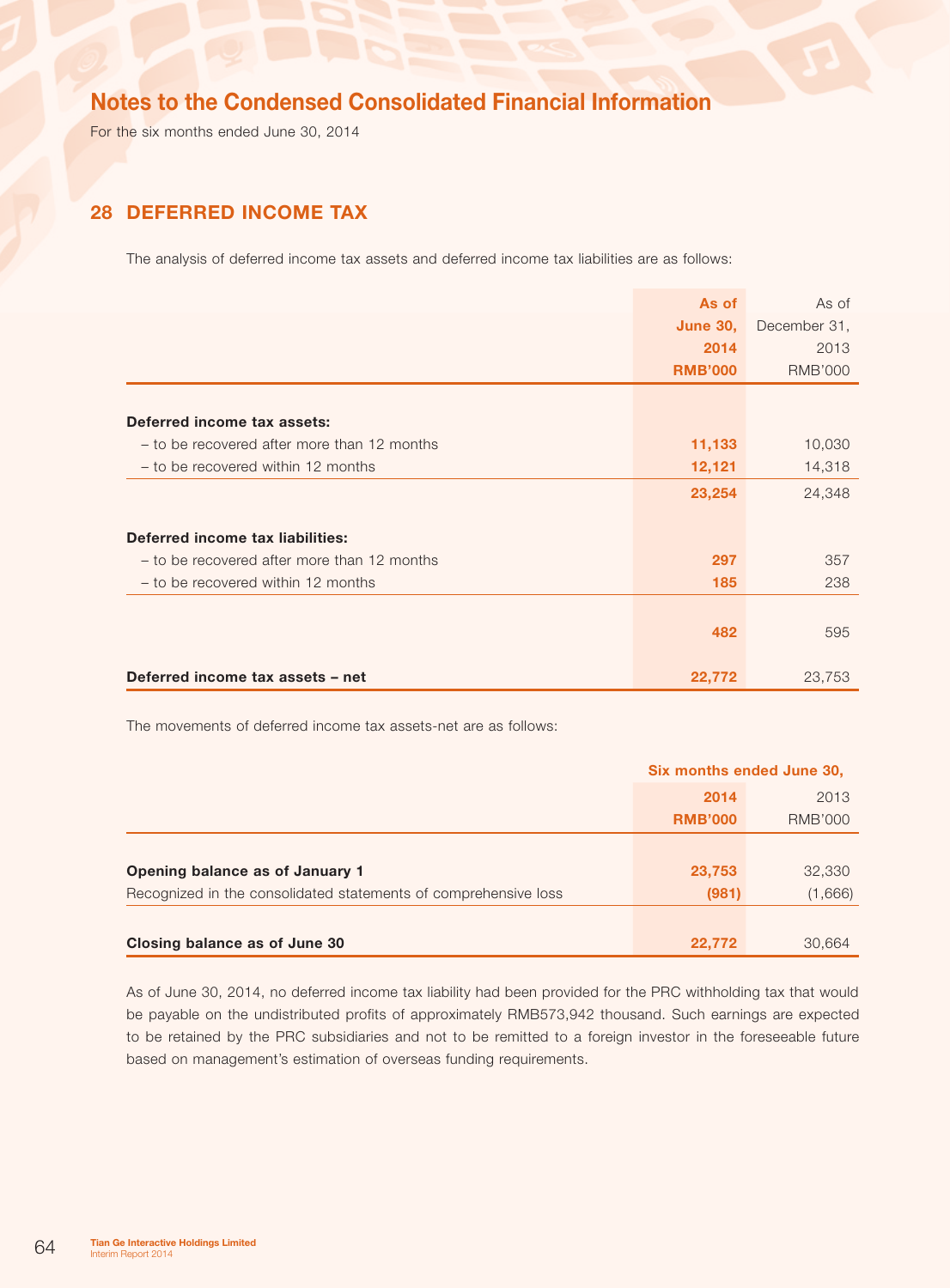For the six months ended June 30, 2014

## 29 Related party transactions

### (a) Names and Relationships with Related Parties

The following companies are related parties of the Group that had balances and/or transactions with the Group during the Relevant Periods.

|                                             |                                              | <b>Period of Related</b>  |
|---------------------------------------------|----------------------------------------------|---------------------------|
| <b>Company</b>                              | <b>Relationship</b>                          | <b>Party Relationship</b> |
|                                             |                                              |                           |
| SINA Hong Kong Limited                      | Non-Controlling Shareholder                  | Since July 15, 2010       |
| Jinzhuo Hengbang Technology                 | Subsidiary of Non-Controlling                | Since July 15, 2010       |
| (Beijing) Co., Ltd.                         | Shareholder                                  |                           |
| Beijing Sina Internet Information           | Subsidiary of Non-Controlling                | Since July 15, 2010       |
| Service Co., Ltd.                           | Shareholder                                  |                           |
| Shanghai Sina Advertising Co., Ltd.         | Subsidiary of Non-Controlling                | Since July 15, 2010       |
|                                             | Shareholder                                  |                           |
| Beijing Sina Advertising Co., Ltd.          | Subsidiary of Non-Controlling                | Since July 15, 2010       |
|                                             | Shareholder                                  |                           |
| Weibo Internet Technology (China) Co., Ltd. | Subsidiary of Non-Controlling                | Since July 15, 2010       |
|                                             | Shareholder                                  |                           |
| Beijing Star-Village Online Cultural        | Subsidiary of Non-Controlling                | Since July 15, 2010       |
| Development Co., Ltd.                       | Shareholder                                  |                           |
| Sina.Com Technology (China) Co., Ltd.       | Subsidiary of Non-Controlling<br>Shareholder | Since July 15, 2010       |
| Beijing Star World Technology Co., Ltd.     | Non-controlling Shareholder of               | Since August 19,          |
|                                             | Subsidiary                                   | 2013                      |
| Sun's Catering & Entertainment management   | Associate of the Group                       | Since December 31,        |
| (Hangzhou) Co., Ltd.                        |                                              | 2013                      |
|                                             |                                              |                           |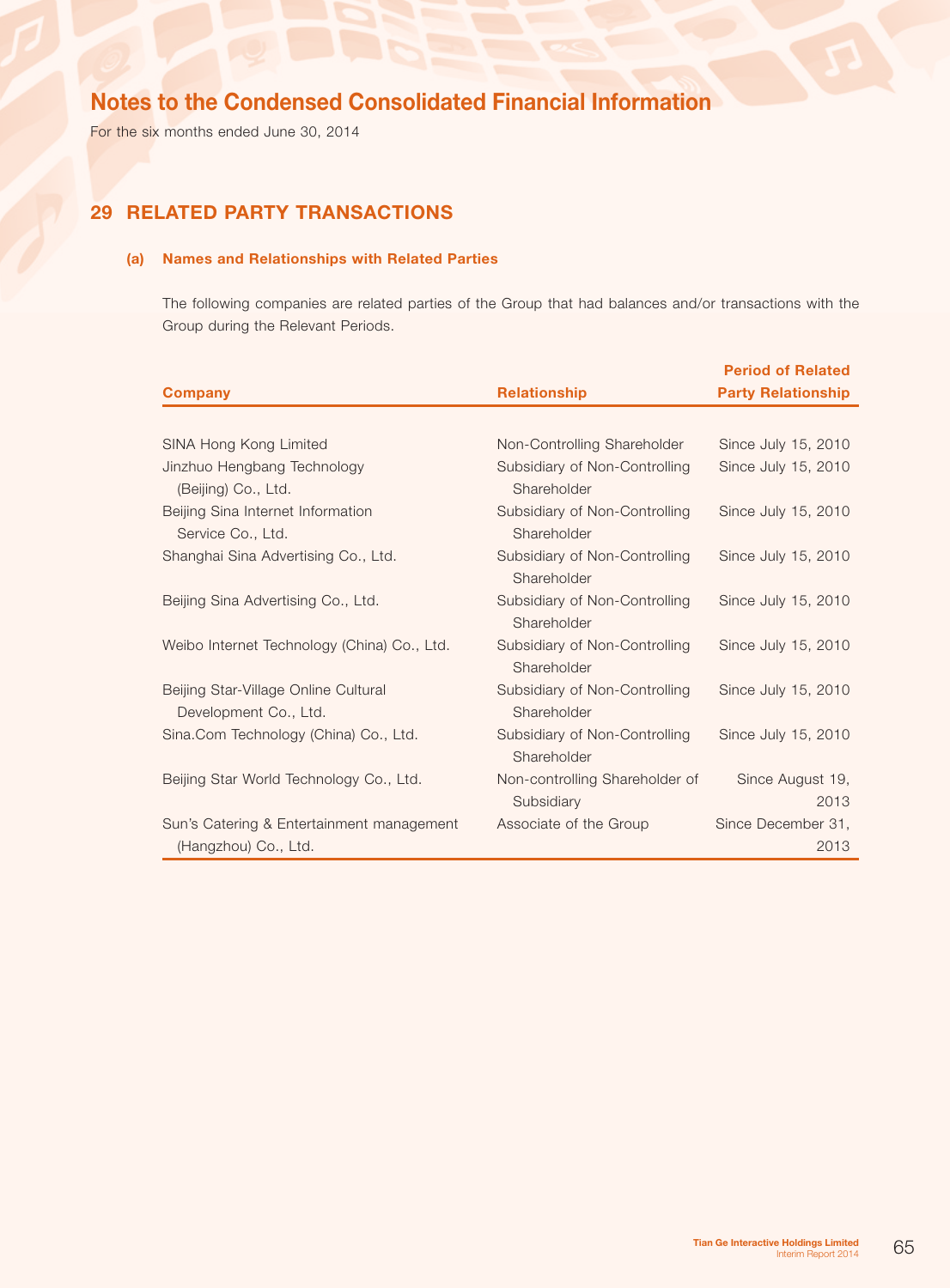For the six months ended June 30, 2014

## 29 RELATED PARTY TRANSACTIONS (continued)

### (b) Significant Transactions with Related Parties

In the opinion of the executive directors of the Company, the related party transactions were carried out in the normal course of business and at terms negotiated between the Group and the respective parties.

|       |                                                       | Six months ended June 30, |                |
|-------|-------------------------------------------------------|---------------------------|----------------|
|       | Related party transactions                            | 2014                      | 2013           |
|       |                                                       | <b>RMB'000</b>            | <b>RMB'000</b> |
| (i)   | Advertisement revenue generated from related parties: |                           |                |
|       | Beijing Sina Internet Information Service Co., Ltd.   | 262                       | 825            |
|       | Shanghai Sina Advertising Co., Ltd.                   | 301                       | 328            |
|       | <b>Others</b>                                         | 207                       | 60             |
|       |                                                       |                           |                |
|       |                                                       | 770                       | 1,213          |
|       |                                                       |                           |                |
| (ii)  | Other revenue generated from related parties:         |                           |                |
|       | Weibo Internet Technology (China) Co., Ltd.           | 5                         | 27             |
|       | Others                                                | 300                       | 88             |
|       |                                                       |                           |                |
|       |                                                       | 305                       | 115            |
|       |                                                       |                           |                |
| (iii) | Commission charges paid to related parties:           |                           |                |
|       |                                                       |                           |                |
|       | Beijing Star World Technology Co., Ltd.               | 4,958                     |                |
|       |                                                       |                           |                |
| (iv)  | Advertising/Marketing expense to related parties:     |                           |                |
|       | Beijing Sina Internet Information Service Co., Ltd.   | 3,610                     | 2,000          |
|       |                                                       |                           |                |
| (v)   | Other expense paid to related parties:                |                           |                |
|       |                                                       |                           |                |
|       | Beijing Sina Internet Information Service Co., Ltd.   | 62                        | 101            |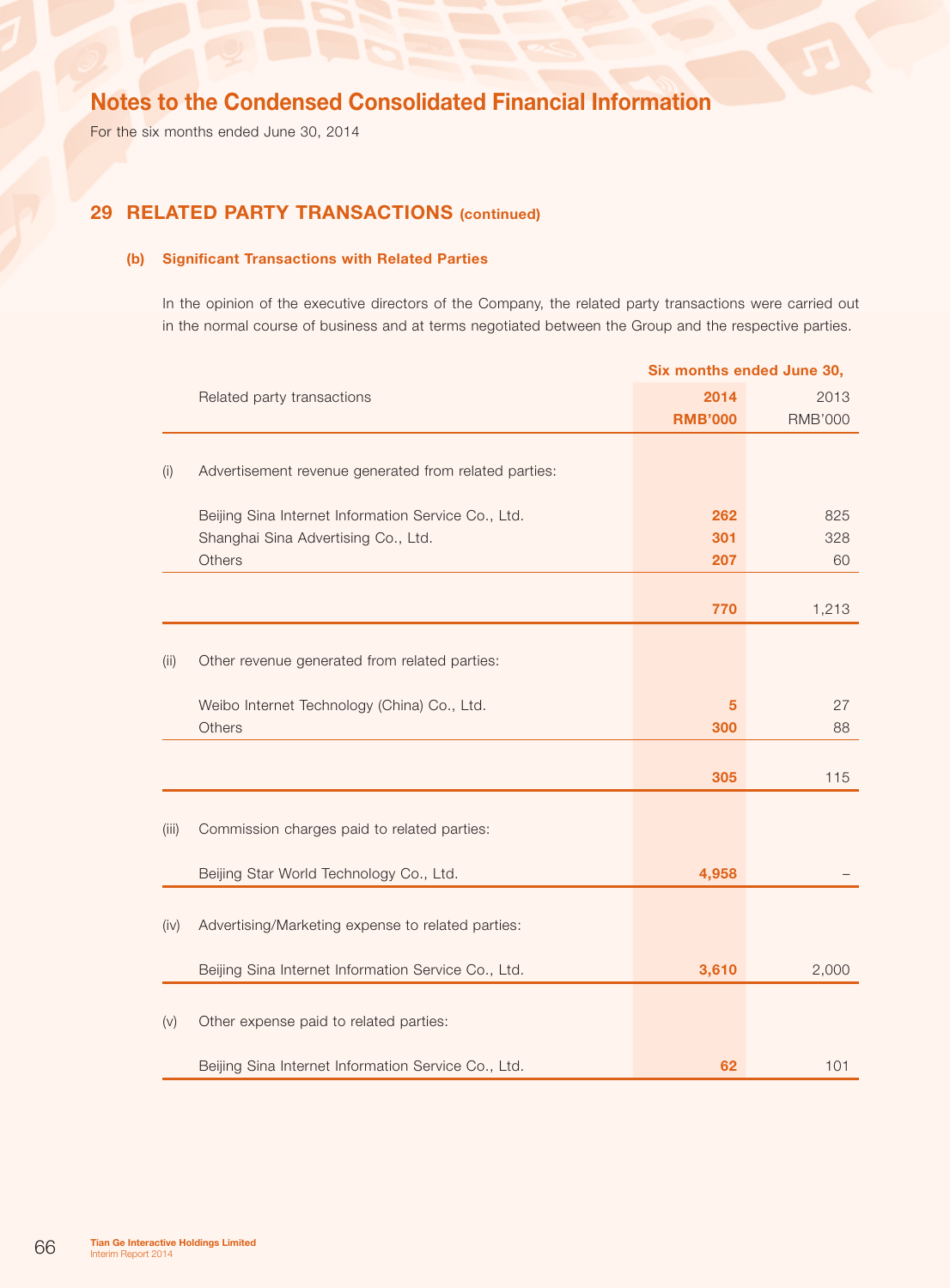For the six months ended June 30, 2014

## 29 RELATED PARTY TRANSACTIONS (continued)

### (c) Period End Balances Arising from Sales and Purchase of Services

|     |                                                     | As of           | As of          |
|-----|-----------------------------------------------------|-----------------|----------------|
|     |                                                     | <b>June 30,</b> | December 31,   |
|     |                                                     | 2014            | 2013           |
|     |                                                     | <b>RMB'000</b>  | <b>RMB'000</b> |
|     |                                                     |                 |                |
| (i) | Receivables from related parties                    |                 |                |
|     |                                                     |                 |                |
|     | <b>Trade receivables</b>                            |                 |                |
|     | Beijing Sina Internet Information Service Co., Ltd. | 4,905           | 4,696          |
|     | Shanghai Sina Advertising Co., Ltd.                 | 1,480           | 1,666          |
|     | Beijing Sina Advertising Co., Ltd.                  | 46              | 46             |
|     | SINA Hong Kong Limited                              | 14              | 14             |
|     | Beijing Star World Technology Co., Ltd.             | 1,036           | 26             |
|     | <b>Others</b>                                       | 295             | 94             |
|     |                                                     |                 |                |
|     |                                                     | 7,776           | 6,542          |

Trade receivables were mainly resulted from advertisement and games revenue.

|      |                                                     | As of           | As of          |
|------|-----------------------------------------------------|-----------------|----------------|
|      |                                                     | <b>June 30,</b> | December 31,   |
|      |                                                     | 2014            | 2013           |
|      |                                                     | <b>RMB'000</b>  | <b>RMB'000</b> |
| (ii) | Payables to related parties                         |                 |                |
|      | Trade payables                                      |                 |                |
|      | Beijing Sina Internet Information Service Co., Ltd. | 8,902           | 5,292          |

Trade payables due to related parties arose from outsourcing information and technical service and software development expense.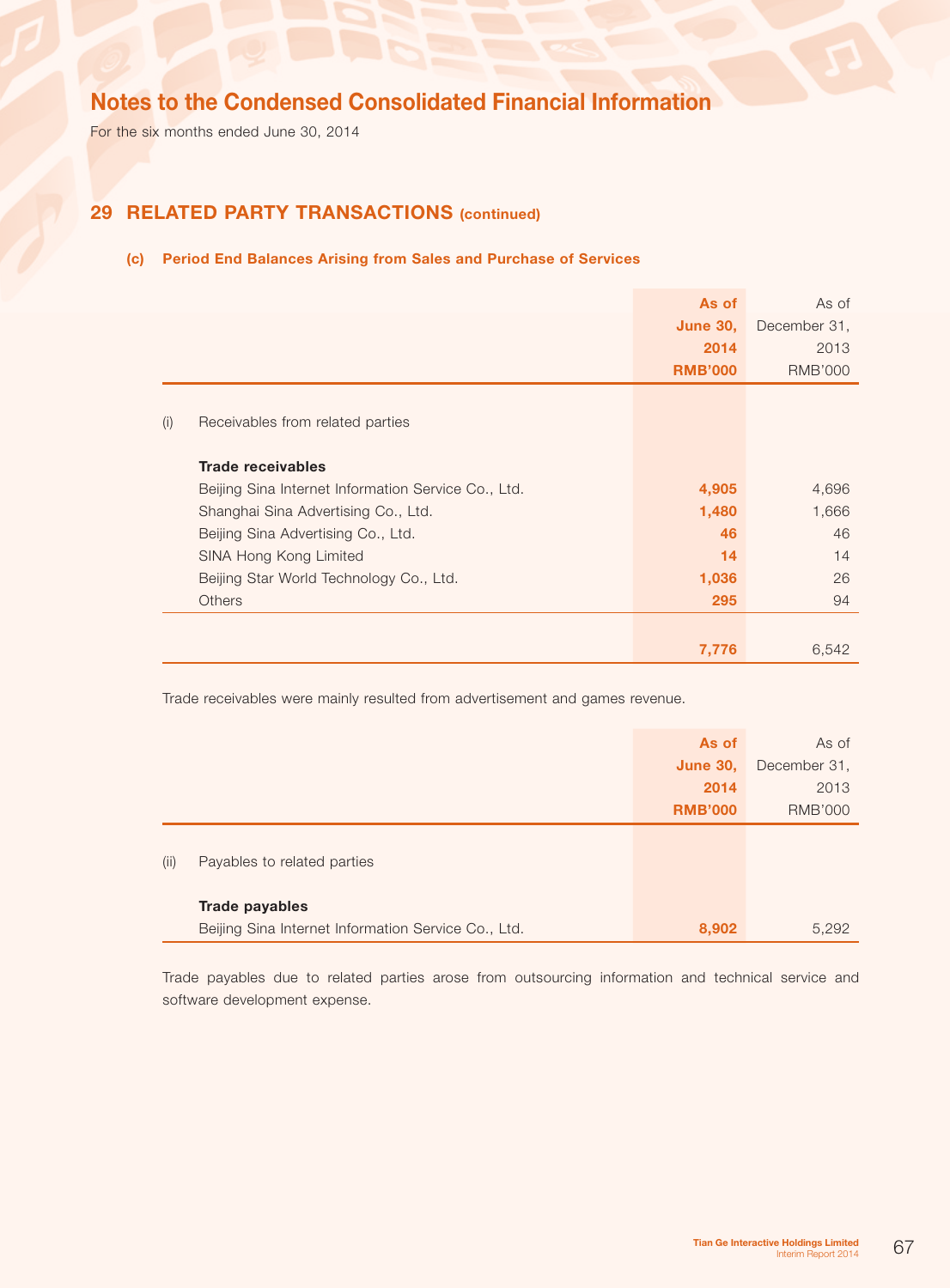For the six months ended June 30, 2014

## 29 RELATED PARTY TRANSACTIONS (continued)

(d) Balances with related parties were all unsecured, interest-free and had no fixed repayment terms.

|                                                                | As of           | As of          |
|----------------------------------------------------------------|-----------------|----------------|
|                                                                | <b>June 30,</b> | December 31,   |
|                                                                | 2014            | 2013           |
|                                                                | <b>RMB'000</b>  | <b>RMB'000</b> |
|                                                                |                 |                |
| Mr. Fu Zhengjun (i)                                            |                 | 7,200          |
| Sun's Catering & Entertainment management (Hangzhou) Co., Ltd. | 3,060           |                |
|                                                                |                 |                |
|                                                                | 3,060           | 7,200          |

(i) The balances mainly arose from advances to Mr. Fu Zhengjun during the year 2012, which was not secured, interest free and had no fixed repayment terms. The amount was fully settled in March 2014.

### (e) Loan from and Deposit to Related Parties

|     |                                       | As of           | As of          |
|-----|---------------------------------------|-----------------|----------------|
|     |                                       | <b>June 30,</b> | December 31,   |
|     |                                       | 2014            | 2013           |
|     |                                       | <b>RMB'000</b>  | <b>RMB'000</b> |
| (i) | Receivables from related parties      |                 |                |
|     | Prepayments and other receivables     |                 |                |
|     | Sina.Com Technology (China) Co., Ltd. |                 | 22,274         |

Prepayment and other receivables were the pledged deposits placed to Sina.com Technology (China) Co., Ltd. as collateral for the borrowing from SINA Hong Kong Limited (Note ii). The amount was fully collected in March 2014.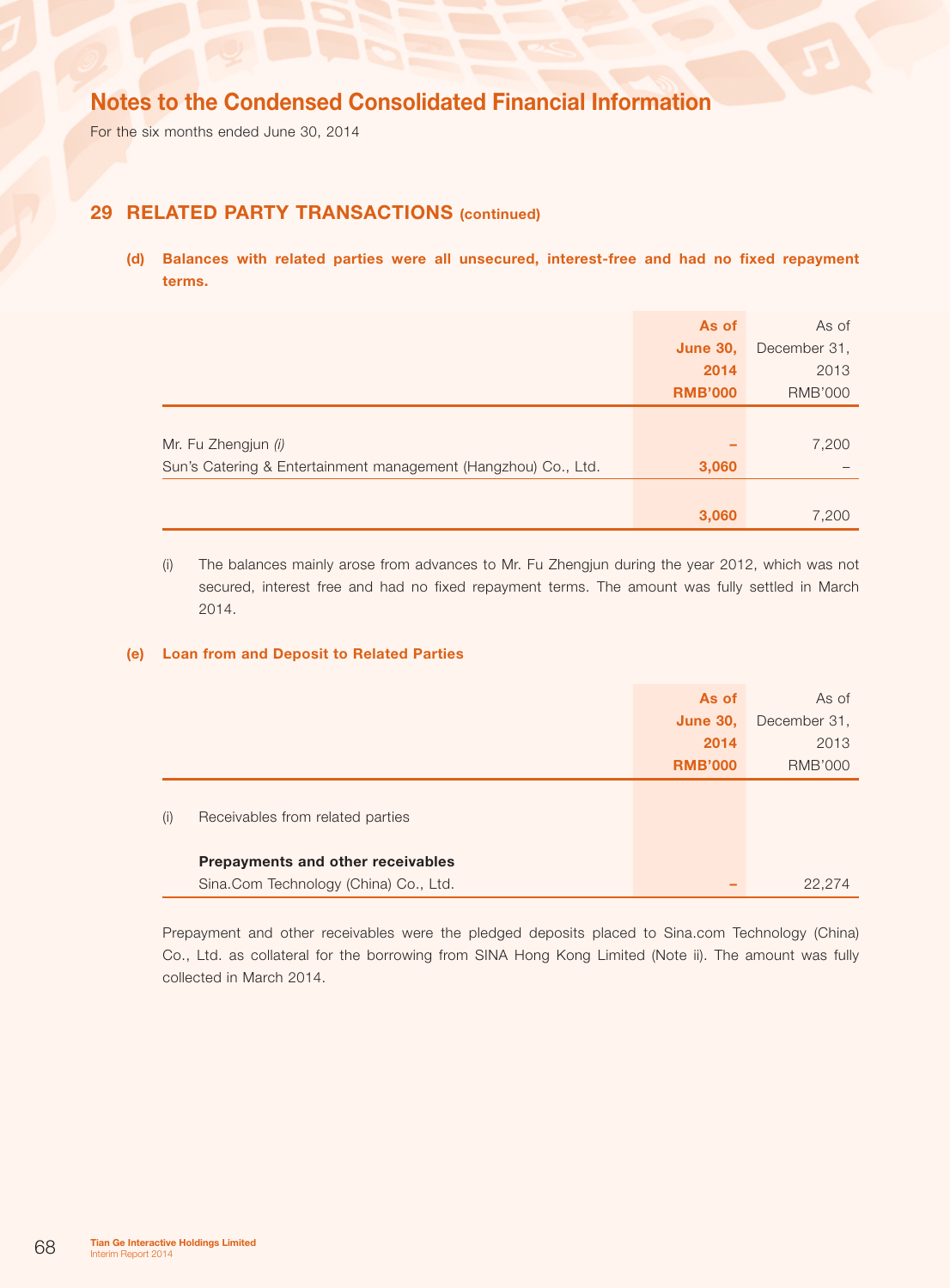For the six months ended June 30, 2014

### 29 RELATED PARTY TRANSACTIONS (continued)

### (e) Loan from and Deposit to Related Parties (continued)

|      |                             | As of           | As of          |
|------|-----------------------------|-----------------|----------------|
|      |                             | <b>June 30,</b> | December 31,   |
|      |                             | 2014            | 2013           |
|      |                             | <b>RMB'000</b>  | <b>RMB'000</b> |
| (ii) | Payables to related parties |                 |                |
|      | Other payables and accruals |                 |                |
|      | SINA Hong Kong Limited      |                 | 21,339         |

Other payables and accruals represented borrowing from SINA Hong Kong Limited, which was interest free and was to be repaid in July 2013. In July 2013, the repayment term was extended to July 2014. The total amount was fully settled in March 2014.

### 30 SEGMENT INFORMATION

Operating segments are reported in a manner consistent with the internal reporting provided to the chief operating decision-maker (the "CODM"), who is responsible for allocating resources and assessing performance of the operating segments, has been identified as the executive directors that make strategic decisions.

The Group's business activities, for which discrete financial information is available, are regularly reviewed and evaluated by the CODM. As a result of this evaluation, the Group determined that its business, as a whole, falls into one segment.

### **31 CONTINGENCIES**

The Group did not have any material contingent liabilities as of June 30, 2014 and December 31, 2013.

### **32 COMMITMENT**

As of June 30, 2014 and December 31, 2013, the capital expenditure contracted but not provided for amounted to RMB6,600,000 and Nil, respectively. The commitment as of June 30, 2014 related to the purchase of the Company's office premises in Shanghai.